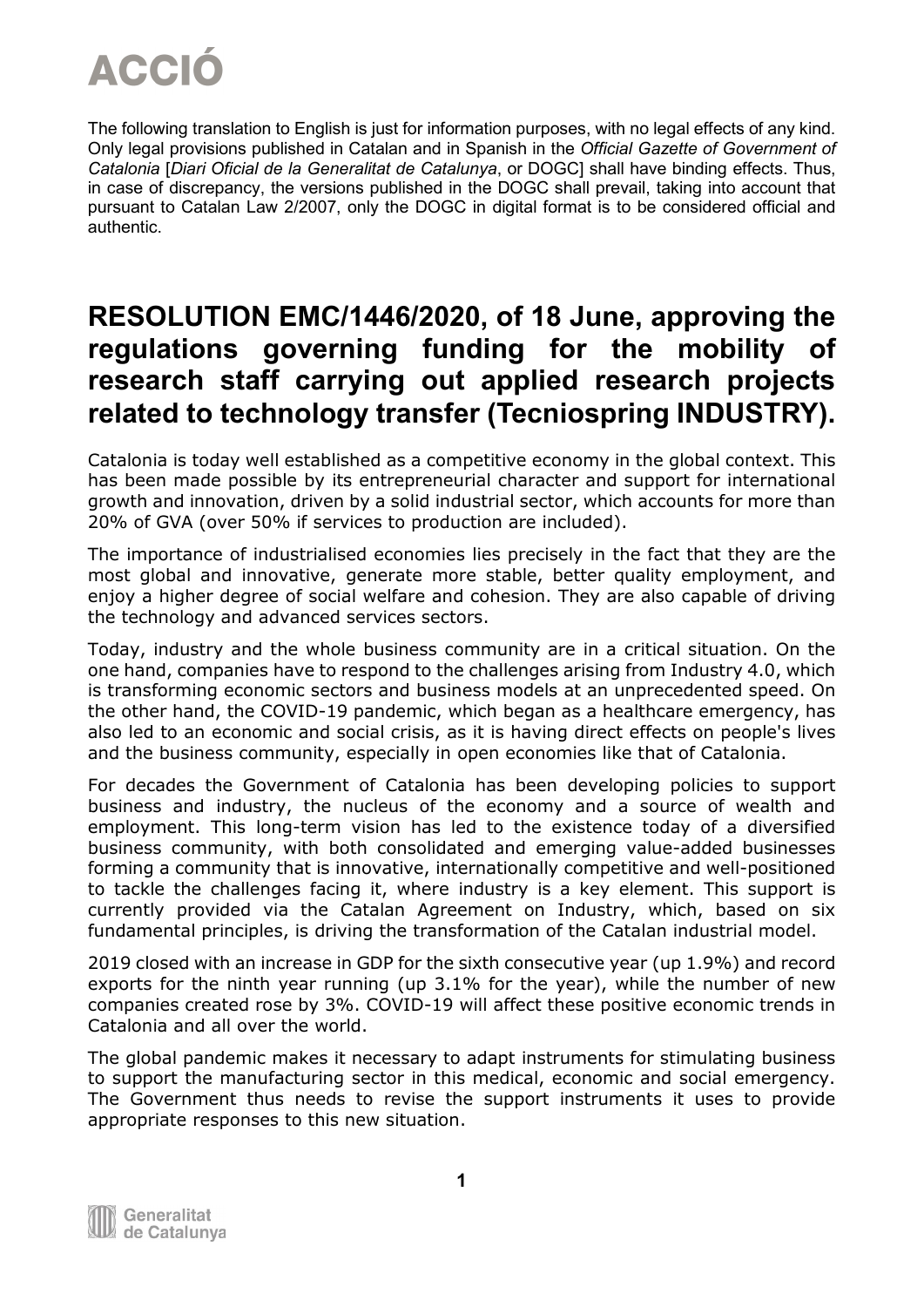Innovation is key to our response to the challenges arising in this new context. We must, therefore, prioritise intelligent, sustainable and cohesive growth, with maximum impact on economic and social development.

It should be pointed out that Catalonia is well-positioned in the field of innovation. According to the Barometer for Innovation in Catalonia in 2019, over half of Catalan companies with more than 10 employees carried out innovative activities in 2019.

According to official statistics, Catalonia is the Spanish region with the highest proportion of innovative companies (21.5%). Finally, we should note that Catalonia has been awarded 2.62% of all subsidies granted in the framework of the Horizon 2020 programme in the period 2014-2019, well above its demographic weight (1.5% of the EU-28).

In the field of innovation, ACCIÓ promotes measures designed to increasing the number of innovative businesses and the level of innovation in businesses, increasing technology transfer, connecting Catalan innovation with the world, supporting the Industry 4.0 transformation of the manufacturing community and promoting talent linked to innovation. In short, the goal is to make Catalonia a country that can compete internationally in innovation, with value-added products and services, more significant than ever in the complex situation following COVID-19.

Finally, in the period 2019-2024, Tecniospring INDUSTRY will play a part in the Research and Innovation Strategy for the Smart Specialisation of Catalonia (henceforth RIS3CAT) drawn up by the Government of Catalonia with the support of experts in smart specialisation, research, innovation, the manufacturing sector and contributions from the public during the period of public consultation. Through the Catalonia 2020 Strategy (ECAT 2020), RIS3CAT will contribute to the "Europe 2020" strategy for intelligent, sustainable and cohesive growth, bringing together investment in research and innovation and optimising their impact on economic and social development.

In accordance with Commission Regulation (EU) No. 651/2014 of 17 June 2014 declaring certain categories of aid compatible with the internal market in application of Articles 107 and 108 of the Treaty on the Functioning of the European Union;

in accordance with Law 4/2020, of 29 April, on the Government of Catalonia budget for 2020;

and in accordance with the recast text of the Catalan Law on public finances, approved by Legislative Decree 3/2002, of 24 December, and the basic precepts of General Law 38/2003, of 17 November, on subsidies, and the regulations implementing it, approved by Royal Decree 887/2006, of 21 July, which are applicable to these regulations,

I hereby

declare: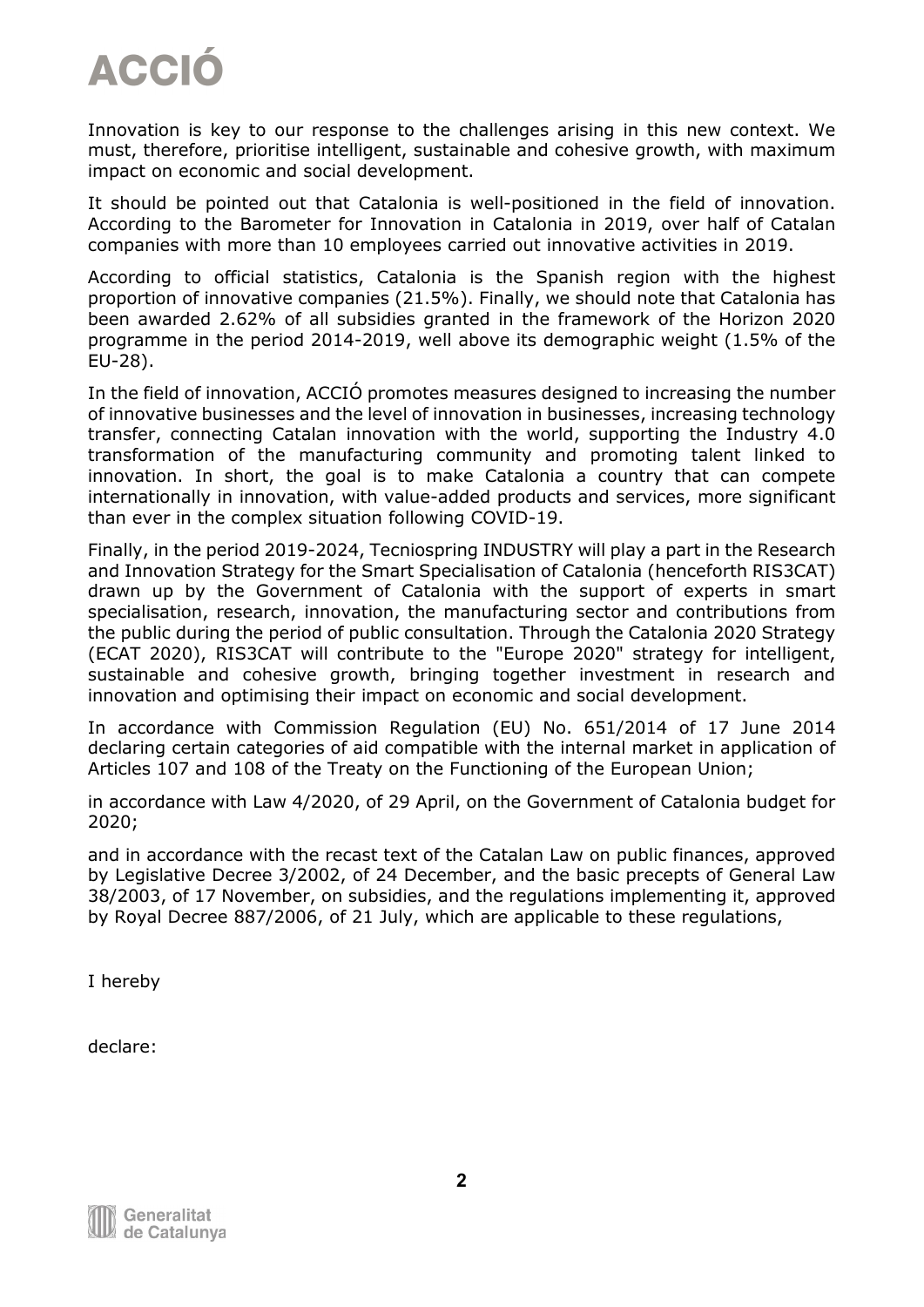

#### Sole article

That the regulations governing the mobility subsidies for research staff carrying out applied research projects related to technology transfer (Tecniospring INDUSTRY), as detailed in Annex 1 to this Resolution, are approved.

This funding is one of the Marie Skłodowska-Curie Actions in the European Union Horizon 2020 programme. Tecniospring INDUSTRY was approved under the H2020- MSCA-COFUND-2017 call (European Commission Decision C(2016)4614 of 25 July 2016), and formalised via grant agreement number 801342 between ACCIÓ and the European Commission Research Executive Agency.

These regulations are therefore subject in all respects to the Council Decision of 3 December 2013 establishing the specific programme implementing Horizon 2020 - the Framework Programme for Research and Innovation (2014-2020) and repealing Decisions 2006/971/EC, 2006/972/EC, 2006/973/EC, 2006/974/EC and 2006/975/EC, as well as all other European Community legislation, in particular the following provisions:

 - Regulation (EU) No. 1290/2013 of the European Parliament and of the Council of 11 December 2013 laying down the rules for participation and dissemination in "Horizon 2020 - the Framework Programme for Research and Innovation (2014-2020)" and repealing Regulation (EC) No. 1906/2006.

 - Regulation (EU) No. 1291/2013 of the European Parliament and of the Council of 11 December 2013 laying down the rules for participation and dissemination in "Horizon 2020 - the Framework Programme for Research and Innovation (2014-2020)" and repealing Regulation (EC) No. 1982/2006.

- Commission Declaration (Framework Programme) (2013/C 373/02) of 20/12/2013.

- Commission Declaration (Framework Programme) (2013/C 373/03) of 20/12/2013.

 - Commission Declaration on Article 5, Section 7, of the Framework Programme (2013/C 373/04) of 20/12/2013.

 - Commission Recommendation 2005/251/EC of 11 March 2005 on the European Charter for Researchers and on a Code of Conduct for the Recruitment of Researchers.

#### Additional Provision

ACCIÓ will conduct an impact study on the results of the awards governed by this Resolution according to the objectives envisaged.

Final Provision Effective date

This Decree will come into force on the day after its publication in the *Official Gazette of the Government of Catalonia* (DOGC).

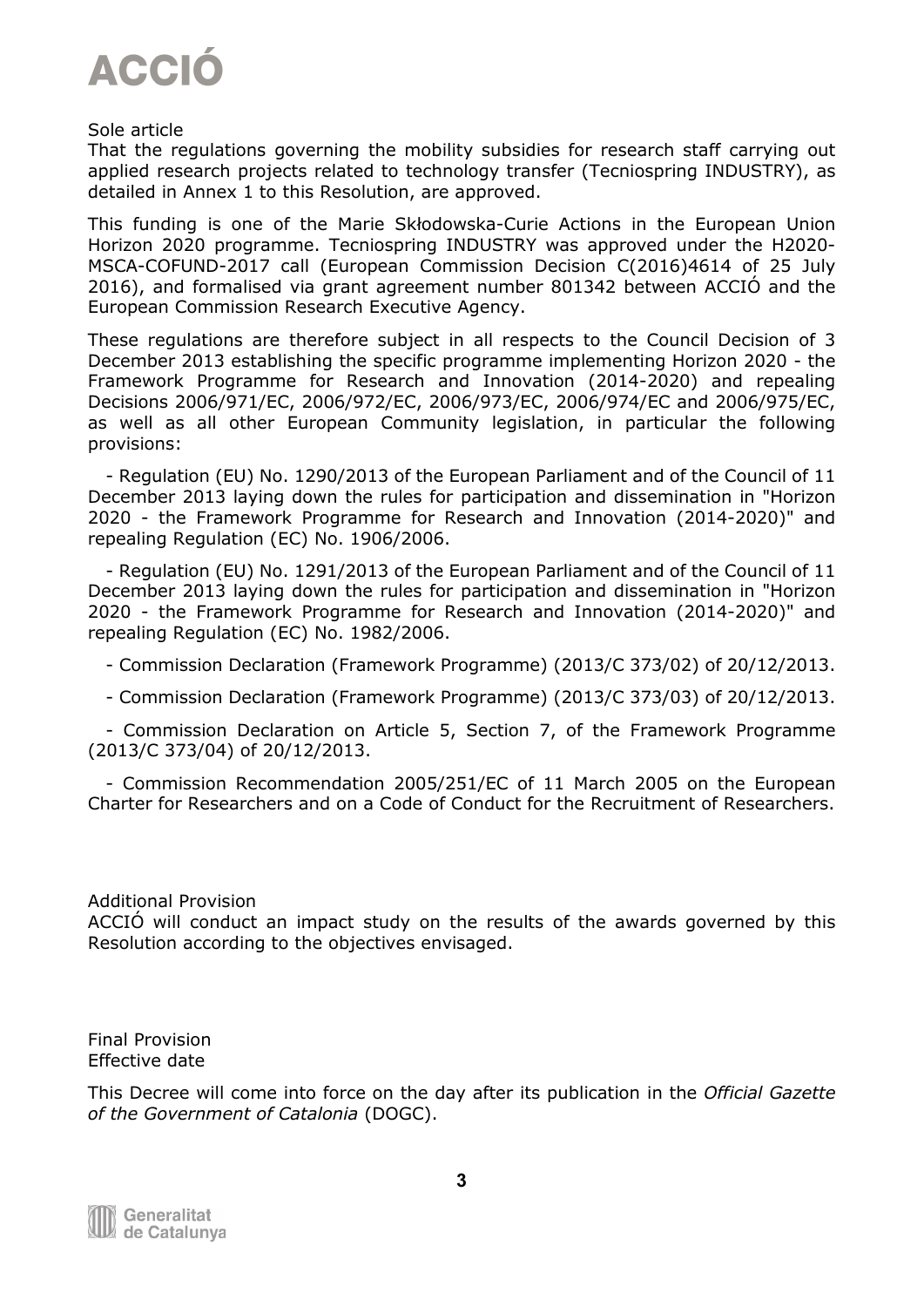

Barcelona, 18 June 2020.

Joan Romero i Circuns Chief Executive Officer

Annex 1 Regulations

---

1. Purpose

1.1. The purpose of these regulations is to establish rules for the award of subsidies for the employment of research staff to carry out applied research projects related to technology transfer (Tecniospring INDUSTRY).

Research staff's employment will be linked to a 24-month mobility project designed to further their research career in their area of expertise.

1.2. Two types of project linked to two types of mobility will be eligible for subsidies:

a) Secondment abroad  $+$  return (henceforth Mobility A).

b) Incorporation in a company operating in Catalonia, an accredited TECNIO institution or a technological centre established in Catalonia (henceforth Mobility B).

---

2. Beneficiaries

2.1. The following are beneficiary institutions:

 a) Technology developers with current TECNIO accreditation listed on the website http://comunitats.accio.gencat.cat/web/tecnio/cercador.

Public or private bodies, with their own legal identity, operating in Catalonia, to which TECNIO's accredited representatives have delegated administrative and financial management and/or the management of research and technology transfer projects.

 b) Technological centres established in Catalonia listed in the Ministry of Science, Innovation and Universities directory of technological centres and centres providing support for technological innovation, which appear on the https://sede.micinn.gob.es/inforct/ website.

c) Companies operating in Catalonia.

For the purposes of these regulations a company is understood to be an entity legally constituted in one of the following ways: limited liability company, corporation, employee-owned company, cooperative.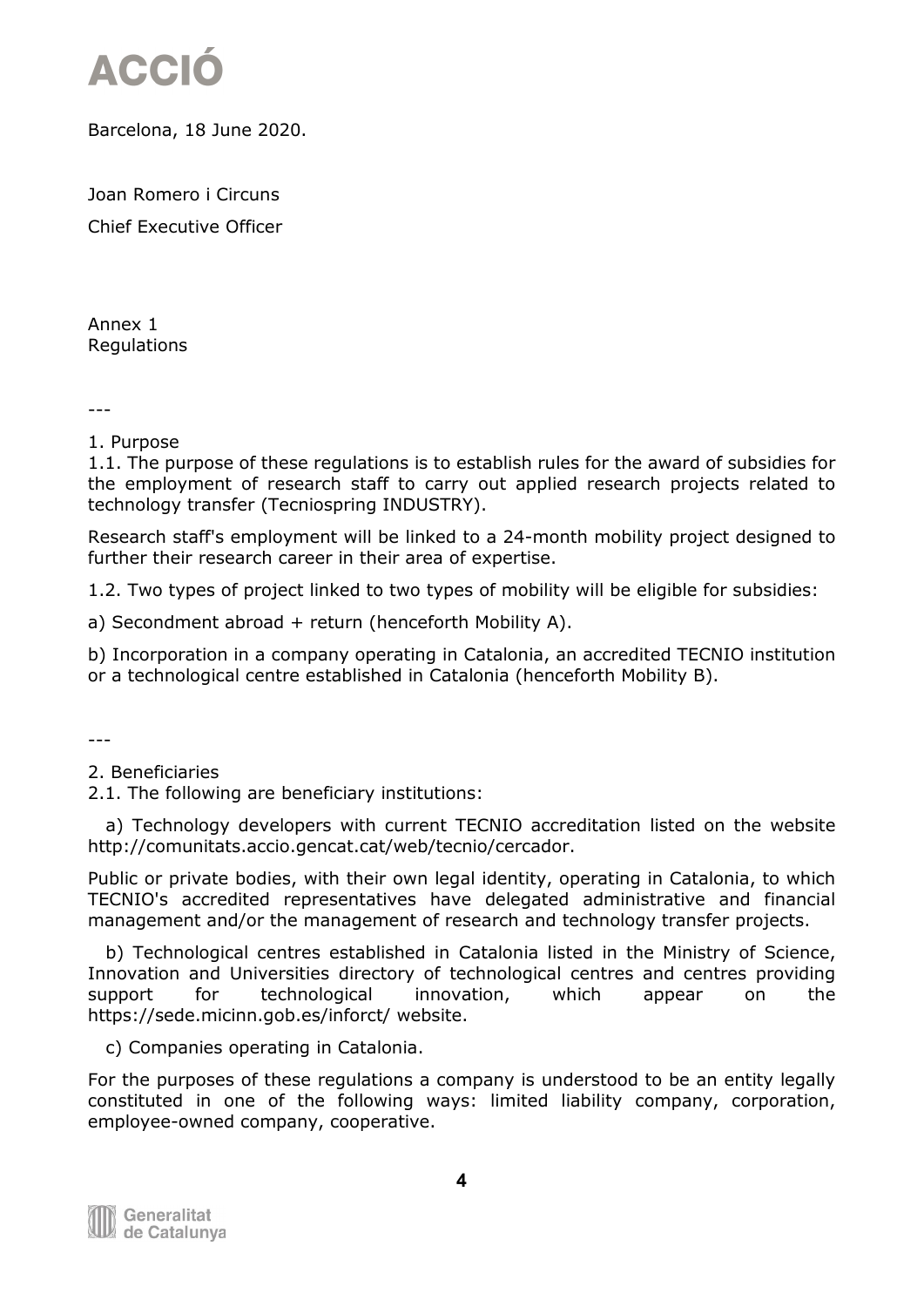2.2. Beneficiary institutions may be the recipients of more than one Tecniospring INDUSTRY mobility subsidy. However, they may not:

- Submit more than one application with the same supervisor, as defined in point 4.3, or with a person already supervising a researcher in a TECNIOspring PLUS or Tecniospring INDUSTRY project being carried out at the closing date for the call for this type of subsidy.

- Submit more than one application for the same project or the same researcher.

2.3. Research staff may not:

- Participate in more than one application.

- Participate in an application if, at the closing date for the call for this line of subsidies, they are already receiving a TECNIOspring PLUS or Tecniospring INDUSTRY subsidy.

- Participate in an application if they have previously been the recipients of a TECNIOspring, TECNIOspring PLUS or Tecniospring INDUSTRY subsidy. Exceptionally, the application may be admitted if the following requirements are both met: the applicant is a company that has never received TECNIOspring, TECNIOspring PLUS or Tecniospring INDUSTRY funding, and the project for which the previous subsidy was granted has concluded at the closing date for the Tecniospring INDUSTRY call.

- Hold a permanent employment contract with the company applying before the subsidy is awarded.

2.4. This line is covered by Commission Regulation (EU) No. 651/2014 of 17 June 2014 declaring certain categories of aid compatible with the internal market in application of Articles 107 and 108 of the Treaty on the Functioning of the European Union.

Under the terms of these regulations, the following are excluded from this line of subsidies:

 a) Subsidies to companies engaged in the transformation and marketing of agricultural products, in the following cases:

 1. When the amount of the subsidy is determined according to the price or quantity of products of this type purchased from primary producers and marketed by the companies concerned.

 2. When the subsidy is subject to all or part of it being passed on to the primary producers.

---

3. Requirements to qualify as a beneficiary

3.1. The applicants and the research staff to be employed must comply with the following requirements at the closing date of the call, as published in the *Official Gazette of the Government of Catalonia* (DOGC).

3.1.1. Level of experience of the research staff to be employed:

Researchers must: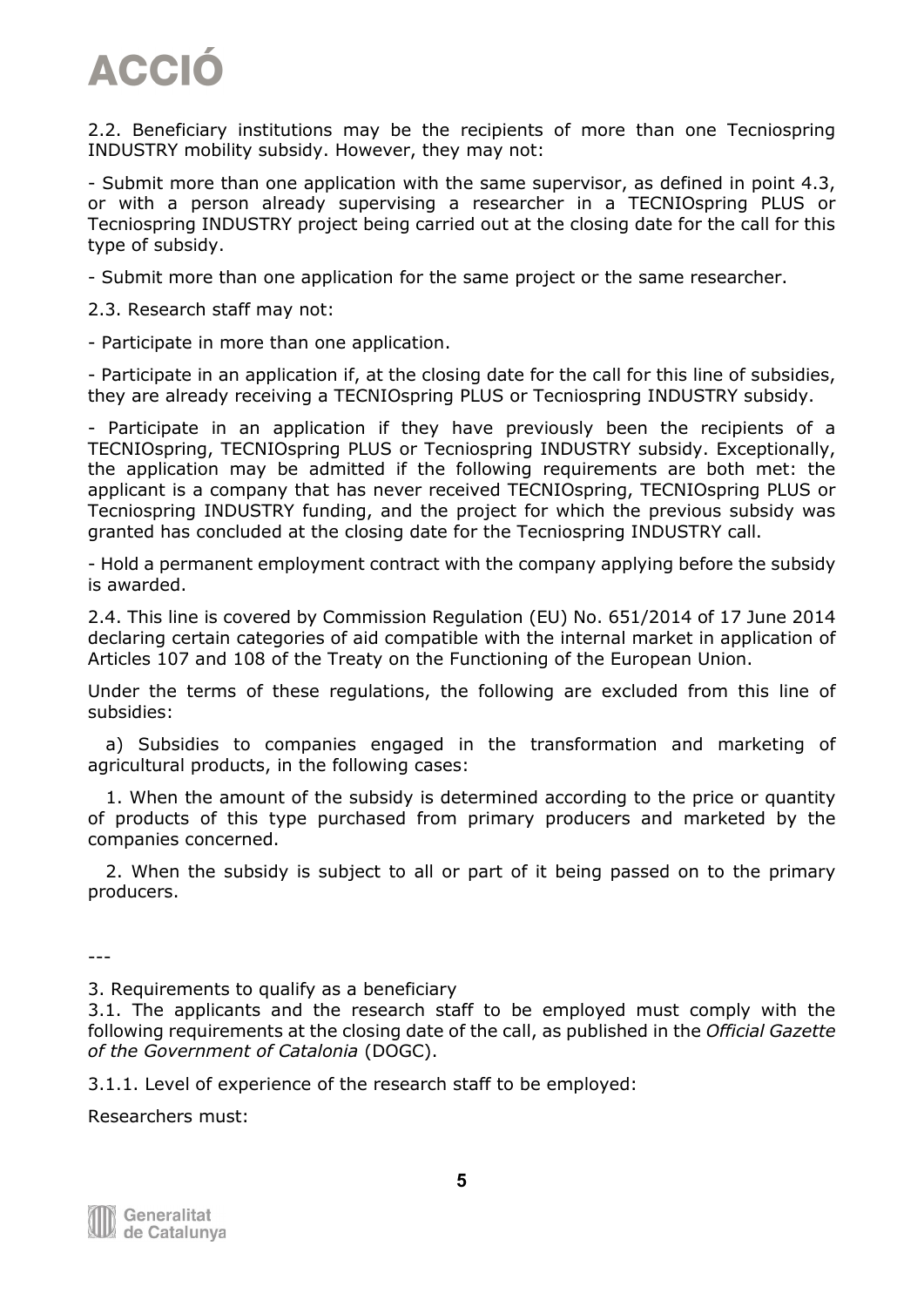

a) hold a doctorate and have 2 years' full-time additional research experience (or the equivalent, working part-time) after qualifying, or

b) have at least 6 years' full-time research experience (or the equivalent working parttime) after having obtained the academic qualification enabling them to study for a doctorate.

3.1.2. Rules on mobility of researchers

 a) Mobility A: Researchers must not have lived or engaged in their main activity (work, study) in the country where the host institution is located for more than 12 months in the 3 years immediately preceding the date on which the call closes.

 b) Mobility B: Researchers must not have lived or engaged in their main activity (work, study) in Spain for more than 12 months in the 3 years immediately preceding the date on which the call closes.

Exceptionally, experienced researchers who have not lived or carried out their main activity (work, study) in the country where the host institution is located for more than 3 years in the 5 years immediately preceding the closing date of the call will be eligible, in fully documented justified cases where their research career has been interrupted (maternity/paternity leave, sickness, caring for a relative, unemployment, and similar situations).

Stays of fewer than 45 days will not be considered.

It will be considered that the person's research career has been interrupted if he/she has not been actively engaged in research for a continuous period of at least 12 months in the 18 months immediately preceding the date on which proposals are to be submitted.

3.1.3. European Charter for Researchers and Code of Conduct for the Recruitment of Researchers

If the subsidy is granted, in accordance with the formal declaration presented with the application, as required in point 6.3.i), the beneficiary institution will be required to apply the principles of the European Charter for Researchers and the Code of Conduct for the Recruitment of Researchers.

3.2. Entities applying for subsidies must meet the following requirements, at least:

a) Disabled workers must account for at least 2% of their workforce, or they must apply the alternative measures specified in Article 42 of Royal Legislative Decree 1/2013, of 29 November, approving the recast text of the general law on persons with disability and their social inclusion; Royal Decree 364/2005, of 8 April, regulating exceptional alternative compliance with the compulsory quota of disabled workers, and Decree 86/2015, of 2 June, on the application of the 2% reserve quota for disabled workers in businesses with 50 or more employees and the exceptional alternative measures for compliance with the requirement, which is only applicable to businesses which employ fifty people or more.

b) They must have met all tax obligations to the Spanish and Catalan authorities and all Social Security obligations. They must have no outstanding debts to ACCIÓ or its subsidiaries. This situation must be maintained throughout the procedure: when the

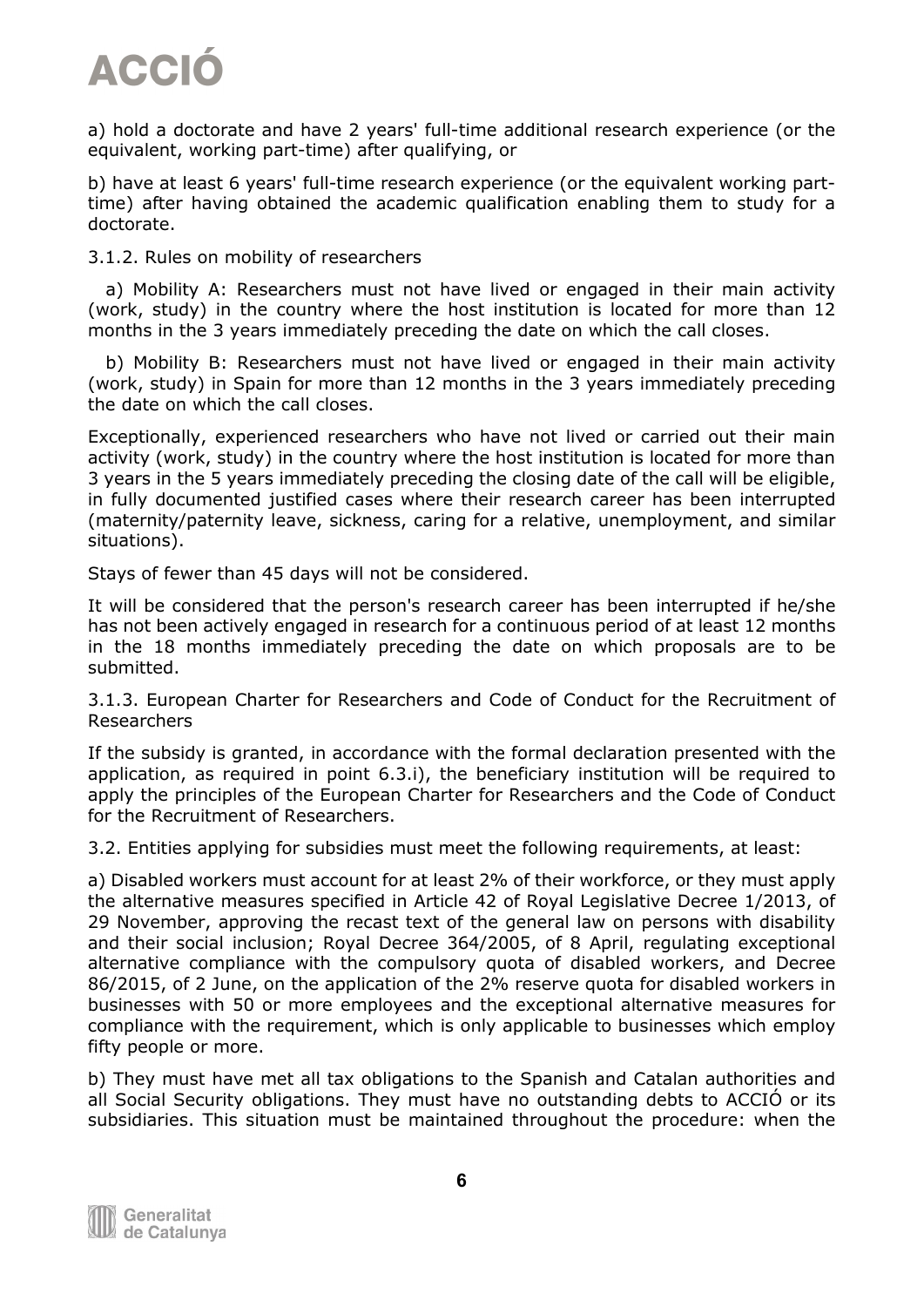application is submitted, while the decision is pending and before receiving any payment.

c) They must not be in any of the categories that disqualify them from being beneficiaries, as specified in Article 13 of General Law 38/2003, on subsidies (*Official State Gazette* (BOE) no. 276, of 18/11/2003).

d) They must indicate, in conjunction with social agents, the means they use to prevent and detect cases of sexual and gender-related harassment and deal with it in the workplace, in accordance with Law 5/2008, of 24 April, on the right of women to eradicate gender violence. This requirement is only applicable to businesses which employ twenty-five people or more.

e) They must not have been sanctioned, as a result of a final ruling, for committing a serious breach of legislation on the incorporation of disabled workers, or a very serious breach of legislation regarding labour relations or occupational health and safety, in the year preceding the call, as stipulated in the recast text of the Law on violations and sanctions in connection with social matters, approved by Legislative Royal Decree 5/2000, of 4 August, or, if they have been sanctioned, they must have applied appropriate corrective measures and paid any amounts due in respect of the breach.

f) They must have a system for organising and managing the prevention of occupational hazards, in accordance with Law 31/1995, of 8 November, on the prevention of occupational risks, Royal Decree 39/1997, of 17 January, approving regulations on risk prevention services, and the subsequent modifications introduced by Law 54/2003, of 12 December, reforming the legal framework of occupational risk prevention.

g) They must comply with the obligation to respect equality of treatment and opportunity in the workplace and, to this end, adopt measures designed to prevent any type of discrimination in employment between men and women. In companies with 50 or more employees, an Equality Plan must be drawn up and applied, in accordance with Article 45 of Organic Law 3/2007, of 22 March, on the effective equality of men and women in the version set out in Royal Decree Law 6/2019, of 1 March, on urgent measures to ensure equality of treatment and opportunity between men and women in work and employment.

h) If the applicant is a foundation, it must have adapted its statutes according to the first transitional provision of Catalan Law 4/2008, of 24 April, of Book 3 of the Catalan Civil Code, concerning legal entities, and Catalan Law 5/2011, of 19 July, which modifies the previous Law.

i) If the applicant is a foundation, it must have complied with its obligation to present its annual accounts to the Supervisory Board, as required by Article 336-3 of the third book of the Catalan Civil Code, approved by Catalan Law 4/2008, of 24 April.

j) If the applicant is a non-profit organisation, it must be listed in the relevant register.

k) The applicant must not be subject to a pending recovery order following a previous decision by the European Commission, declaring a subsidy received to be incompatible with the internal market.

l) Neither the entity applying nor the individuals assigned to carry out the subsidised activity shall have been sentenced in a final court ruling for any offence against sexual freedom and indemnity, human trafficking for the purpose of sexual exploitation, including pornography, as specified in Organic Law 1/1996, of 15 January, on legal

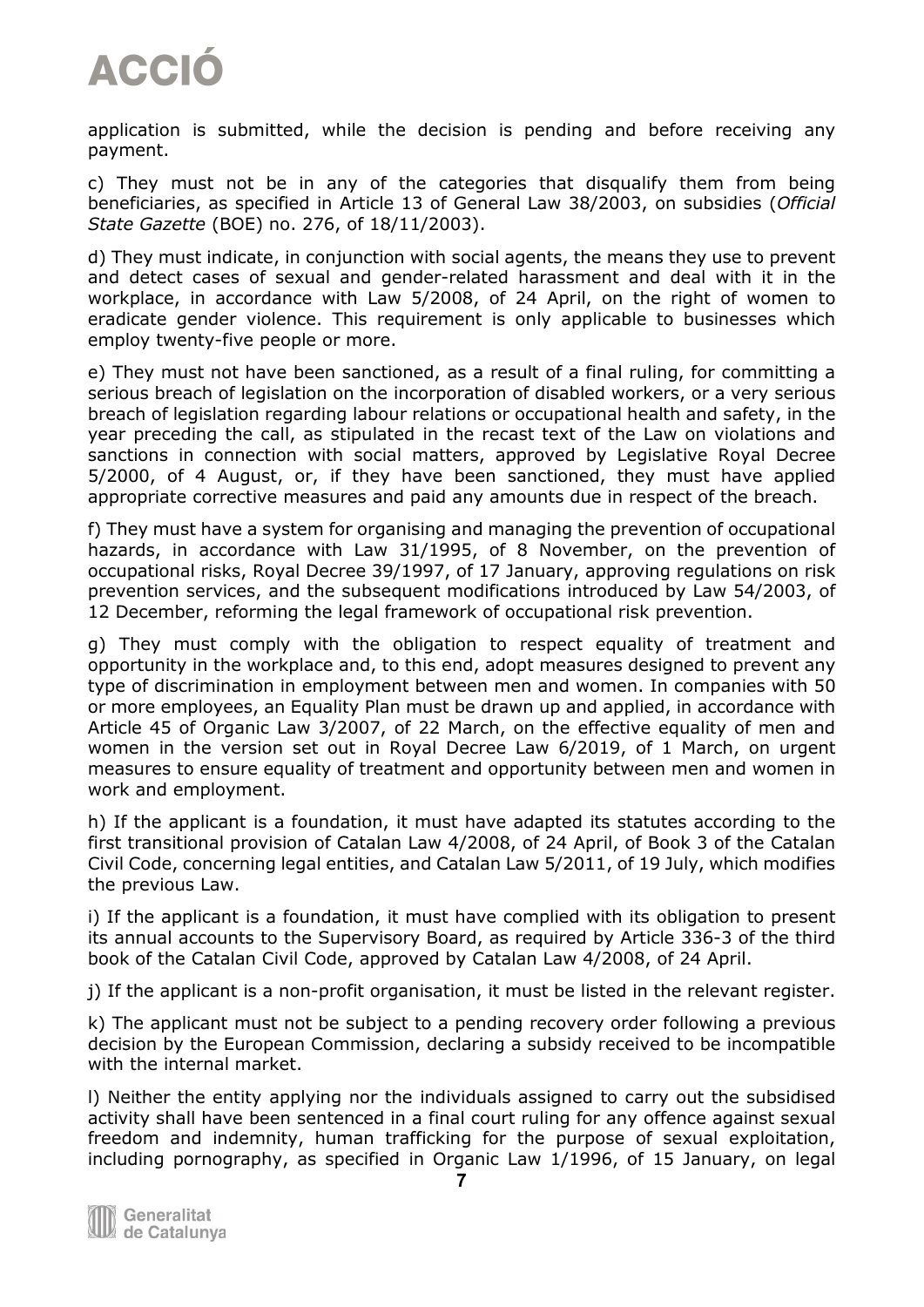protection for minors, in the version set out in Law 26/2015, of 28 July, modifying the system of protection for children and adolescents.

m) The applicant must never have received binding administrative sanctions or been sentenced in a final court ruling for having engaged in or tolerated employment practices considered discriminatory on the grounds of sex or gender, as determined by Article 11.1 of Catalan Law 17/2015, of 21 July, on the effective equality of men and women.

n) The applicant must not be an undertaking in difficulty, as specified in Commission Regulation (EU) No. 651/2014 (GBER).

o) The applicant must comply with any other applicable legal or regulatory obligation.

3.3. Compliance with these requirements must be accredited as specified in point 6.5 of this Annex.

3.4. In the technical report on the project, beneficiary institutions will be required to complete a table referring to the fundamental ethical principles established by the European Union Horizon 2020 programme, which are subject to assessment. Failure to comply with them may be grounds for not considering the project eligible for a subsidy.

Beneficiary institutions that identify ethical matters to be taken into account must attach to the application an ethical assessment report drawn up by a public or private ethics committee. The ethical assessment report may be presented after the end of the call period but must be made available if ACCIÓ requests it. If the beneficiary institution does not have access to an ethics committee, applications for subsidies will be assessed by the Tecniospring INDUSTRY Ethics Committee.

If it is detected during the assessment that applications for subsidies may involve a conflict with the fundamental ethical criteria established in the EU Horizon 2020 programme, they will be analysed by the Tecniospring INDUSTRY Ethics Committee, with a view to ensuring compliance with these ethical criteria.

---

4. Activities and expenditure eligible for subsidies

4.1. The characteristics of the two types of mobility referred to in point 1.2 are as follows:

a) Mobility A:

· Secondment stage: One-year stay at a host institution outside Spain (university, research centre, technology centre or company R&D department) by an experienced researcher of any nationality who complies with the requirements of sections 3.1.1 and 3.1.2 of this Annex, to carry out an applied research project geared to technology transfer.

The start of the secondment phase will coincide with the start date of the project. Exceptionally, and only in fully documented and justified cases, the project may be carried out in the beneficiary institution for the first four months, this being the maximum period allowed with no possibility of an extension. This period includes the time needed to travel to the host institution. This possibility does not detract from the

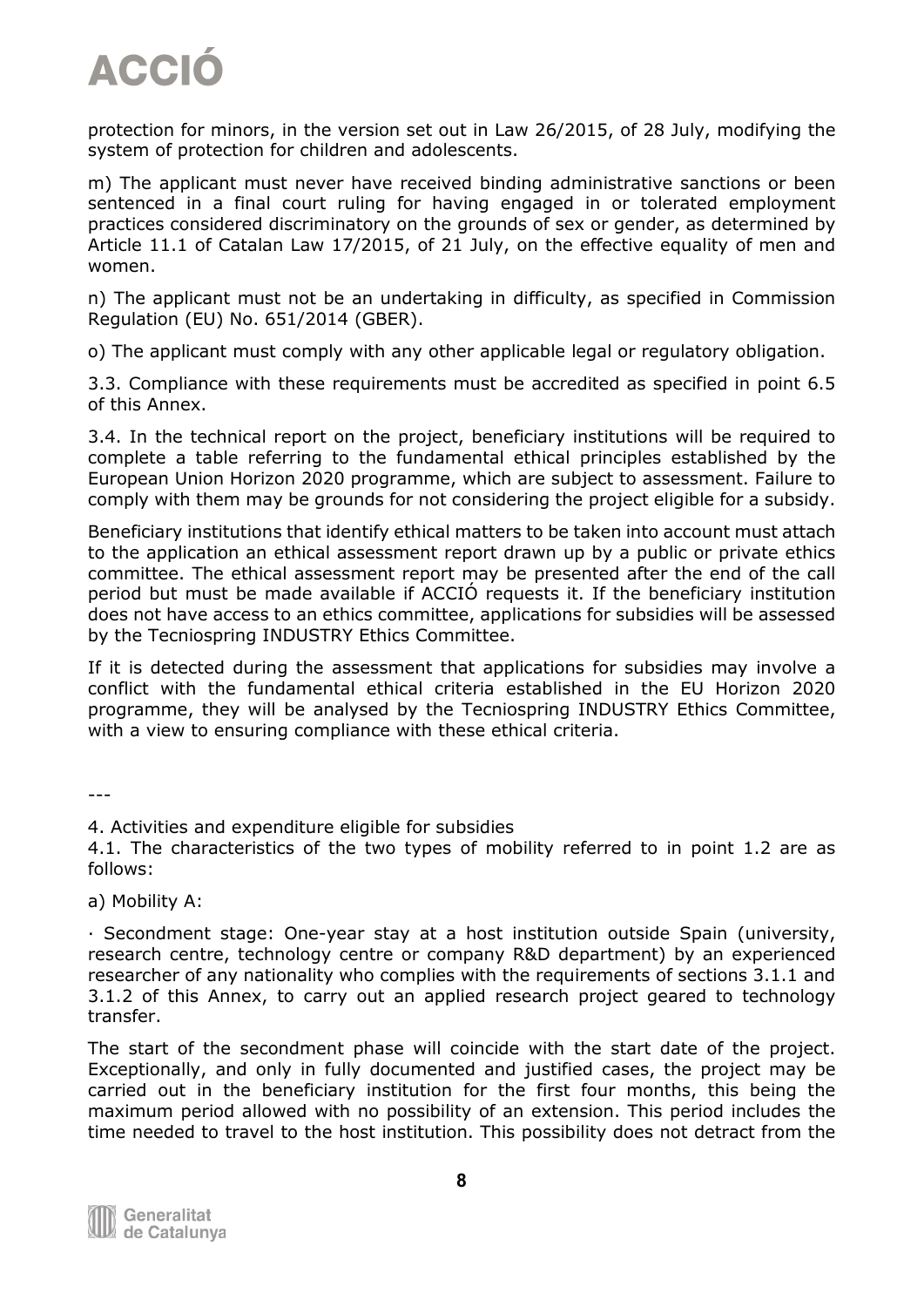fact that the secondment phase must consist of an unbroken period of one year within the two-year duration of the project.

If the host institution is in a country which is not a member of the EU or a country associated with the Horizon 2020 programme, the experienced researcher must be a national or long-term resident of an EU Member State or a country associated with the Horizon 2020 programme. The list of countries associated with the Horizon 2020 programme is included in Annex 3 to these regulations.

· Return phase: One-year period spent with the beneficiary institution to complete the project begun at the host institution abroad.

b) Mobility B:

· 2-year period spent by a researcher of any nationality who complies with the requirements of sections 3.1.1 and 3.1.2 of this Annex at a company operating in Catalonia, an accredited TECNIO institution or a technological centre established in Catalonia, in accordance with the definition of beneficiary institutions given in point 2.1 of this Annex, to carry out an applied research project geared to technology transfer.

4.2. The projects presented in both modalities (A and B) may include secondments (1 to 3 months) spent at another institution/company.

If the applicant is a TECNIO institution or a technology centre established in Catalonia which is listed in the Ministry of Science, Innovation and Universities directory of technology centres and centres providing support for technological innovation, but is not a company, the project must necessarily include a secondment spent by the researcher in a company. This requirement will not apply in the case of Mobility A applications, as these already envisage a period spent in a company during the secondment phase abroad.

4.3. In any project eligible for a subsidy, the researcher will have to carry out a project which is overseen by a supervisor, both in the host institution abroad (Mobility A) and in the beneficiary institution (Mobility A and B).

4.4. Subsidies will be payable for 24 months for both types of mobility, with effect from the start date appearing on the contract between the researcher and the beneficiary institution. The end date of the contract linked to the subsidy may in no case be later than 31 May 2024.

4.5. The project must be related to applied research and/or technology transfer and must correspond, on the one hand, to one or more cross-cutting enabling technologies identified in the RIS3CAT strategy (ICT, nanotechnology, advanced materials, photonics, biotechnology and advanced manufacturing) and, on the other, one or more sector areas where the project will have an impact in the sectors identified in the RIS3CAT strategy (chemistry, energy and resources, foodstuffs, industrial systems, sustainable mobility, design industries, health industries, experience-based industries). This documentation is available for consultation at http://catalunya2020.gencat.cat/ca/estrategies/ris3cat/.

4.6. Expenditure may be subsidised if it corresponds to the nature of the activity funded, is strictly necessary and takes place within the time limits and subject to the conditions specified in these regulations and the relevant call.

4.7. The following expenditure is considered eligible:

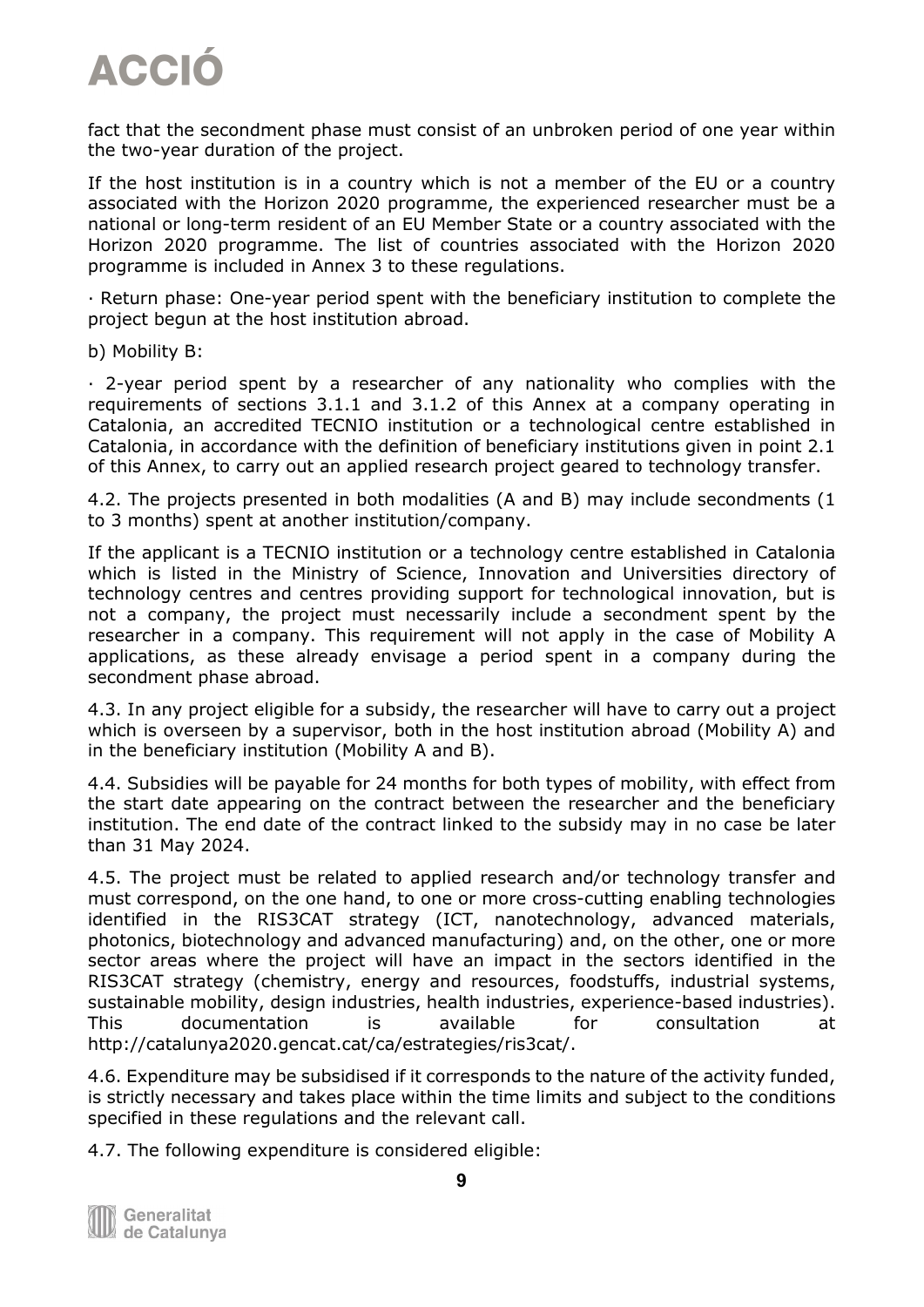4.7.1. The salary of the researcher employed, including the gross salary and compulsory Social Security contributions payable by the beneficiary institution.

4.7.2. Expenditure linked directly and exclusively with the project the researcher will carry out within the framework of this call:

 - Purchase of consumables and equipment (depreciation will be calculated only for the period during which it was used for the project), provided that such expenditure is detailed and justified in the technical report on the project. The depreciation of equipment purchased before the contract with the researcher was signed will not be funded.

 - The acquisition of intangible assets, exclusively software and software licences, provided that such expenditure is detailed and justified in the technical report on the project.

 - Registration for congresses, trade fairs, conferences and other activities that further the researcher's career.

 - Travel and accommodation expenses for the researcher to attend congresses, trade fairs and conferences, participate in European R&D projects, spend secondments in other centres as envisaged in section 4.2 of this Annex, and other activities to further the researcher's career, provided that these are related to the project and are not, under any circumstances, jointly funded from other sources.

 - The cost of obtaining medical insurance, provided that the host country has no agreement with Spanish Social Security.

- The cost of obtaining visas and/or work permits needed to carry out the project.

- Training which will help to further the researcher's career.
- Expenditure related to registering industrial and intellectual property rights.
- The cost of contracting specialised technical services to carry out the project.

 - The cost of contracting services related to drawing up business and/or marketing plans to exploit the results of the project.

- The cost of renting premises necessary for the project.

 - The cost of translating official documents needed for the employment of the researcher.

4.7.3. The cost of the complete journey by the researcher, corresponding exclusively to the cost of travelling by plane, ship, car, bus, coach or other public or private transport to join the beneficiary institution or the host institution abroad. In Mobility A, these expenses correspond to the cost of travel to join the host institution abroad in the first year and the cost of returning to the beneficiary institution the second year, and in Mobility B, travel to the beneficiary institution and the return journey to the researcher's home country at the end of the second year.

4.7.4. External expenditure related to open access publication.

4.8. For the purposes of this Resolution, the following expenses are not considered eligible for subsidies:

Interest owed on bank accounts.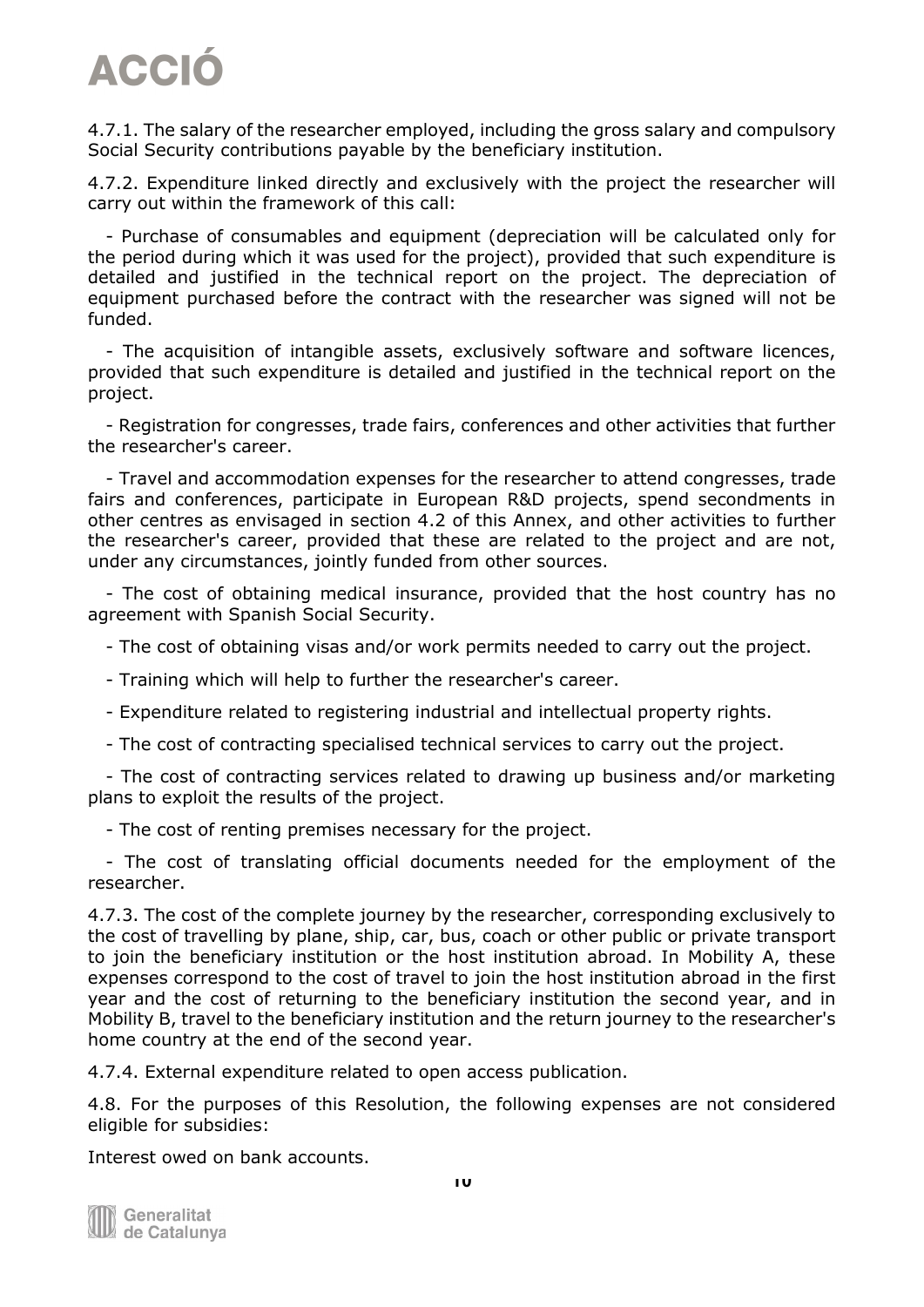Interest, surcharges and sanctions payable under administrative or criminal law.

The cost of legal and judicial proceedings.

Indirect taxes when they may be recovered or offset and personal income tax.

The cost of financial transactions.

Commission on exchange operations, any losses incurred via such operations and commission for transfers or account maintenance.

Expenditure justified by invoices dated earlier than the start date or later than the end date of the period covered by the subsidy, except as indicated in point 14.2.

The indirect costs of the project.

Removal expenses.

The cost of salary and Social Security contributions when employees are unable to work because of common sickness or accidents, occupational sickness or accidents, maternity or paternity.

Overtime, profit-related bonuses, payments in kind, payment for holidays not taken, subsistence allowances, transport allowances, compensation for death and related transport expenses, compensation for suspension, dismissal or termination of contracts, allowances for marriage.

Additional or complementary salary components (seniority, special qualifications, location allowances, bonuses related to company profits, quantity and quality bonuses) will not qualify for subsidies, unless they are specified in collective bargaining agreements or in the employee's contract.

Subsistence allowances.

4.9. Expenditure incurred where the supplier and the beneficiary institution are related parties is not eligible for subsidies, unless prior authorisation is obtained from the granting body and procurement is carried out according to normal market conditions. For the purposes of these regulations, two companies or institutions are considered to be associated if their situation is one of those specified in section 2 of Article 68 of the Regulations based on General Law 38/2003, of 17 November, on subsidies.

Notwithstanding the above, under no circumstances will expenditure be considered eligible for subsidies if the supplier and the beneficiary institution are related in one of the following ways:

a) Two entities belonging to the same group.

b) One entity and the members or partners of another entity, when both entities belong to the same group.

c) One entity and another entity which, directly or indirectly, has a holding of at least 25 per cent in the share capital or equity of the first.

A group is considered to exist when one entity controls or may control one or more others, according to the criteria established in Article 42 of the Commercial Code, irrespective of their location and the obligation to draw up consolidated annual accounts.

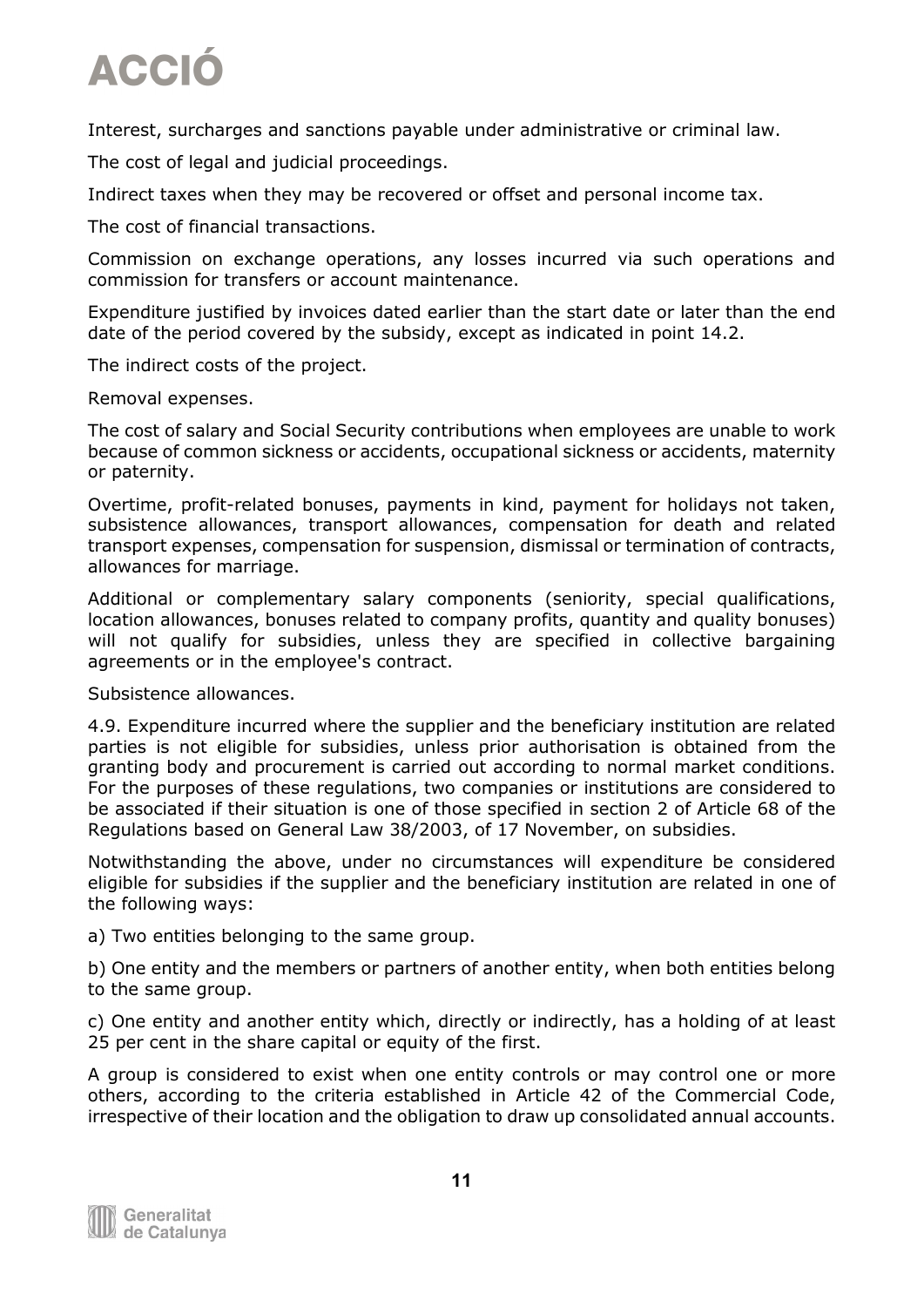4.10. When the expenditure eligible for subsidy exceeds the amounts specified for minor contracts in Law 9/2017, of 8 November, on public sector contracts, the beneficiary institution must request at least 3 estimates from different suppliers, before the goods or service are provided or works are undertaken, except in cases where, because of their special characteristics, such goods, services or works are not available from a sufficiently large number of providers.

The use of approved suppliers, regular suppliers or the proximity of the supplier to the beneficiary institution do not exempt the beneficiary from requesting 3 estimates.

If, because of their special characteristics, such goods, services or works are not available from a sufficiently large number of providers, the beneficiary institution must supply a certificate detailing the special characteristics that mean that there is not a sufficiently large number of providers of the goods, services or works in question. This certificate must be issued and signed by an external body specialising in the field.

The choice between the estimates submitted, which must be presented with the application, must be made according to criteria of efficiency and economy. If the most economic estimate is not chosen, this must be expressly justified in a report.

---

#### 5. Amount

5.1. The subsidy payable will be 100% of the eligible cost accepted, subject to the maximum amounts and conditions set out below.

5.2. The subsidy corresponding to the cost of salaries paid to research staff by the beneficiary will be determined by the type of mobility:

a) Mobility A: 117,000 euros of the total paid by the company for the two years the researcher's project lasts.

A correction coefficient will be applied to the researcher's salary in the first year of the project, according to the destination country, allowing for salary differences between this country and Catalonia, according to the coefficients specified in the Marie Skłodowska-Curie programme. The resulting table of the salary cost for the first year of the project, according to destination, is shown in Annex 2 to these regulations and can also be viewed on the Tecniospring INDUSTRY website (tecniospring.com).

b) Mobility B: 117,000 euros of the total paid by the company for the two years the researcher's project lasts.

5.2.1. These amounts include the researcher's gross annual salary and the employer's Social Security contribution.

5.2.2. Beneficiary institutions may increase the researcher's salary, using their own funds, if they wish.

5.3. The subsidy for the expenditure listed in section 4.7.2 of this Annex will be a maximum of 15,240.00 euros for the two years the project lasts.

5.4. The subsidy for the expenditure listed in section 4.7.3 of this Annex, corresponding to the researcher's incorporation in the beneficiary institution or the host institution abroad, will be a maximum of 1,920.00 euros for the two years the project lasts.

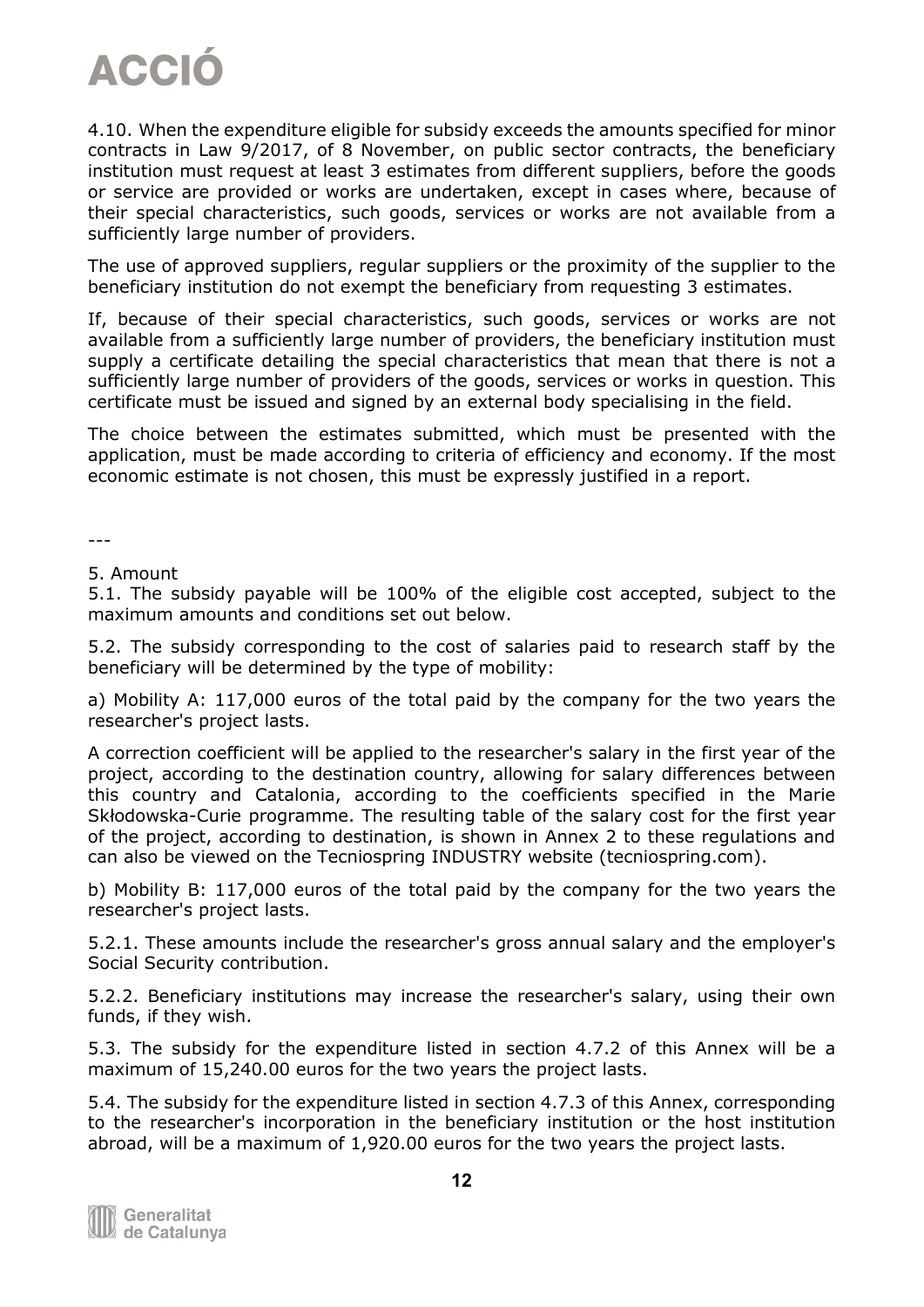5.5. The subsidy for the expenditure listed in section 4.7.4 of this Annex will be a maximum of 3,000.00 euros for the two years the project lasts.

5.6. The criteria taken into account to determine the amount of the subsidy are the cost of the project, other funding received, the levels and the threshold specified in national regulations on funding, when applicable, the score obtained from the assessment criteria and the availability of funding.

The amount awarded may not, under any circumstances, exceed the cost of the activity to be carried out by the beneficiary institution, either alone or in combination with funding from other institutions, grants, income or other resources.

5.7. The award of these subsidies is subject to the possibility of a partial or total reduction in the amount payable, until the resolution confirming the subsidies has been passed, as a result of restrictions imposed to ensure compliance with the objectives of budgetary stability and financial sustainability.

---

#### 6. Application and documentation

6.1. Applications must be submitted using the standardised template, which will be available to all interested persons:

 a) If the applicant is a government body or an organisation fully or mainly owned by such a body, based in Catalonia, via the EACAT platform (eacat.cat), the Catalan Government extranet.

 b) In all other cases, via Canal Empresa (canalempresa.gencat.cat), following the instructions on this page.

6.2. Interested parties must present applications electronically, attaching the documentation specified in point 6.6 of this Annex mandatorily via Canal Empresa (canalempresa.gencat.cat) or via the EACAT platform (eacat.cat), the Catalan government extranet, depending on the type of applicant.

The signature of the applicant must be identified by means of the electronic signature identification systems accepted by the Government of Catalonia's e-services portal in accordance with the criteria specified in Order GRI/233/2015, of 20 July, approving the protocol for identification and electronic signatures in areas involving the Government of Catalonia, and a digital certificate authorising the person to act on behalf of the legal entity will be required.

If the e-services portal should be inoperative due to unforeseen circumstances, provided that it is technically possible, users accessing it will be shown a message informing them of this fact and its effects on the calculation of time limits. Notwithstanding the above, if it is not technically possible for the user to view the aforementioned message and an unplanned interruption in the electronic services should occur during the last day specified for the relevant procedure, it may be completed during the following three consecutive business days.

6.3. The application will include a sworn declaration regarding compliance with the following requirements:

a) Requirements referred to in point 3 of Annex 1, if relevant.

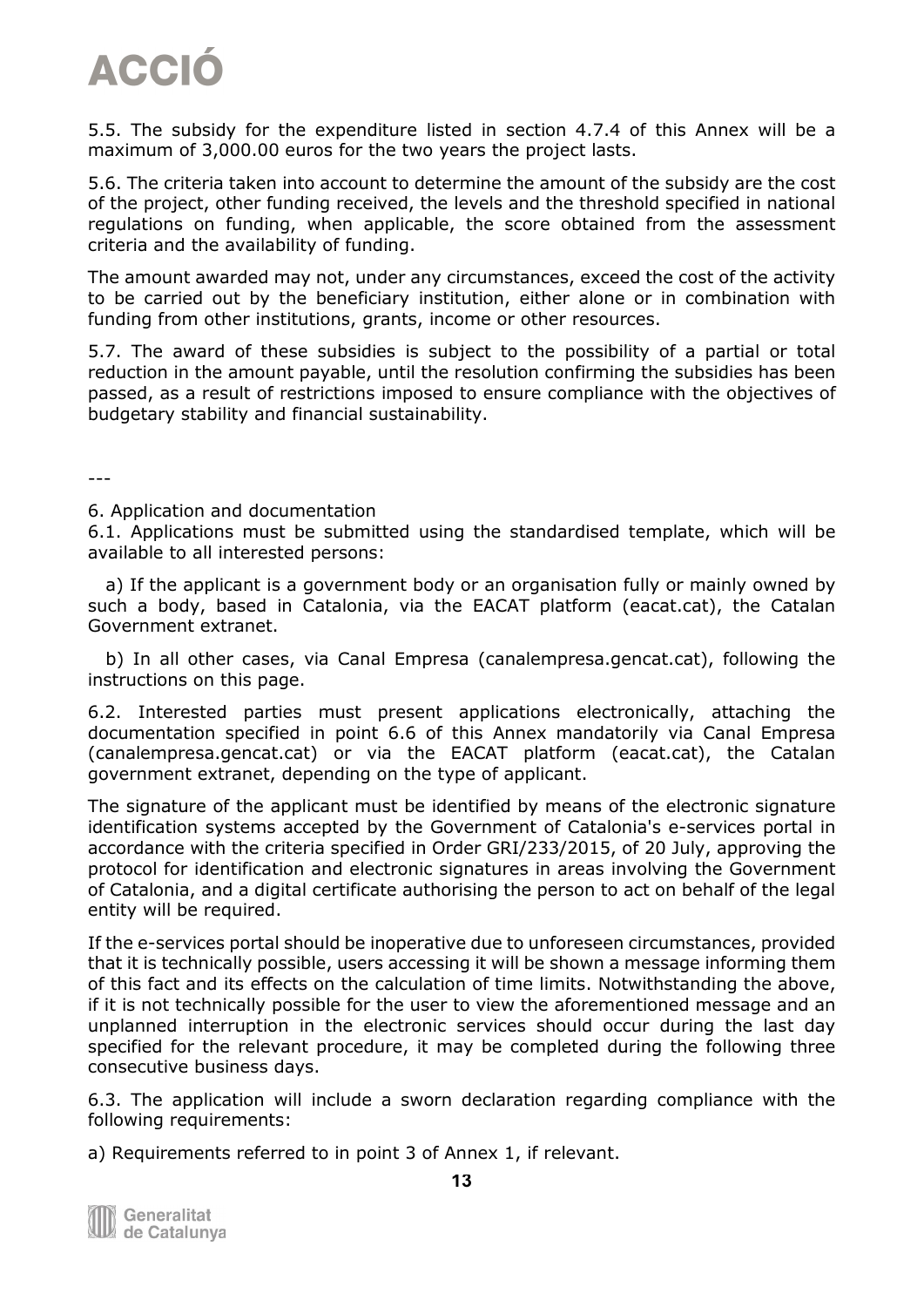b) A declaration that no other allowance has been requested or received for the same subsidisable expenses from any national or international public or private body.

c) The institution's deeds of constitution and a record of the entry of its statutes (or equivalent documents) in the relevant register must be available.

d) Powers for representing the organisation must be in place, in accordance with a notarial deed lodged with the Mercantile Register, or another register if applicable.

e) Accounting records, official registers and other duly audited documents must be available, as required by applicable commercial and sector legislation.

f) The applicant must not be an undertaking in difficulty, as specified in Article 2.18 of Commission Regulation (EU) No. 651/2014 of 17 June 2014 declaring certain categories of aid compatible with the internal market in application of Articles 107 and 108 of the Treaty on the Functioning of the European Union.

g) Legal entities applying for awards in excess of 10,000.00 euros must present a formal declaration which includes information regarding remuneration paid to their governing bodies or management, for the purposes envisaged in section h) of point 23.3.

h) The organisation applying for the subsidy must adhere to the ethical code appearing in the Annex to Agreement GOV/85/2016, of 28 June, approving changes to the regulations governing procedures for the award of subsidies (DOGC no. 7152, 30/6/2016).

i) If the subsidy is granted, the beneficiary institution will be required to apply the principles of the European Charter for Researchers and the Code of Conduct for the Recruitment of Researchers [\(https://euraxess.ec.europa.eu/jobs/charter\)](https://euraxess.ec.europa.eu/jobs/charter).

6.4. The presentation of the formal declaration authorises government agencies to verify the information submitted at any time. If formal declarations contain false or inaccurate information, the application will not be accepted or, if this becomes known after the award is granted, it may be revoked, notwithstanding any other liabilities the applicant may incur.

6.5. If applicants do not object, in the application form, to their data being obtained from other government bodies or organisations, it will be considered that ACCIÓ is authorised to take advantage of system interoperability to obtain the data available in the Catalogue of Electronic Data and Documents. If the applicant should object to such access, documentation confirming this must be presented.

6.6. The following documentation must be presented with applications:

- Technical report, available from the Tecniospring INDUSTRY website [\(tecniospring.com\)](http://www.tecniospring.com/). The report should preferably be written in English.

- A complete, detailed budget for the project, using the template available on the Tecniospring INDUSTRY website (tecniospring.com)

- For both mobility types (A and B), if the researcher is spending a secondment at another institution, as detailed in point 4.2 of Annex 1, a letter of commitment from this institution.

- In the case of type A mobility, a letter of commitment is also required from the foreign institution, confirming that it will act as host to the researcher if the subsidy is granted.

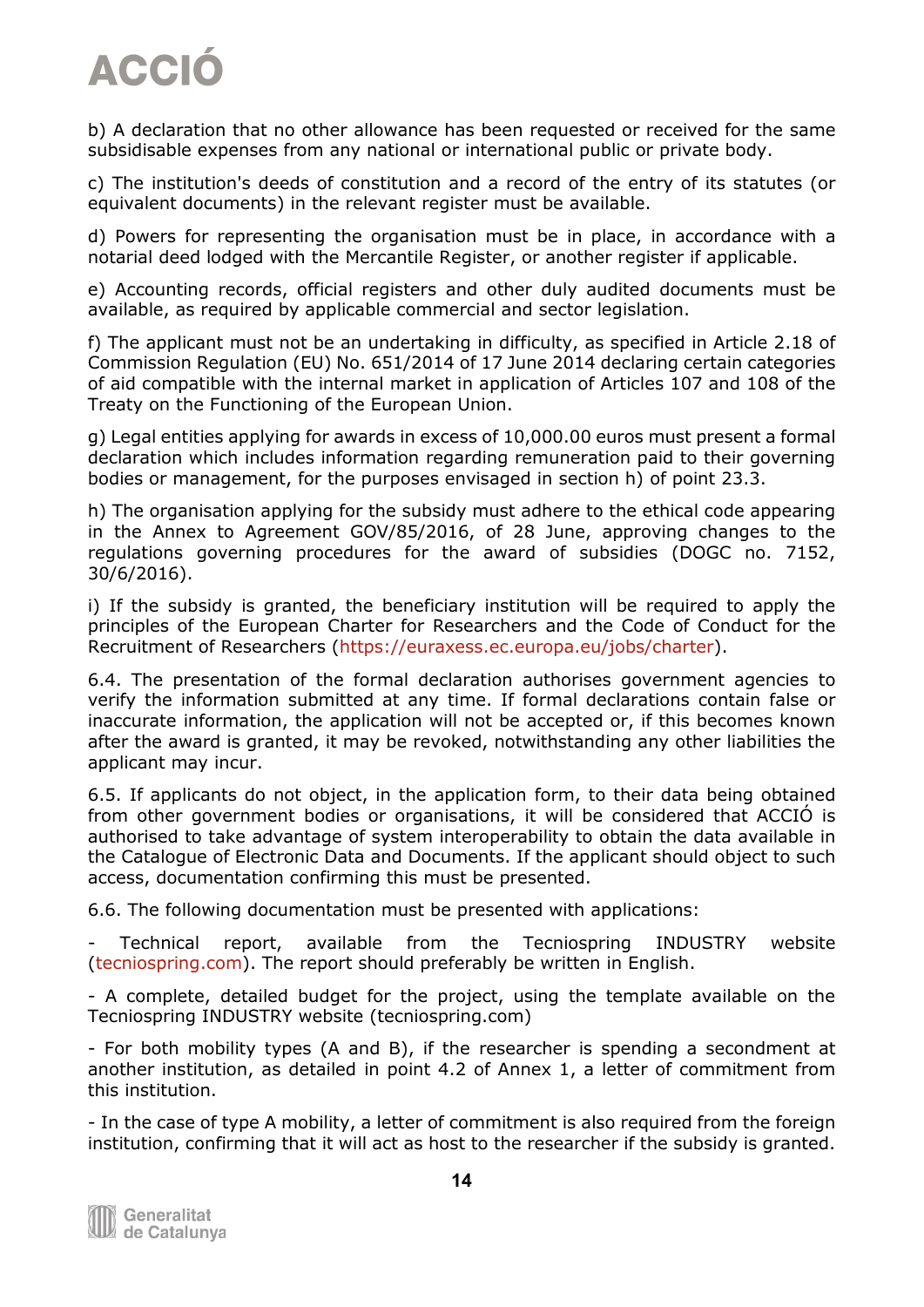The letters of commitment must be signed and dated in the same year as the publication of the call.

- A copy of the researcher's last employment contract, current employment contract, or an employment record issued by the Social Security authorities with information up to the month before the application was submitted.

6.7. When the applications and documentation submitted have been examined, if they fail to meet any of the requirements stipulated in these regulations, the applicants must rectify the application or submit the required documentation within 10 business days. They will be informed that, if they fail to do so, it will be considered that they have withdrawn their application, with a prior ruling, according to the provisions of Article 68 of Law 39/2015, of 1 October, concerning the common administrative procedure of public administrations.

6.8. The interested party will be informed of the requirement for additional documentation by an announcement on the Government of Catalonia's electronic noticeboard (tauler.gencat.cat), although this does not exclude the use of other additional electronic means of communication. This publication replaces individual notifications and has the same effects. Documents must be submitted electronically, as specified in point 6.2.

6.9. Applicants who have negotiated an extension, postponement, moratorium or any other special treatment for amounts owed to the Spanish Tax Authority, the Catalan Tax Agency or Spanish Social Security must provide documentation accrediting this special circumstance.

6.10. If applicants fail to meet requirements which cannot be rectified or comply with the closing date for applications established in these regulations, their applications will not be accepted.

---

#### 7. Award procedure

7.1. Subsidies are awarded on a competitive basis as specified in Article 8 of General Law 38/2003, of 17 November, on subsidies, and according to the provisions of the following articles.

7.2. The review board responsible for assessing applications will be composed of a multidisciplinary team of external experts and ACCIÓ personnel. First, each application will be assessed independently by at least two external assessors, who will apply established assessment criteria. ACCIÓ personnel will coordinate the assessments submitted to establish a consensus between the opinions of individual experts.

The total score obtained by a project will be the result of adding the points awarded for each of the assessment criteria detailed in point 8.1 of this Annex (the score for each criterion can range from 0 to the maximum attainable).

The review board will draw up a preliminary assessment report and may request assistance or advice from an expert in the relevant field and visit the institution applying or conduct interviews.

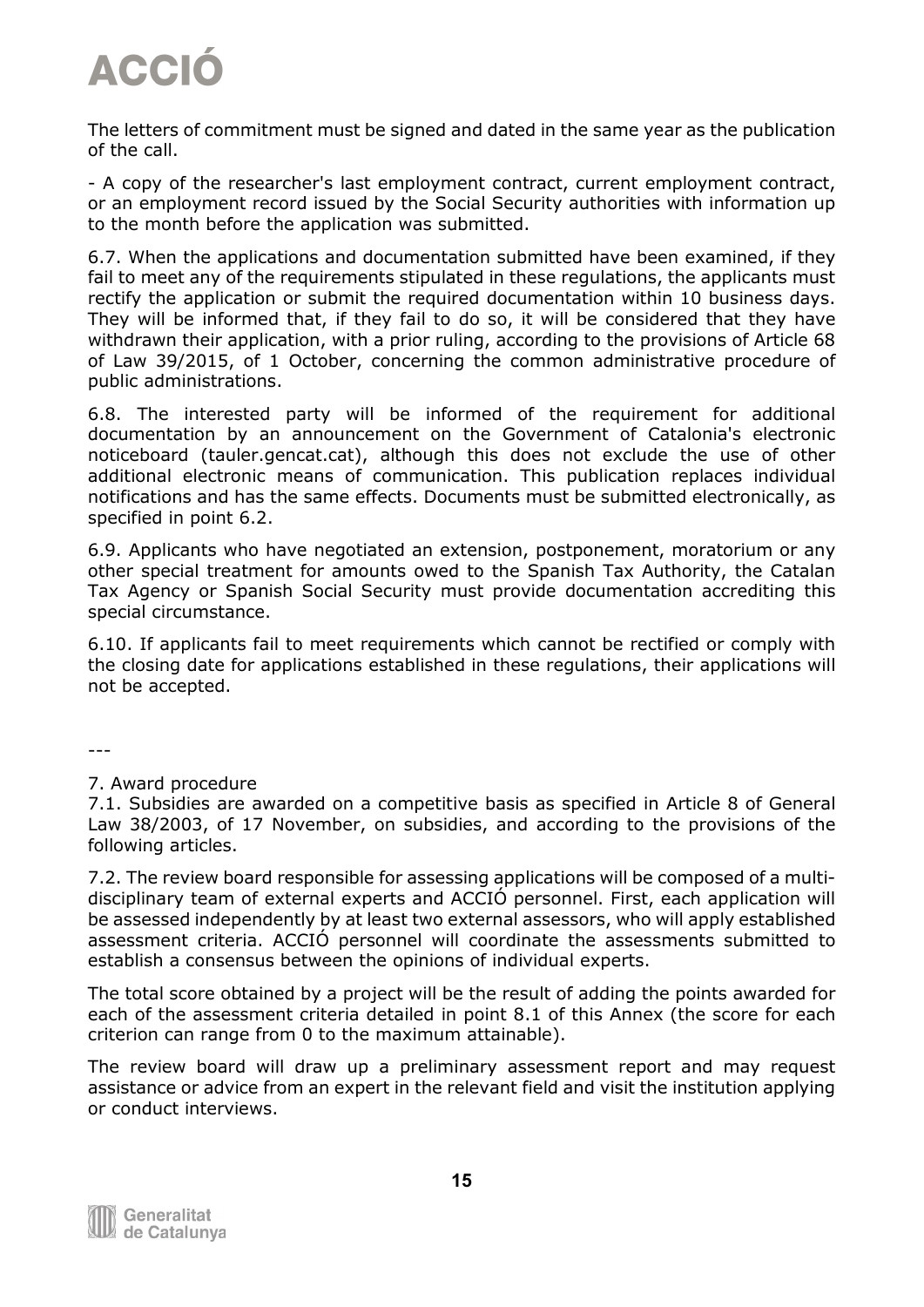7.3. The minimum score a project must attain for a subsidy to be awarded is 350 points out of a maximum of 500.

7.4. A subsidy Selection Committee will be set up. This will be a collegiate assessment body consisting of one person external to ACCIÓ, from the assessment team, and three from ACCIÓ, one of whom must be the director of the Business Innovation Unit. Care will be taken to ensure the Selection Committee is balanced in gender terms and includes international assessors. The Selection Committee will be responsible for selecting candidates, based on the conclusions of the assessment team.

7.5. When all applications have been assessed and the relevant reports studied, the Selection Committee will draw up a report detailing the results of the assessment.

7.6. Subsidies will be awarded up to the amounts stipulated in these regulations and until the funds available have all been allocated, according to the score obtained, in descending order. In the event of a tie, a Monitoring Committee will be set up, consisting of at least three members of the Selection Committee, one of whom must be the director of the ACCIÓ Business Innovation Unit. This Monitoring Committee will be responsible for determining the priority of awards according to the following criteria and in this order: gender parity, multiple awards to beneficiary institutions, the extent to which the sector leading the project recurs in comparison with other sectors, regional criteria, adhesion to the European Commission's European Charter for Researchers and the Code of Conduct for the Recruitment of Researchers or the European Commission Human Resources Strategy for Researchers (HRS4R) by the host institution abroad (only for Mobility A).

7.7. When applications have been assessed, the review board draws up a provisional proposal for the award of subsidies, in accordance with the report by the body responsible for assessing applications. The interested parties will be informed of the proposed provisional decision by an announcement on the Government of Catalonia's electronic notice board (tauler.gencat.cat), although this does not exclude the use of other additional electronic means of communication. This publication replaces individual notifications and has the same effects.

7.8. The provisional proposal must contain the list of applications approved and the list of those rejected, with an indication of the reason for their rejection. It must also contain a reserve list of applications, if there are any such applications, duly prioritised according to the points obtained. In all cases they must have obtained the minimum score required. If any of the proposed beneficiaries do not accept the subsidy or withdraw their application, the subsidy may be awarded to one or more applicants on the reserve list by order of score, provided that sufficient credit has been released to fund all applications with the same score.

7.9. Proposed beneficiary institutions need to submit a document accepting the subsidy, according to the standardised model available from Canal Empresa (canalempresa.gencat.cat) or EACAT (eacat.cat), and the following documentation within 10 business days from the day following publication of the provisional award proposal. In the same period applicants may present the following additional documents, which will be taken into account when the definitive list is drawn up:

 a) Letter of commitment signed by the legal representative of the beneficiary institution and the researcher (according to the model available on the ACCIÓ website (tecniospring.com)).

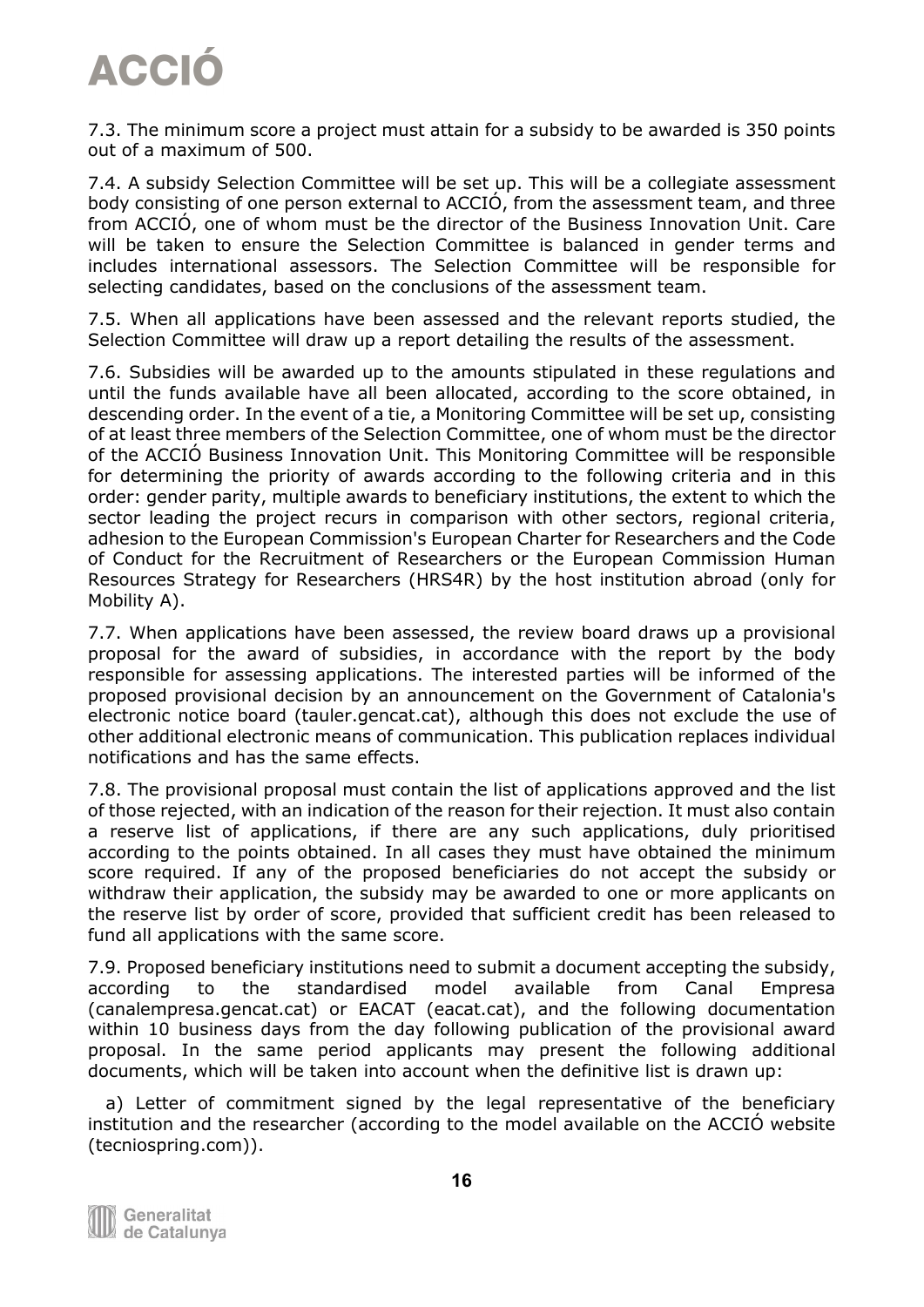b) Copy of the researcher's bachelor's degree, master's degree or equivalent or a certificate confirming that the researcher is qualified to undertake a doctorate.

 c) A copy of the doctorate qualification or the application for the issue of the doctorate qualification, where applicable.

 d) Copy of documents and/or certificates demonstrating the applicant's research experience, as specified in point 3.1.1.

 e) If relevant, a copy of documentary proof of maternity/paternity leave, sick leave or unemployment, or similar documentation to demonstrate that there has been a break in the researcher's career.

 f) Additionally for Mobility A: copy of the agreement or memorandum of understanding between the beneficiary institution and the institution acting as host for the researcher abroad, indicating the commitment of both institutions to carry out the project, as described in the application, including an agreement on intellectual property.

 g) If the project envisages a secondment spent at another institution or with another company, a copy of the agreement or memorandum of understanding between the beneficiary institution and the institution where the researcher will spend this period, indicating the commitment of both institutions to carry out the project, as described in the application, including an agreement on intellectual property.

7.10. The review board may request applicants to provide any additional documentation considered necessary to accredit the information appearing in the application.

7.11. If the beneficiary institution does not submit the letter of commitment and the other documentation referred to in the previous section, within the time limit specified, it will be understood that the institution has withdrawn its application.

7.12. The review board will draw up a definitive proposal for allocating the subsidies, based on the provisional proposal, the additional documentation submitted by the proposed beneficiaries, confirmation of commitment and any verification carried out, and will submit it to the settlement body.

7.13. Prior to the award of the subsidies, the awarding body must give a ruling on any unacceptable applications or applications withdrawn, reporting its decisions in accordance with the provisions governing the provisional resolution.

---

8. Assessment criteria

8.1. The criteria for assessing applications for these subsidies are as follows:

#### a) Researchers' CVs

Scientific and technical skills and knowledge of the researcher in connection with the project to be carried out. Quality and originality of the results of research work. Experience in applied research activity. Experience in technology transfer activity. Experience of managing research groups. Experience of geographical mobility, mobility between the academic world and the business sector, and multi-disciplinary experience. Other activities related to training, supervising teaching staff, scientific dissemination, awards and grants, especially the most recent.

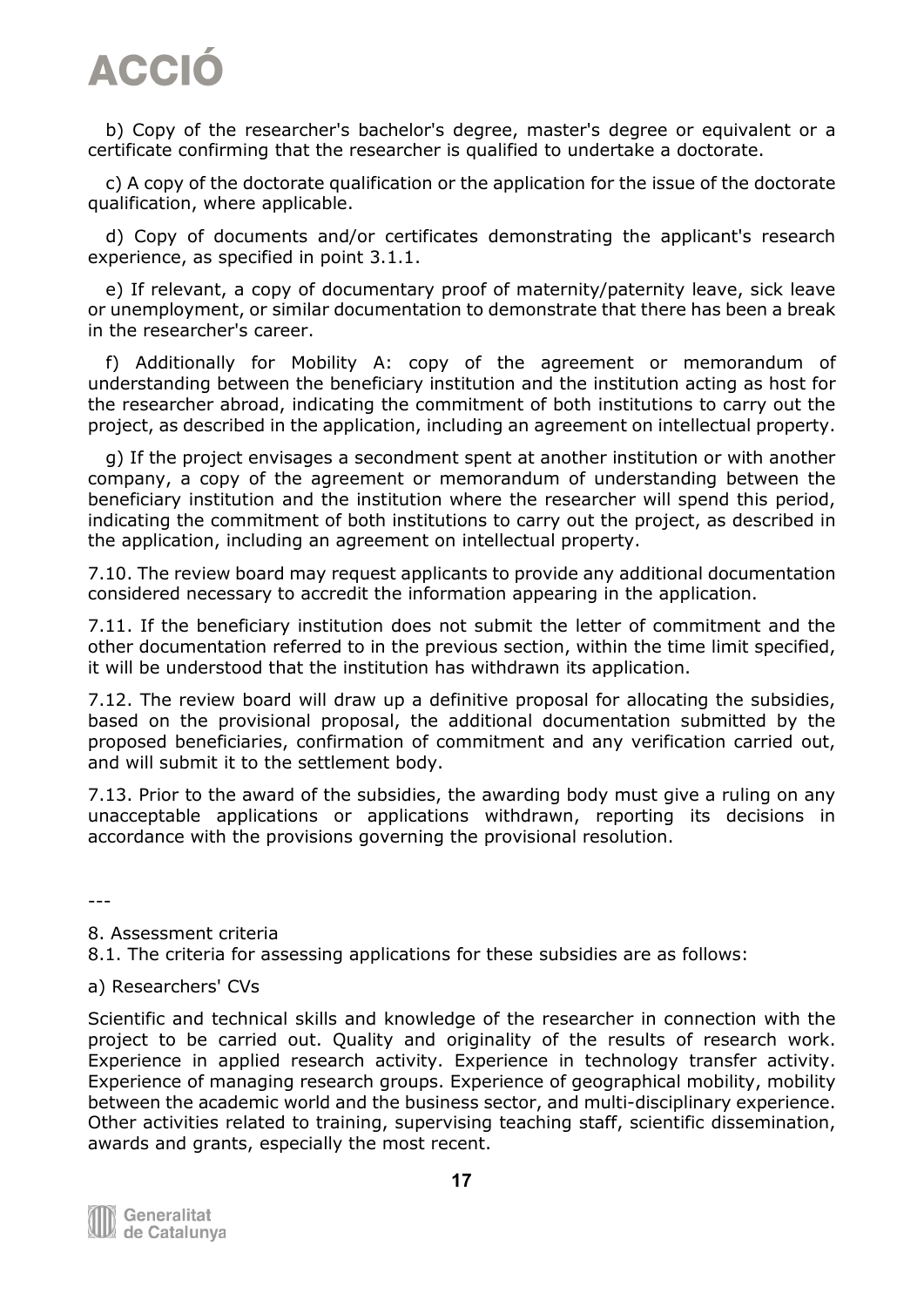b) Track record in science and technology, ability to implement projects and the suitability of the host institution:

Record of the institutions involved, in both research and technology transfer. Suitability of the institutions for an applied research project geared to technology transfer and for the researcher's experience. The person supervising the researcher's experience in their research area and in technology transfer, both at the host institution abroad (where relevant) and at the institution where the researcher will be working in Catalonia. Working conditions offered (premises, appropriate research equipment and materials, a training programme in science and technology transfer and career update for researchers whose careers have been interrupted) and administrative facilities for the implementation and management of the project, plus logistical support for the incorporation of the guest researcher.

c) Quality and viability of the project:

Applied research and technology transfer objectives, methodology, work plan and results expected. Originality and innovative nature of the project in relation to the state of the art in research in the technological field chosen. Appropriateness for the project of the funding requested. Gender analysis in the context of the project, if relevant.

d) Technology transfer and impact

Plan to make use of the results obtained. Scientific dissemination activities envisaged. Impact of the project in the market in leading sectors as defined in RIS3CAT. Potential for opening up new geographical markets and creating new markets where none existed. Contribution to European excellence and competitiveness. Establishment of international cooperation that can boost innovation and lead to a mutual benefit via cooperation between institutions (secondments and/or visits; if the researcher is not a national or long-term resident of an EU country or associate country, temporary stays can only take place in an institution located in an EU Member State or associated country). Impact on the researcher's career of the competences acquired while the project is being carried out.

The above criteria are scored as follows:

| <b>Assessment criterion</b>                                                                                             | <b>Maximum</b><br>score |
|-------------------------------------------------------------------------------------------------------------------------|-------------------------|
| a) Researcher's CV                                                                                                      | 150                     |
| b) Track record in science and technology, ability to implement<br>projects and the suitability of the host institution | -100                    |
| c) Quality and viability of the project                                                                                 | 100                     |
| d) Technology transfer and impact                                                                                       | 150                     |

8.2. Each application will be classified according to the enabling technologies and the sector areas where the project will have its main impact, and at least two members of the expert assessment team will be assigned according to their scientific and technological expertise.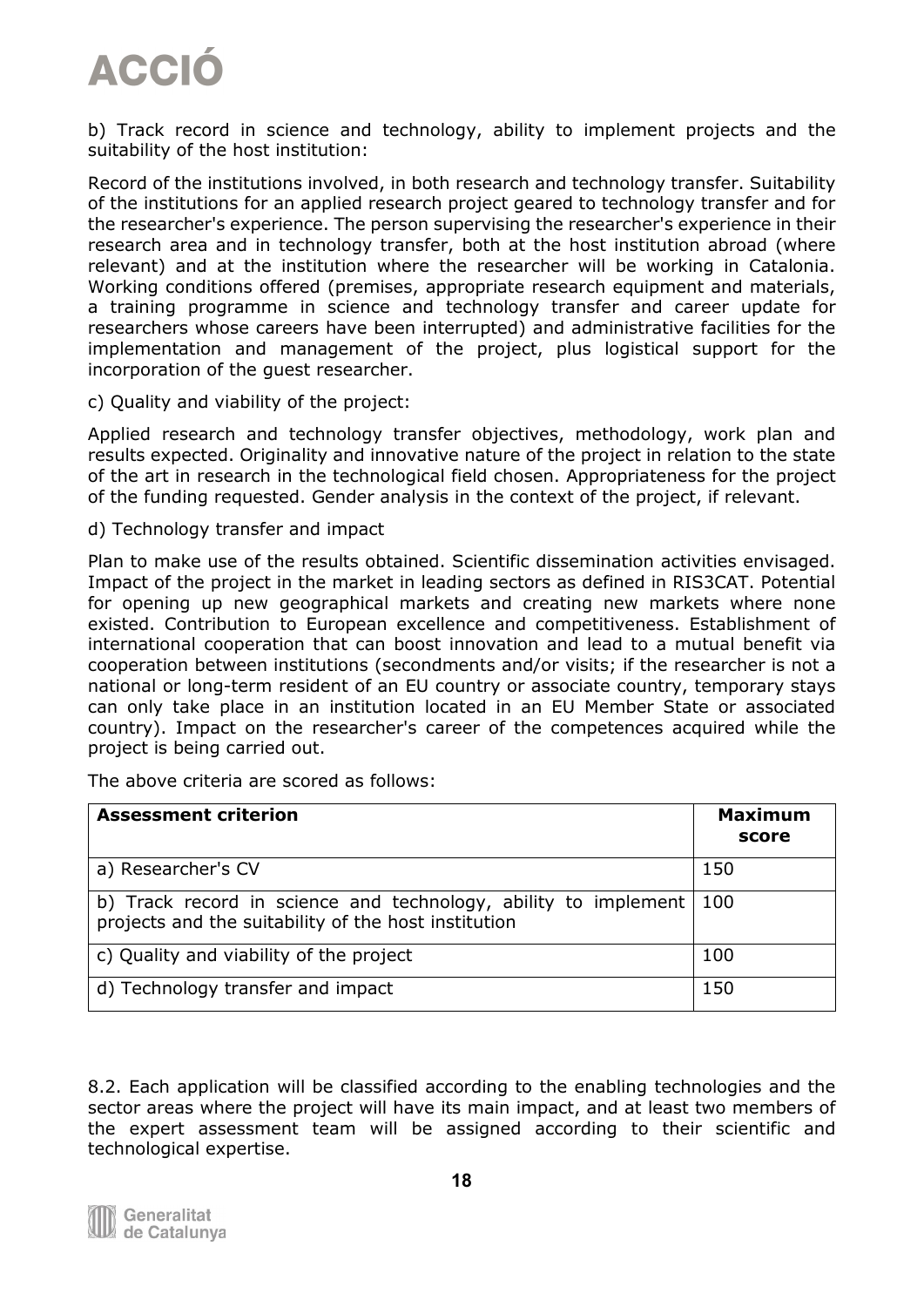

---

9. Resolution and notification

9.1. The Chief Executive Officer of ACCIÓ or the person delegated by him/her is authorised to rule on the subsidies.

9.2. The time limit for issuing the resolution and publishing the results will be six months from the closing date for the submission of applications.

9.3. The resolution must be duly justified and must include at least the name of the institution applying, the amount of the subsidy and, where applicable, the percentage of the cost of the activity subsidised.

9.4. The interested party will be informed of the resolution by an announcement on the Government of Catalonia's electronic noticeboard (tauler.gencat.cat), although this does not exclude the use of other additional electronic means of communication. This publication replaces individual notifications and has the same effects.

9.5. All institutions applying will receive an assessment report in which the final score awarded will be detailed, together with the partial scores obtained for each aspect evaluated, and details of the expenditure that can be subsidised.

9.6. If the resolution is not issued and the applicant notified within six months, it will be understood that the application has been rejected, in accordance with Article 54.2.e) of Law 26/2010, of 3 August, on the legal regime and procedures of public administration in Catalonia.

9.7. An optional administrative reconsideration appeal against the resolution granting or withholding the subsidy, which exhausts the administrative process, may be lodged with the CEO of ACCIÓ within one month from the date of notification, as stipulated in Articles 123 and 124 of Law 39/2015, of 1 October, on the common administrative procedure of public administrations, and Article 77 of Catalan Law 26/2010, of 3 August, concerning the legal system and procedures of public administrations in Catalonia. A request for review may also be submitted directly to the Catalan High Court of Justice within two months from the day following publication/notification of the decision, as stipulated in Article 46 and Article 10 of Law 29/1998, of 13 July, governing administrative jurisdiction

---

#### 10. Employment of researchers

10.1. The period during which the beneficiary institution can take on the researcher will be four months from the day following notification of the definitive resolution confirming the subsidy if the researcher's nationality is that of an EU country or a member of the Schengen Area. This period can be extended by 50%, according to the provisions of Article 32.1 of Law 39/2015, if an application is submitted via the register by the beneficiary institution's legal representative within 4 months of the resolution having been received. The request for an extension must be duly justified to be accepted.

If the researcher's nationality is not that of an EU country or a member of the Schengen Area, or he/she does hold such nationality but is travelling to a country outside these

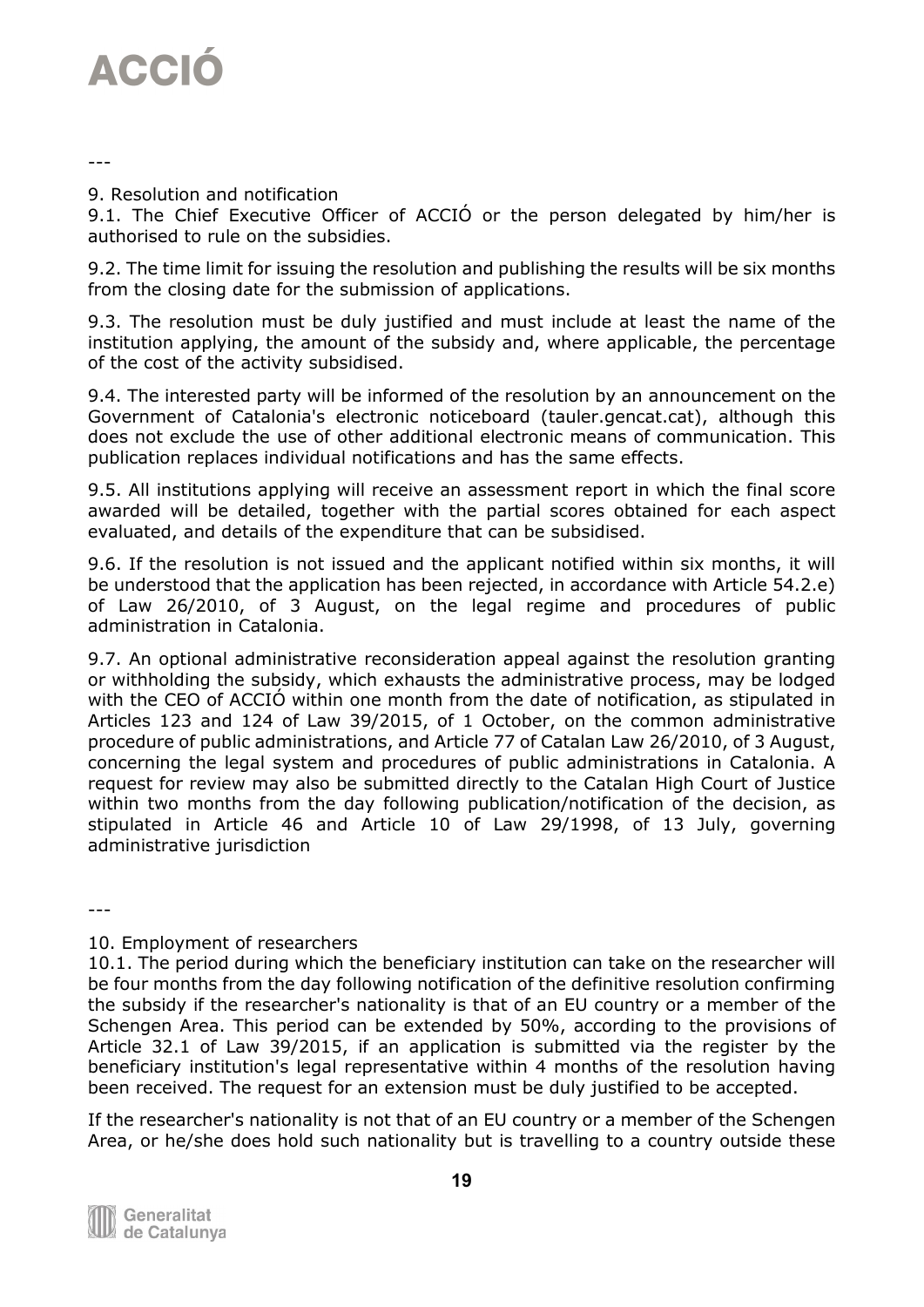areas as part of a Mobility A scheme, the period will be six months from the day following notification of the definitive resolution. This period can be extended by 50%, according to the provisions of Article 32.1 of Law 39/2015.

The end date of the contract linked to the subsidy may in no case be later than 31 May 2024.

10.2. The contract, which will be for full-time work during a period of 24 months, must specify clearly that the beneficiary institution is employing the researcher to carry out the project referred to in the application and that both the beneficiary institution and the researcher accept the obligations arising from these regulations and accept all employment and tax legislation currently in force. To comply with the rule regarding publicity in point 22 of this Annex, the contract must include the following text: "This project has received funding from the European Union's Horizon 2020 research and innovation programme under Marie Skłodowska-Curie grant agreement No. 801342 (Tecniospring INDUSTRY) and the Government of Catalonia's Agency for Business Competitiveness (ACCIÓ)."

10.3. The beneficiary institution is responsible for all arrangements necessary for researchers' stays abroad (visas, work permits, etc.) and incorporation in said institution.

10.4. In the case of researchers contracted on a temporary basis by the beneficiary institution before the subsidy is confirmed, the contract between them will need to be modified to comply with all the requirements set out in points 3 and 22 of this Annex.

10.5. The beneficiary institution will need to accredit the contracting process to ACCIÓ within 15 calendar days from the start date of the contract by submitting a certified or authenticated copy or an original digital copy of the contract, and, if applicable, a copy of the researcher's visa/work permit. Documents must be submitted electronically, as specified in point 6.2.

10.6. The date on which the researcher is registered for Social Security contributions will be considered as the start date of the contract for all purposes and, consequently, the start date of the Tecniospring INDUSTRY project.

---

#### 11. Publication of the resolution

In accordance with Articles 18 and 20 of General Law 38/2003, of 17 November, on subsidies, and Article 5.4 of Law 19/2013, of 9 December, on transparency, access to public information and good governance, the National Subsidy Database will act as an electronic support for the obligation to publicise the subsidies granted. Records must contain the details referred to in section 8 b) of Article 20 of General Law 38/2003, of 17 November, on subsidies.

In accordance with Article 15 of Law 19/2014, of 29 December, on transparency, access to public information and good governance, information regarding the award of public subsidies and grants must be published on the e-services portal and on the ACCIÓ website (accio.gencat.cat), indicating the amount, purpose and beneficiaries.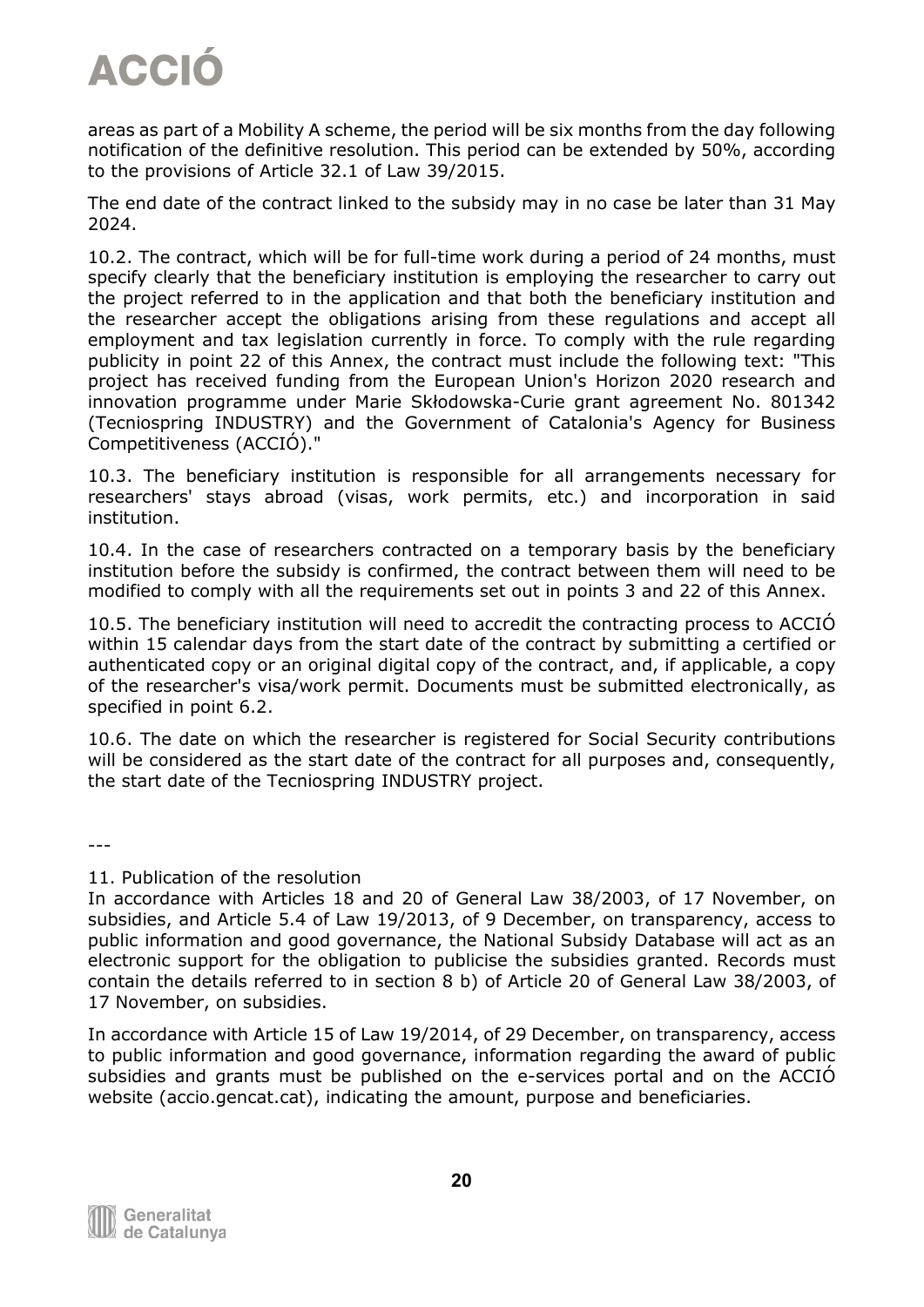

---

12. Payment of the subsidy The subsidy will be paid as follows:

12.1. 70% of the subsidy will be paid as an advance payment without the need for guarantees, once the employment of the researcher has been certified, as specified in point 10 of this Annex. The fact that guarantees are not required is justified by the nature of the activities funded, in accordance with Article 42 of the Regulations implementing the Law on Subsidies (Royal Decree 887/2006, of 21 July).

12.2. The second payment, corresponding to the remainder of the subsidy, will be made when it has been verified that the project has been carried out and an ACCIÓ technical specialist has drawn up a report confirming that the expenditure submitted in this period has been verified, and due consideration has been given to the report on the second year, as specified in point 14 of this Annex.

---

13. Review of and changes in the use made of the subsidy

13.1. Subsidies already awarded may be reviewed and the resolution to grant them may be modified if the conditions under which they are granted change or if the beneficiary institution obtains other concurrent subsidies.

13.2. According to Article 19.4 of General Law 38/2003, of 17 November, on subsidies, any change in the conditions taken into account for the award of a subsidy, or the concurrent award of other subsidies, may lead to a modification in the resolution confirming the subsidy, as stipulated in the regulations governing these awards.

13.3. For duly justified reasons, when the beneficiary institution has previously so requested, the resolution confirming the award may be modified, provided that it is essentially unchanged, if there is a change in the conditions determining the activity subsidised, and this is adequately justified by the beneficiary institution before the period in which the activity is to take place.

13.4. The beneficiary institution is required to inform the body awarding the subsidy of any proposed change in the allocation of the subsidy within the overall purpose of the activity. Any such change must be authorised by the awarding body in accordance with Article 95.e) of Legislative Decree 3/2002, of 24 December, which approves the recast text of the Catalan Law on public finances. The beneficiary institution must request the modification before the end of the period specified for the activity in the resolution confirming the award.

---

<sup>14.1.</sup> Beneficiary institutions must justify the use of funds in accordance with Articles 30 and 31 of General Law 38/2003, of 17 November, on subsidies, Article 98.1 of Legislative Decree 3/2002, of 24 December, which approves the recast text of the Catalan Law on public finances, and Order ECO/172/2015, of 3 June, on the justification of subsidies.



<sup>14.</sup> Justification of subsidies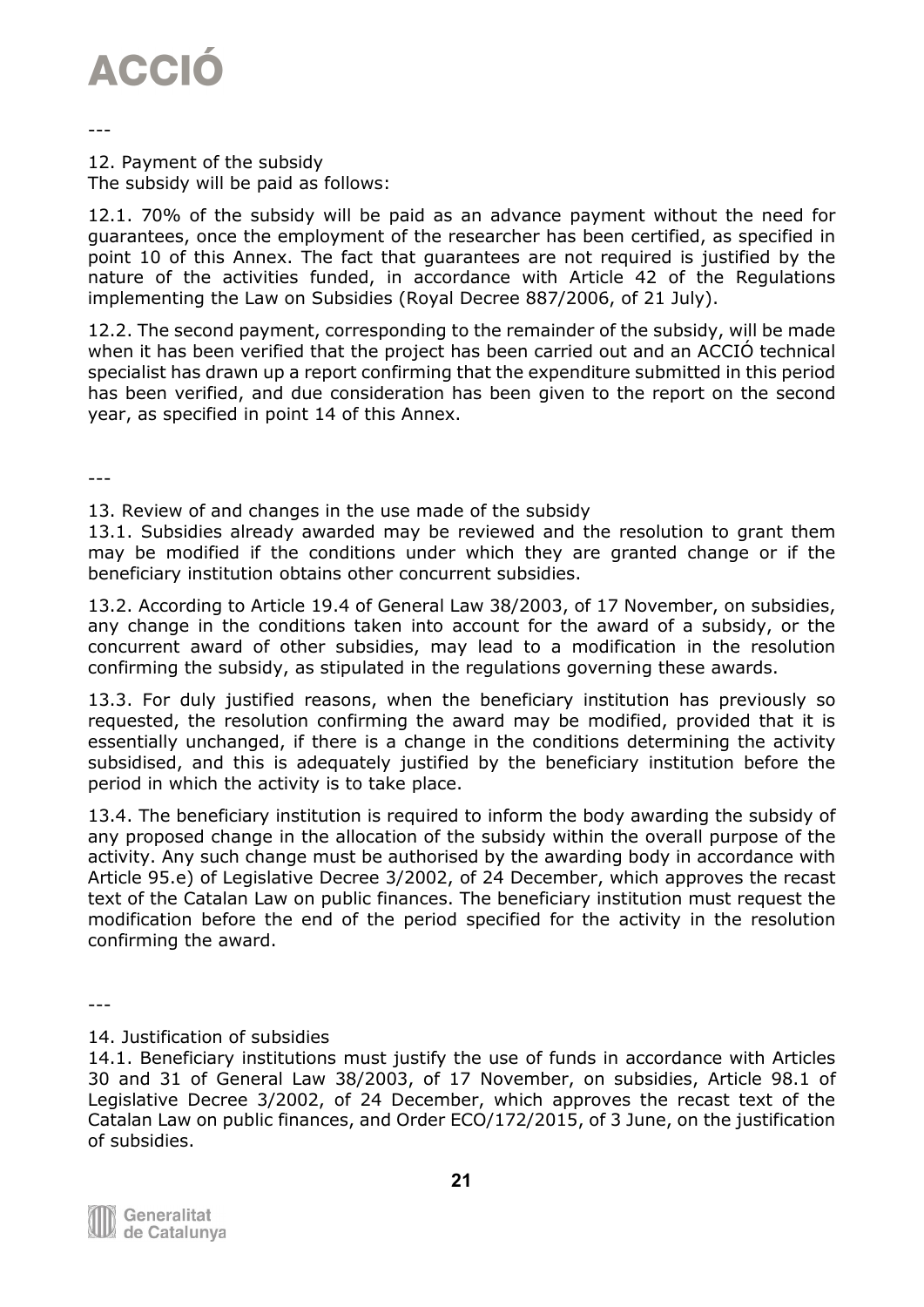14.2. The beneficiary institution is required to justify 100% of expenditure subsidised for the completion of the project. The dates on the documents submitted to justify the expenditure must be within the execution period of the subsidisable activity, which is 24 months from the start date of the contract between the researcher and the beneficiary institution, unless:

a) In the following situations only, the dates on the documents submitted to justify the expenditure may be up to one month prior to the signing of the contract between the researcher and the beneficiary institution:

- Expenses related to mobility as defined in point 4.7.3, to enable the researcher to join the beneficiary institution or host institution abroad in order to begin work on the approved project.

- The following expenses as defined in point 4.7.2:

- Expenses related to obtaining medical insurance when there is no agreement between the Spanish Social Security system and the country in which the researcher is based.

- Expenses related to obtaining the visas and/or work permits needed to work on the project.

- The cost of translating official documents needed for the employment of the researcher.

b) In the following situations only, the dates on the documents submitted to justify the expenditure may be up to one month after the termination of the contract between the researcher and the beneficiary institution:

- Expenses related to mobility as defined in point 4.7.3, to enable the researcher to return to his/her country of origin once the approved project is completed.

- Expenses related to open access as defined in point 4.7.4, provided that, prior to the termination of the contract, the beneficiary institution has notified ACCIÓ of the expected publication date in open access and the associated budget.

Dates on proof of payment documents may be no later than two months after the termination of the contract between the institution and the researcher.

14.3. The beneficiary institution must submit justification of the expenses within two months of the end of the project.

14.4. The justification must be presented in the form of accounting records with receipts and proofs of payment.

14.5. The justification must be submitted using the standardised model, which will be available to all beneficiary institutions:

 a) If the beneficiary institution is a government body or an organisation fully or mainly owned by such a body, based in Catalonia, via the EACAT platform (eacat.cat), the Catalan Government extranet.

b) In all other cases via Canal Empresa [\(canalempresa.gencat.cat\)](http://canalempresa.gencat.cat/).

14.6. The documentation required is detailed below, although ACCIÓ may ask the beneficiary institution for additional information or supporting documents related to the activity for which the subsidy is granted.

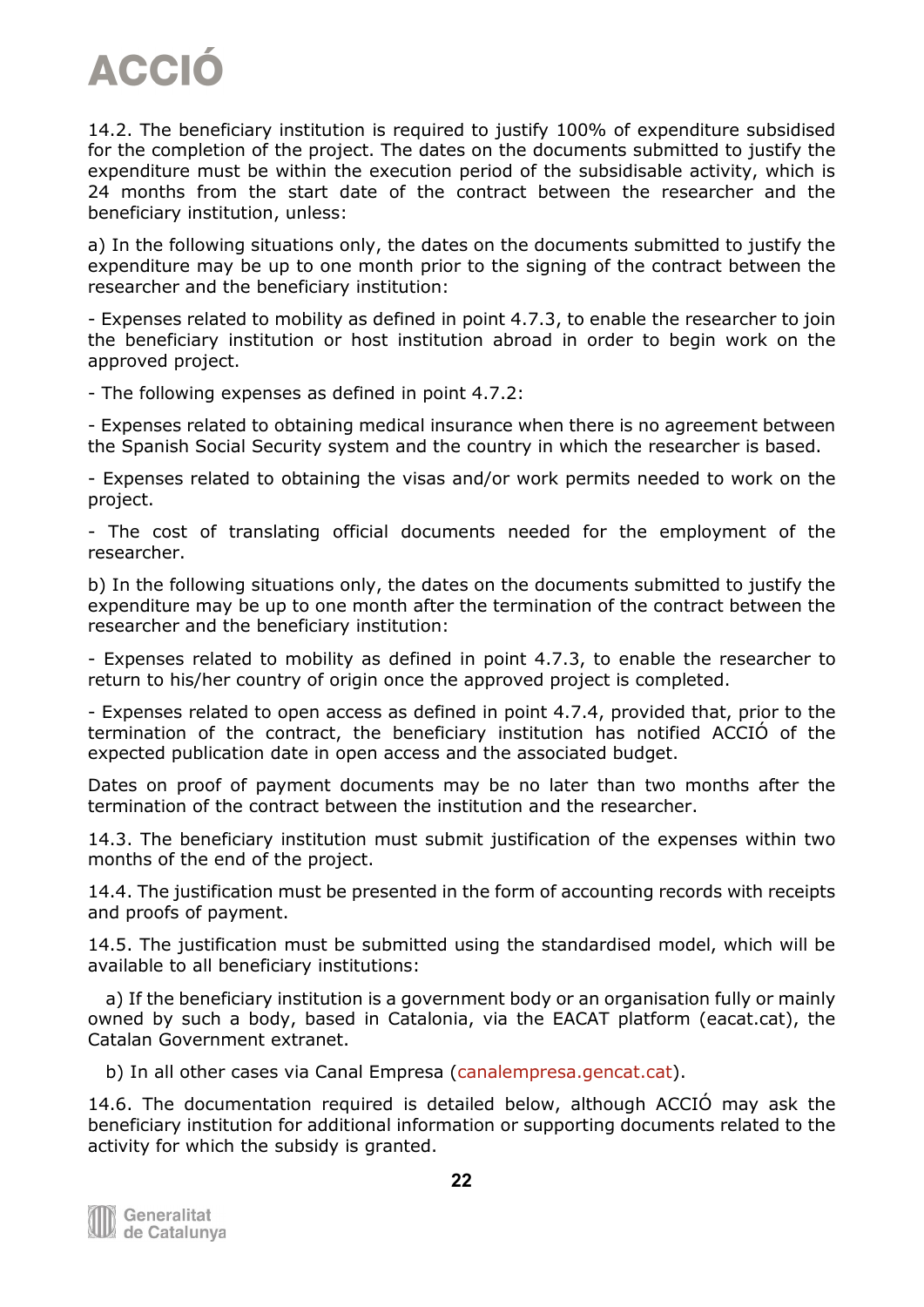a) A financial report justifying the cost of the activities carried out, which must include:

 - A classified list of all expenditure eligible for subsidy related to the implementation of the project. This is included in the standardised form.

 - Scanned copies (.pdf) of invoices, electronic invoices (issued in accordance with the requirements of Royal Decree 1619/2012, of 30 November, approving the regulations governing invoicing obligations), documents justifying the items in the list of expenditure and proof of payment, other documents of equivalent legal value for demonstrating commercial transactions, and,

In the case of staffing costs:

 - Copies of pay slips, receipts for Social Security contributions (formerly TC1) and the list of employees (formerly TC2) validated by the Social Security authorities, covering the employees associated with the project, together with the corresponding proof of salary payments. Even if an employee has only been involved in the project for a few months, the pay slips and list of employees for the whole year must be presented.

 - If additional salary components or bonuses are payable (seniority, special qualifications, location allowances, bonuses related to company profits, quantity and quality bonuses) a copy of the collective bargaining agreement or employee's contract.

In the case of travel costs:

 - Travel can be justified by the presentation of any of the following documents: Original plane or train tickets or, if the tickets are electronic, original boarding passes for the whole journey (or electronic proof of purchase). In the case of travel by car, the distance must be certified by the company's management and originals of proof of payment for motorway tolls, petrol and/or other costs must be submitted. The validity of any supporting documents other than those specified will be assessed by ACCIÓ.

 - Accommodation expenses can be justified by the presentation of any of the following documents: Hotel invoices in the destination country, which must include the name of the guest and the dates of his/her stay. If these are not available, an invoice from a travel agency with a certificate issued by the latter specifying the name of the traveller, the dates of the trip and a list of the hotels at which he/she stayed. The validity of any supporting documents other than those specified will be assessed by ACCIÓ.

Justification must be submitted for both travel and accommodation expenses and, where the documentation is not in the name of the beneficiary institution (the applicant institution, participating institution or participating company), proof of payment by the beneficiary institution must be presented.

 - A declaration that no other allowance has been received for the same expenses from any national or international public or private body.

 - A declaration confirming that the payments correspond to activities carried out correctly and justified by paid invoices or other equivalent documents providing proof of financial transactions.

 - Documentation of at least three estimates from different suppliers in cases where this is necessary, as established in point 4.10 of Annex 1 to the regulations (when the amount of the expenditure eligible for subsidy exceeds the amounts specified for minor contracts in Law 9/2017, of 8 November, on public sector contracts).

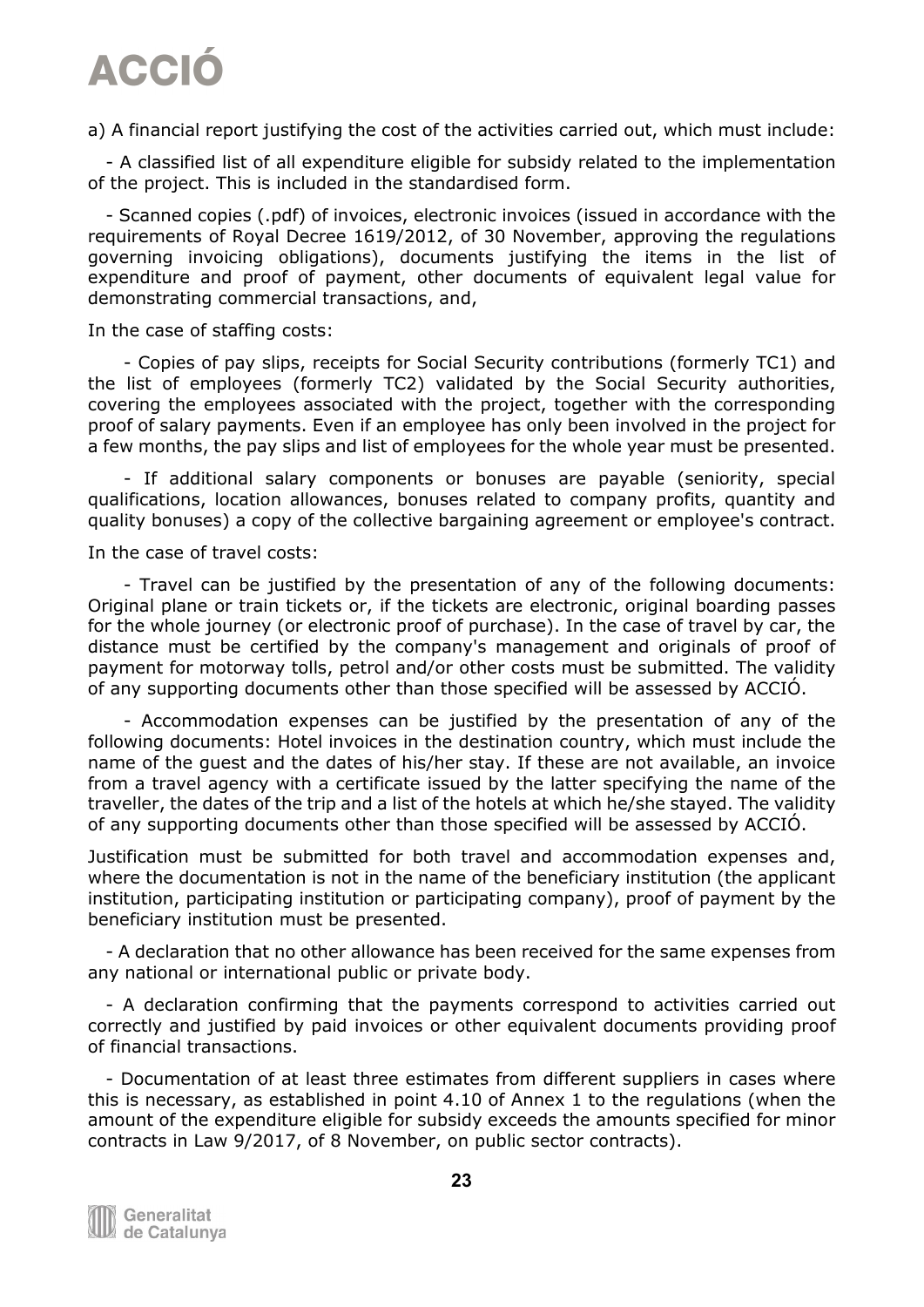If the most economic option is not selected, a report signed by the legal representative of the beneficiary institution justifying the choice.

If applicable, a certificate detailing the special characteristics because of which there is not a sufficiently large number of providers of the goods or services required, issued by an external organisation specialising in the field.

b) Report (using the model provided by ACCIÓ) on the activities carried out. This report, drawn up by the beneficiary institution, must be approved and signed by the researcher and the supervisor. Additionally, for Mobility A, it must also be approved and signed by the supervisor at the host centre in the foreign country.

c) In the case of TECNIO institutions which, in accordance with point 4.2 of the regulations, envisage periods during the project spent by the researcher at a company, a letter from the company hosting the researcher, certifying the length of his/her stay and the work carried out.

d) Documentation accrediting the measures taken in connection with the obligation to publicise the awards, as specified in point 22 of this Annex.

e) If relevant, a report justifying any differences between the activities justified and those for which the subsidy was initially granted, with an explanation by the beneficiary institution of any changes between the activities that were initially approved and the final expense.

f) Declaration by the institution's legal representative that, in connection with the items eligible for subsidies, there is no association between the suppliers and the beneficiary institution, as defined in the regulations implementing the Law on subsidies (section 2 of Article 68 of Royal Decree 887/2006, of 21 July, approving the Regulations implementing General Law 38/2003, of 17 November, on subsidies.

g) A formal declaration that the supporting documents presented are a faithful reflection of those recorded in the accounts, that the original documents are stored on the premises of the institution and that the amount assigned to the subsidy, combined with other income (other subsidies, private funds and other resources), does not exceed the cost of the activity or project subsidised or the maximum percentage of subsidised funding specified in the regulations.

h) When VAT is payable:

If the institution is subject to the general pro-rata regime, it must supply:

 - A certificate issued by the Tax Authority stating that the beneficiary institution has not filed any VAT returns for the years in which the subsidised project was carried out.

- Form 390 (annual VAT summary) for the year(s) in which the project is carried out.

If the institution is subject to the special pro-rata regime, it must supply:

- A census registration certificate issued by the Spanish Tax Agency.

- A copy of VAT returns with payment records.
- i) To justify the amortisation of fixed assets:

- Invoice recording the purchase of the equipment and proof of payment.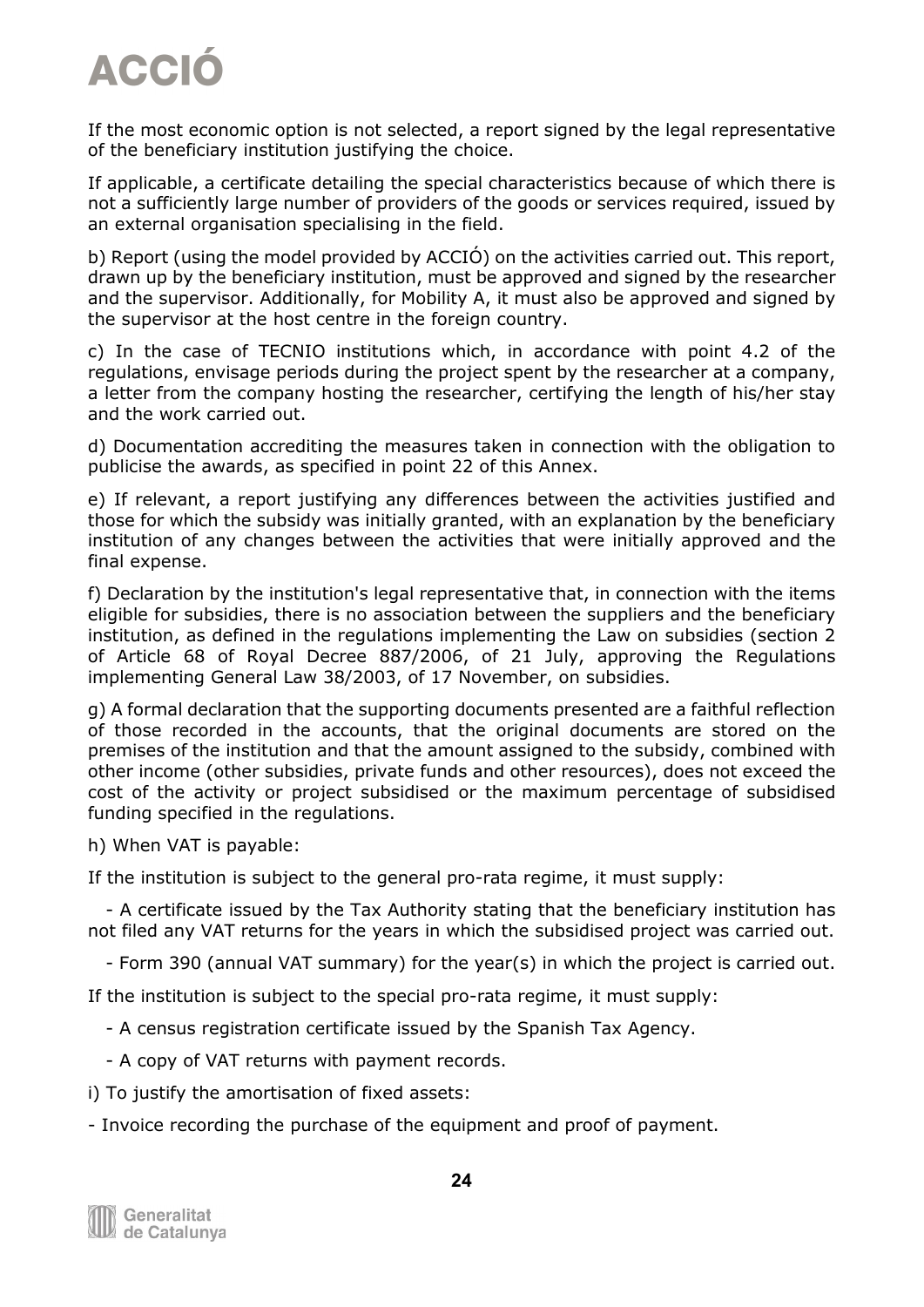- Accounting entries for the amortisation and depreciation attributable to the project. If the financial year has not yet ended, a declaration by the person responsible for the beneficiary institution's accounting records stating that the amounts allocated are those disclosed in the institution's accounts.

- A table, based on the model posted on the ACCIÓ website, detailing the percentage of amortisation or depreciation applied to each item, the purchase date, the amortisation or depreciation period, whether it is applied monthly or daily, the months or days the project will last, the criterion of allocation according to its use in the project (time, space, etc.) and the amount allocated to the subsidised project.

- Declaration by the beneficiary institution stating that the assets justified have not been subject to any previous subsidies.

j) Additional documentation to accredit completion of the subsidised activity according to expenditure:

Plans (business, strategic, marketing, funding, etc.).

- Copy of the plan.

 - Report from the external supplier listing the main activities carried out, the hours devoted to each activity and the cost per hour.

Sundry consultancy services (commercial, coordination, support for the implementation of strategic plans, locating suppliers, technical support).

 - A copy of the report or results statement. If consultancy work does not lead to the production of a report, alternative documentation must be requested to show that the service was provided (minutes of meetings, report by the consultant with details of activity undertaken and hours dedicated to it, etc.).

 - Report from the external supplier listing the main activities carried out, the hours devoted to each activity and the cost per hour.

Attendance at training courses.

- Course programme and certificate of attendance.

Travel.

 - Explanation of the connection between the journey and the item subsidised (in the report) and evidence of the connection between the person travelling and the company (Social Security records or pay slip).

Attendance at trade fairs.

 - Report describing attendance at the fair (tasks carried out and results obtained) and other descriptive documentation (photos, catalogues, programme, etc.).

Machinery, premises and other property, plant and equipment.

 - If there should be any uncertainty as to whether an asset is tangible, its status should be verified in the general ledger.

Intangible assets (patents).

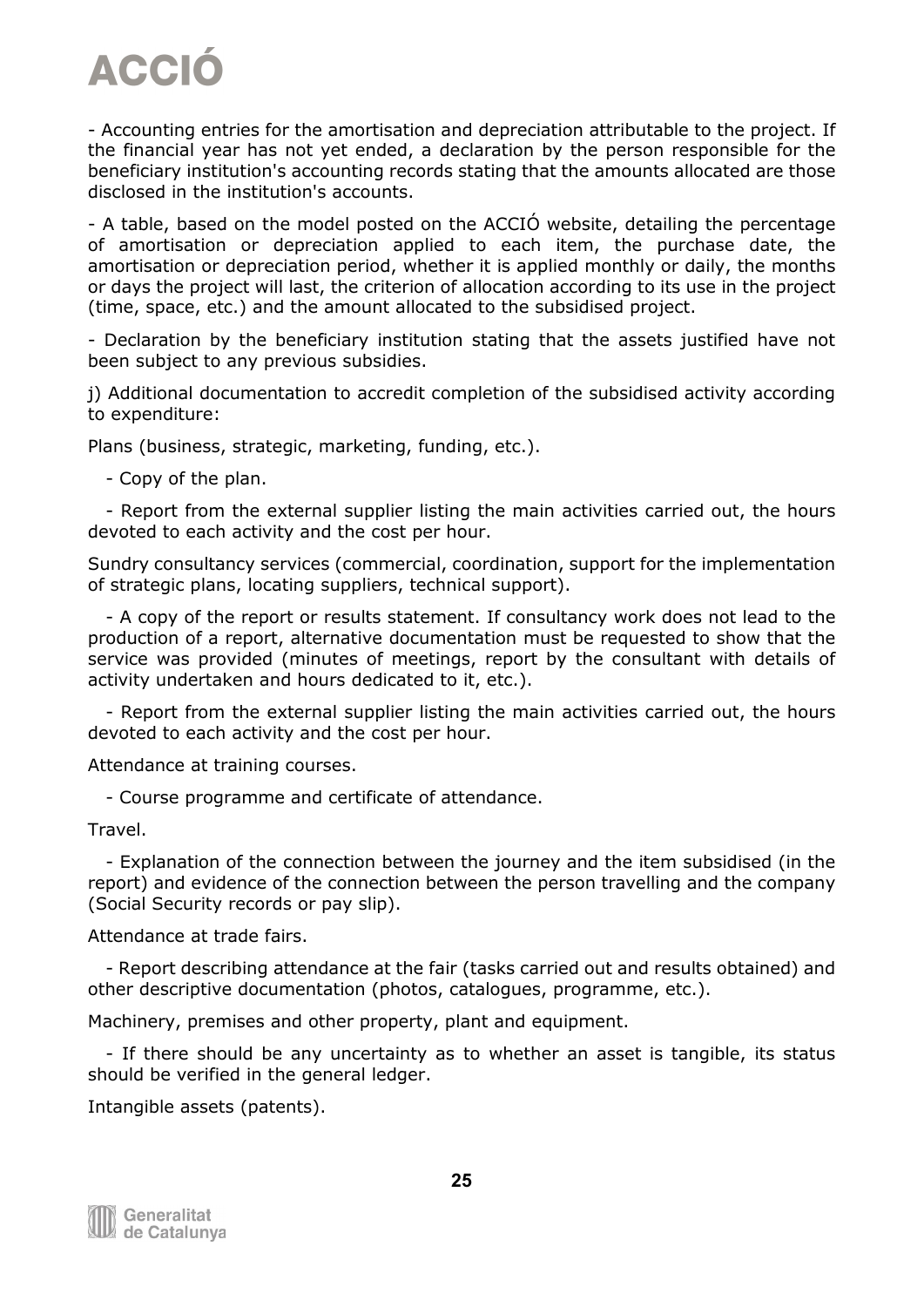- Patent document (or, if the patent has not yet been published, documentary proof that the charges for requesting the patent have been paid).

 - If there should be any uncertainty as to whether an asset is tangible, its status should be verified in the general ledger.

Immaterial assets (software).

 - If there should be any uncertainty as to whether an asset is tangible, its status should be verified in the general ledger.

#### Staff.

 - Monthly time records of the hours dedicated to each task by staff on the payroll, listed as in the standardised model available from the ACCIÓ website (accio.gencat.cat/ajuts). The records must indicate the total number of hours worked, the number of hours worked devoted to the project and a description of each task carried out. They must be signed by the researcher and the person responsible for ensuring their completion. The monthly record may be a summary of daily or weekly records, which will be made available to the controlling bodies as required.

#### Consumables.

 - Report by the beneficiary institution detailing the use of consumable materials for the subsidised activity.

#### Dissemination:

 - A report describing the activities carried out and materials used (leaflets, photographs, etc.) and other similar material presenting the results of scientific research as part of the Tecniospring INDUSTRY scheme. In the case of open access, a link to the open access repository where the publication can be found. It must comply with the requirements for publicity set out in point 22.2 of this Annex.

The cost of registering industrial and intellectual property rights.

- Patent document (or, if the patent has not yet been published, documentary proof that the charges for requesting the patent have been paid, and expenses related to its preparation).

Rental costs:

- Explanation of the relationship between the activity and the subsidised project, which will need to be included in the report referred to in point 14.6 b of Annex 1.

The cost of translating official documents.

- Copy of the translated document.

Expenses related to medical insurance.

- Copy of the insurance policy.

In addition to these documents, ACCIÓ may request any documentation it considers necessary to accredit expenditure.

14.7. The cost of the employee's salary is considered to be the gross basic salary and the employer's contribution to Social Security, as stipulated in point 5.2.1. The gross

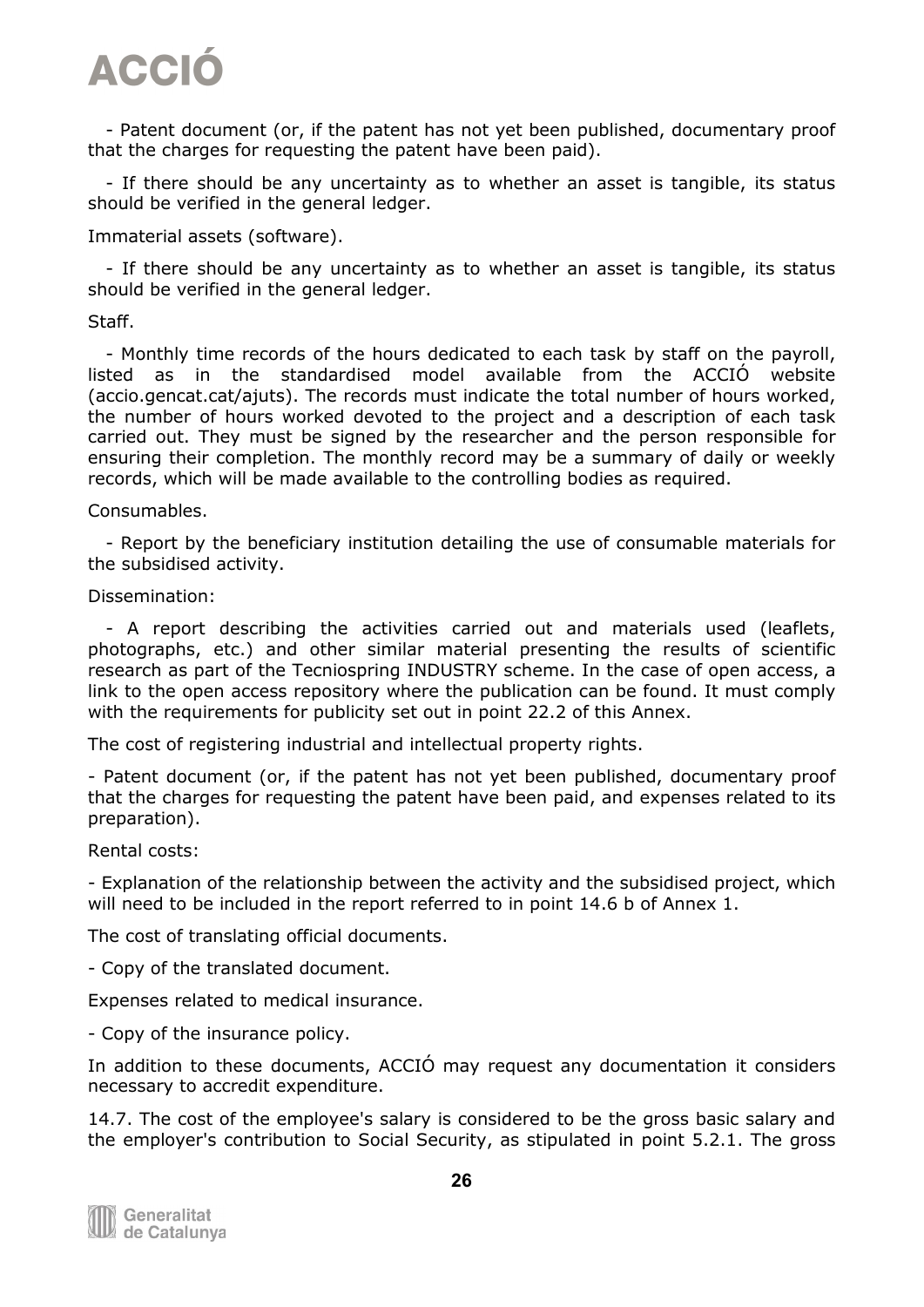

salary includes holiday bonuses, plus the additional salary components specified in the relevant collective bargaining agreement or in the individual's contract, but excludes overtime and profit-related bonuses. Other elements forming part of the salary are not eligible for subsidies, as specified in point 4.8 of this Annex.

14.8. Invoices, whether full or simplified, must comply with the regulations on invoicing, as approved in Royal Decree 1619/2012, of 30 November. The description of the operation must include enough information about the item invoiced and the period involved to allow verification of the connection between the expenditure and the subsidised activity. If the item invoiced is not sufficiently clear, delivery notes or other explanatory documents must be attached. In all cases it must be possible to verify the unit price of the operation.

If any invoices do not include VAT, a reference to the regulations establishing the relevant exemption must be provided, as stipulated in Article 6.1.j of the regulations on invoicing.

14.9. The following documents accrediting payment are admissible: bank statement, bank's record of the transfer, bank certificate. Documents accrediting payment must indicate the following:

a) The identity of the beneficiary institution and the payer. The payer must be the beneficiary institution of the subsidy and must include its tax ID number (NIF) and name.

b) The item for which payment is ordered and a reference to the corresponding invoice number(s). If the payment document does not refer to the invoice(s), it must be accompanied by additional documents allowing the correspondence between the item and the payment to be verified.

In the case of payment by personal cheque, promissory note, letter of exchange or similar instruments, the beneficiary institution must provide a copy of the document and of the bank statement showing the charge. The date of payment will be taken as the date on which the account is charged, not the date on which the cheque or promissory note is received. Cheques made out to the bearer are not acceptable.

Proof of payment in cash for amounts exceeding 100 euros are not acceptable and they must be justified with receipts signed and stamped by the supplier, identifying the invoice to which the payment corresponds and its date. The supplier's stamp must contain at least their name and tax ID number (NIF).

Evidence of cash payments is not admissible if such payments do not comply with the limits established in Article 7 of Law 7/2012, of 29 October, modifying tax and budgetary regulations and adapting financial regulations to intensify measures to prevent and combat fraud. Notwithstanding the above, cash payments for amounts exceeding 100 euros will not be accepted.

Cash payments to staff are not admissible for any amount.

If payment is made in any currency other than the euro, a document from the bank showing the exchange rate applied must be submitted.

14.10. If a single payment is made corresponding to various items, the proof of payment must be accompanied by a breakdown of individual items. In this event the beneficiary institution may submit:

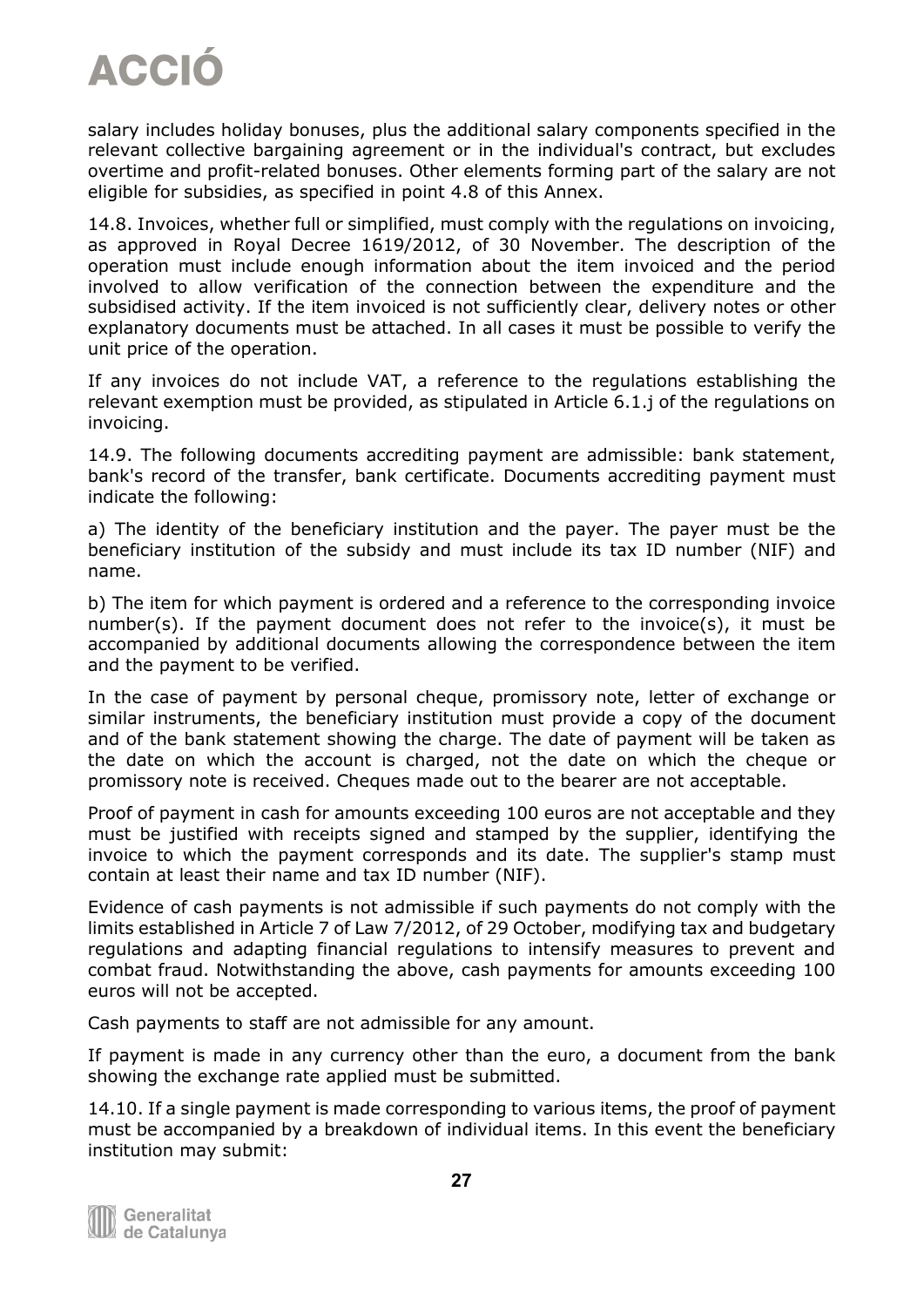- A certificate signed and stamped by the bank confirming that the payment corresponds to certain items and giving details of the following:

 - In the case of employees: name of each employee, the salary paid, the date of payment and the total of all the salary payments included.

 - In the case of Social Security contributions: social security number, date and amount paid.

- In the case of invoices: name of supplier, invoice number, amount and date paid.

 - List of transfers included in the operation, together with an account entry showing the total transferred. The information that must be included in the list is as follows:

 - In the case of employees: name of each employee, the salary paid, the date of payment and the total of all the salary payments included.

- In the case of Social Security contributions: date and amount paid.

- In the case of invoices: name of supplier, amount and date paid.

14.11. If the justification fails to meet the requirements stipulated in these regulations, the applicants will be required to rectify the error or submit the required documentation within ten business days. They will be informed that, if they fail to do so, it will be considered that they have withdrawn their request, with a prior ruling, according to the provisions of Article 68 of Law 39/2015, of 1 October, concerning the common administrative procedure of public administrations.

14.12. When the project has been completed, ACCIÓ will issue a verification report.

---

15. Verification of subsidised activities

15.1. Verification of subsidised activities may be of two types:

a) Administrative verification.

This type of verification is intended to guarantee that the declarations of expenditure presented by beneficiary institutions are accompanied by supporting documentation (invoices, salary slips, bank statements, etc.).

b) In situ verification.

This type of verification is intended to ensure that the activity subsidised really takes place and/or that beneficiary institutions comply with their obligations.

In situ verification may be carried out, if necessary, while the subsidised activity is being carried out.

15.2. Beneficiary institutions are required to submit to any administrative or in situ verification by the awarding body.

Generalitat de Catalunya

---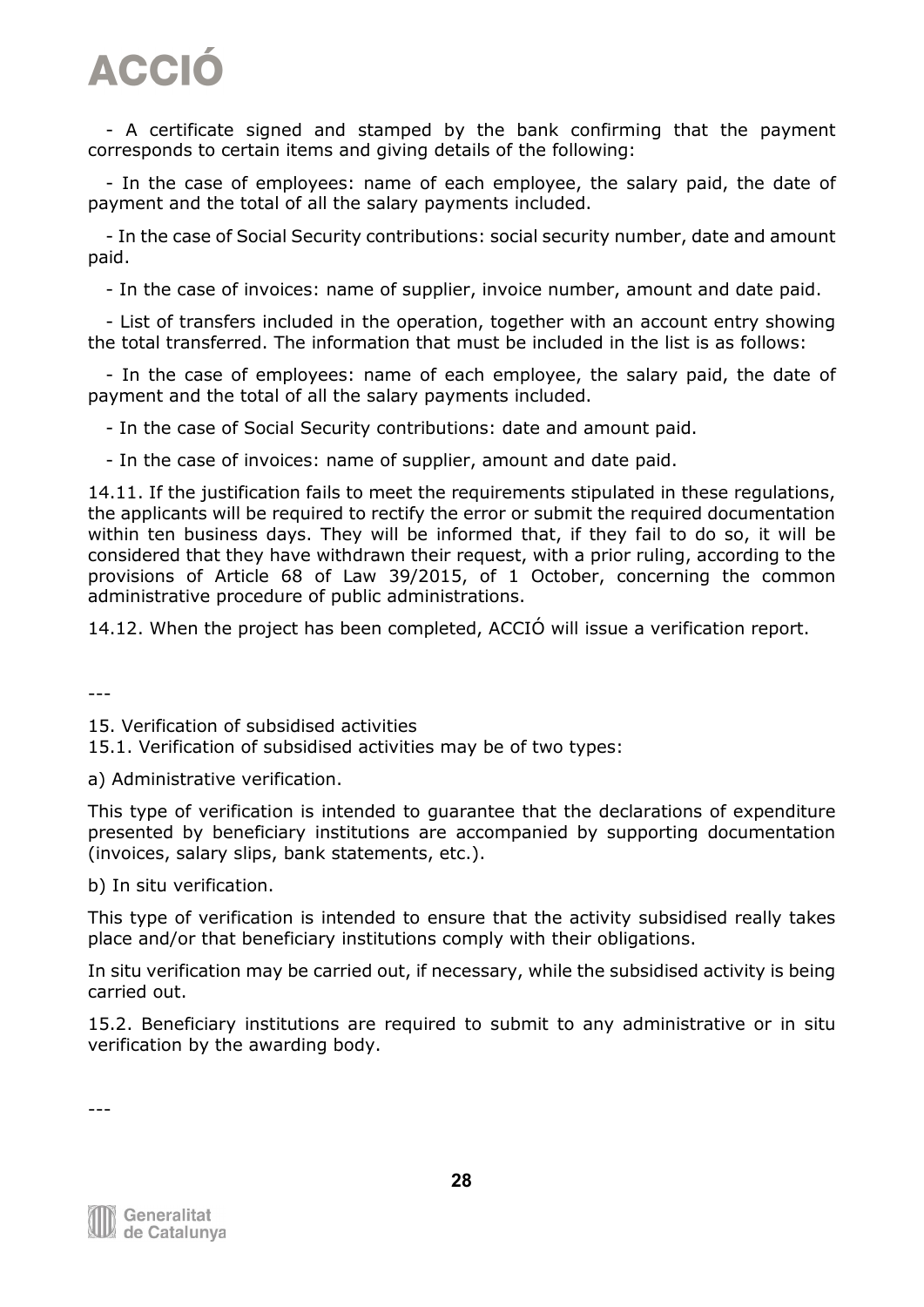

#### 16. Monitoring of subsidised activities

16.1. ACCIÓ will monitor all subsidised projects. It will carry out any tracking and monitoring activity considered necessary to ensure that beneficiary institutions allocate funds appropriately, respect the conditions and requirements for the award of the subsidy and comply with their obligations. Beneficiary institutions are obliged to supply all information requested by the Government of Catalonia's Comptroller and Auditor General, the Accounts Ombudsman or other authorised bodies.

16.2. Beneficiary institutions are subject to relevant financial supervision, as established in Articles 45 and 46 of General Law 38/2003, of 17 November, on subsidies, regarding the processing, justification and supervision of subsidies.

16.3. The awarding body will carry out special inspections if fraud or irregularities in the activities funded by these subsidies are reported or there are indications of their existence.

16.4. Beneficiary institutions must submit to any supervisory activity considered necessary by the awarding body and any supervision by official Catalan, Spanish and EU bodies.

---

#### 17. Revocation

17.1. The circumstances referred to in Articles 92 bis, 99 and 100 of Legislative Decree 3/2002, of 24 December, which approves the recast text of the Catalan Law on public finances, and Article 37 of General Law 38/2003, of 17 November, on subsidies, are grounds for revoking awards.

17.2. If the awarding body, as a result of its verification activity, or the Comptroller and Auditor General, as part of their supervision, detect the existence of a reason for revoking the subsidy awarded, they will initiate the relevant procedure, in accordance with the provisions of Articles 100 ff of the recast text of the Catalan Law on public finances, and General Law 38/2003, of 17 November, on subsidies.

---

#### 18. Rejection of subsidies when awarded

18.1. If a subsidy is partly or fully rejected, the body responsible for award decisions must be informed accordingly in an explanatory document signed by the legal representative of the beneficiary institution, within one month from the day following the decision. Documentation will need to be presented to justify expenditure during the period in which the Tecniospring INDUSTRY subsidy was used.

If the amount of the justified expenses is lower than the amount granted, the beneficiary institution may expressly renounce its right to receive the excess part of the subsidy received.

In either of the aforementioned circumstances, the granting body will issue the appropriate resolution and the beneficiary institution will be required to repay the renounced amount plus any corresponding interest.

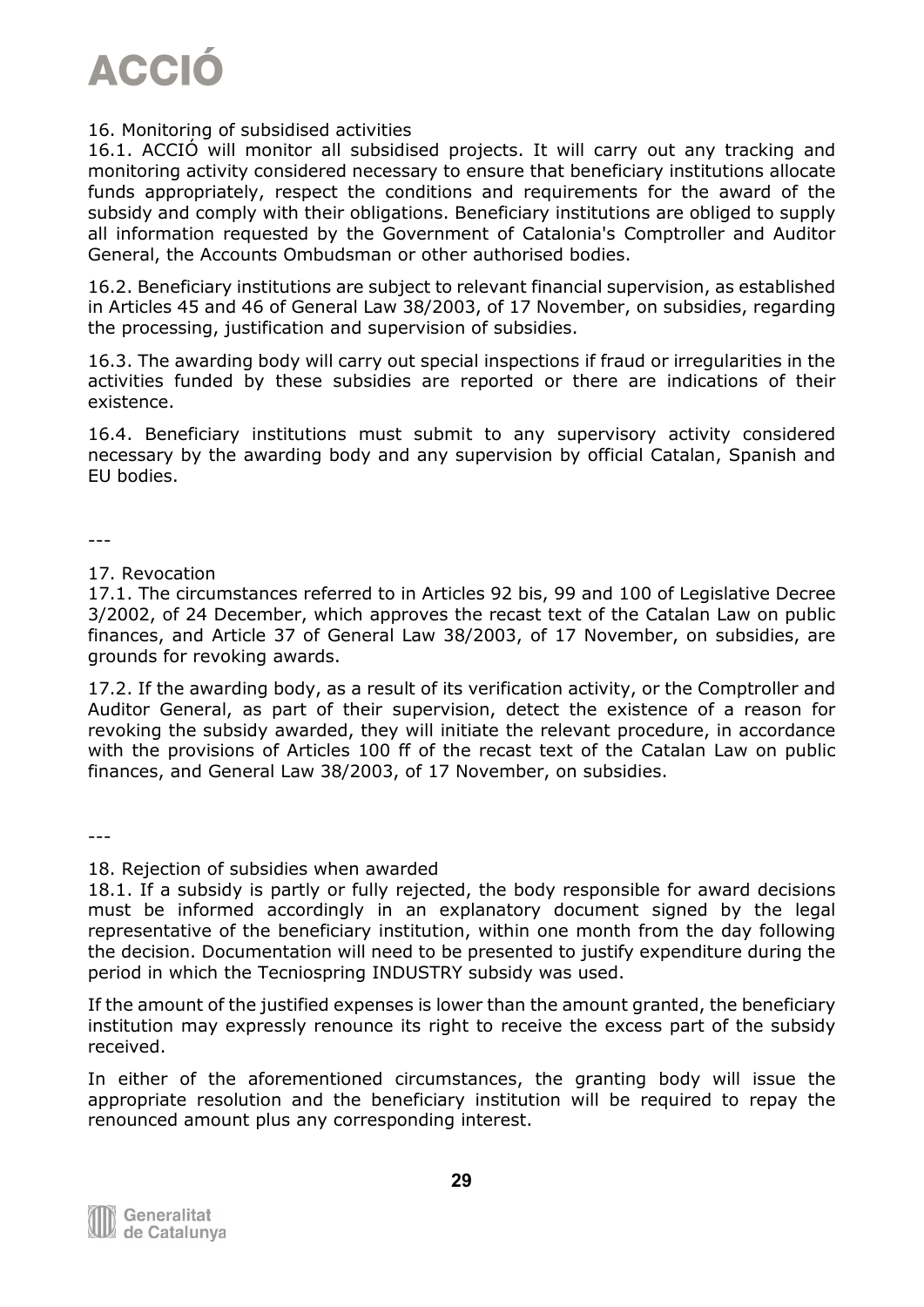18.2. If the subsidy is renounced in its entirety, whether tacitly or expressly, the subsidy Selection Committee may propose to award the subsidy to the reserve candidates on the shortlist. In any event, the end date of the project must be no later than 31 May 2024.

---

19. Compatibility of subsidies

19.1. The salary expense of the researchers employed, and any other expenses subsidised under this programme may not also be subsidised by any other grant.

19.2. A researcher who receives a Tecniospring INDUSTRY award cannot simultaneously benefit from any other public funding for the same expenditure related to the same project.

---

20. Suspension

20.1. Researchers are subject to current labour legislation.

20.2. If research staff suspend the work funded by these subsidies for justified reasons, they will be entitled to an extension of their contracts for a period corresponding to the time when they were not working, provided that the extension does not go beyond 31 May 2024.

The request to suspend the work must be submitted prior to the end of the contract between the researcher and the beneficiary institution. The extension may not be for more than six months. Subsidy payments will be suspended during this period.

---

21. Violations and sanctions

21.1. These subsidies will be subject to the regime governing violations and sanctions established in Chapters I and II of Part IV of General Law 38/2003, of 17 November, on subsidies, and the provisions of Articles 101 ff of the recast text of the Catalan Law on public finances, approved by Legislative Decree 3/2002, of 24 December, in all matters not expressly excluded.

21.2. If the awarding body, as a result of its verification activity, or the Comptroller and Auditor General, as part of their supervision, detect the existence of a violation, they will initiate the relevant procedure, in accordance with the provisions of section 5 of Chapter 9 of the recast text of the Catalan Law on public finances, and General Law 38/2003, of 17 November, on subsidies.

---

<sup>22.</sup> Publication of the subsidies by the beneficiary institution

<sup>22.1.</sup> The beneficiary institution must take appropriate measures to publicise the public nature of the funding for the programme, activity, investment or action as stipulated in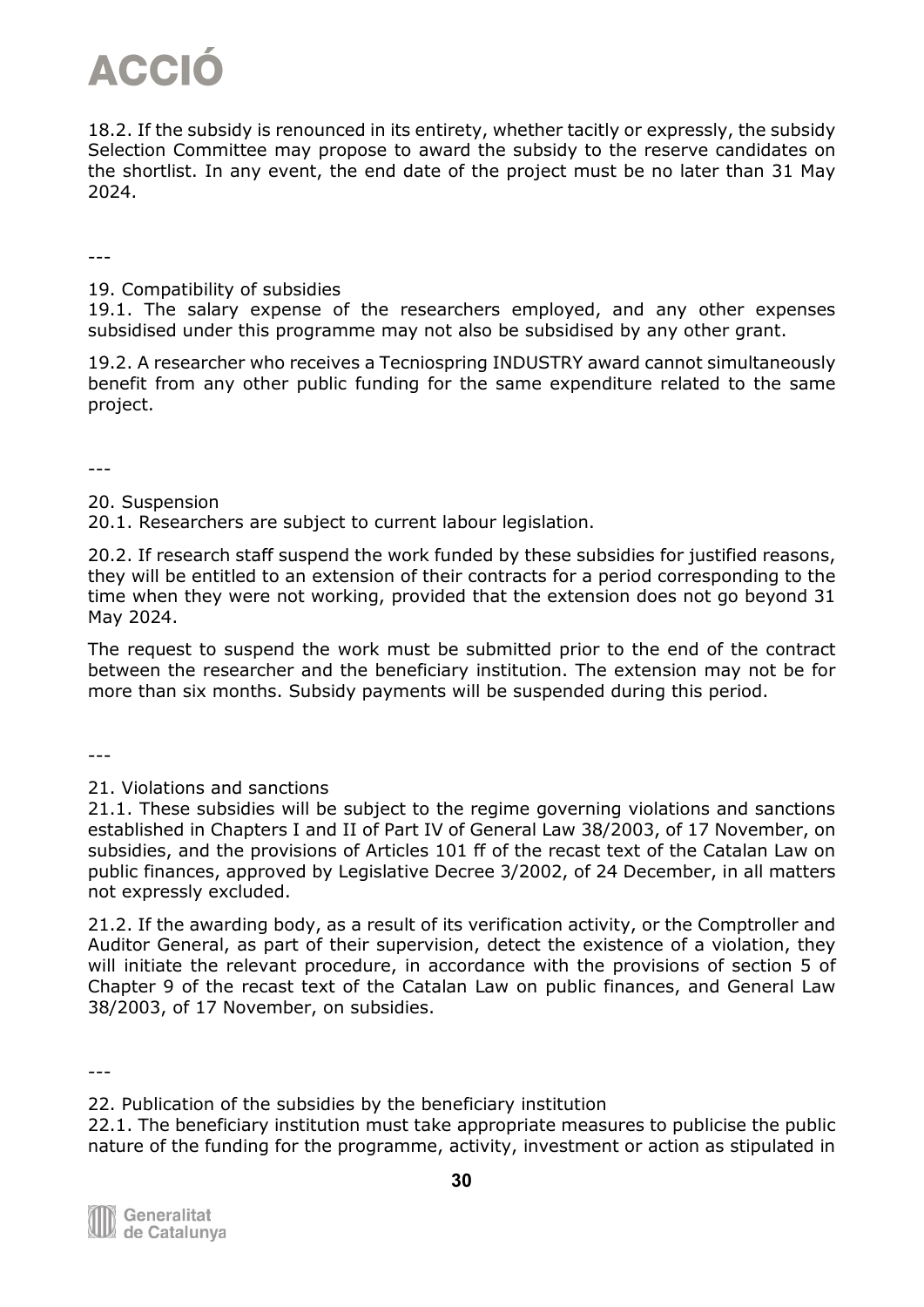the regulation governing the obligations of beneficiary institutions per Article 18.4 of General Law 38/2003, of 17 November, on subsidies.

22.2. The publicity actions that beneficiary institutions must undertake are as follows:

All external communications, dissemination and publicity, including conferences and seminars or any other type of information or promotional material (leaflets, dossiers, posters, presentations, etc.) must indicate that the beneficiary institution had received funding from the EU and ACCIÓ via Tecniospring INDUSTRY, and must display the EU symbol with the ACCIÓ logo, the Tecniospring INDUSTRY logo, as specified in its website (www.tecniospring.com) and a text stating: "This project has received funding from the European Union's Horizon 2020 research and innovation programme under Marie Skłodowska-Curie grant agreement No. 801342 (Tecniospring INDUSTRY) and the Government of Catalonia's Agency for Business Competitiveness (ACCIÓ)."

Equipment acquired using Tecniospring INDUSTRY funding must display the EU emblem together with the ACCIÓ logo and the Tecniospring INDUSTRY logo, as specified in its website (www.tecniospring.com) and a text stating: "This equipment is part of a project that has received funding from the European Union's Horizon 2020 research and innovation programme under Marie Skłodowska-Curie grant agreement No. 801342 (Tecniospring INDUSTRY) and the Government of Catalonia's Agency for Business Competitiveness (ACCIÓ)."

Scientific articles published and applications to protect project outputs, including patents, must include a text stating: "The project on which these results are based has received funding from the European Union's Horizon 2020 research and innovation programme under Marie Skłodowska-Curie grant agreement No. 801342 (Tecniospring INDUSTRY) and the Government of Catalonia's Agency for Business Competitiveness (ACCIÓ)."

In addition, if the project results are incorporated into a European and/or international standard, it must include a text stating: "The results included in this standard have received funding from the European Union's Horizon 2020 research and innovation programme under Marie Skłodowska-Curie grant agreement No. 801342 (Tecniospring INDUSTRY) and the Government of Catalonia's Agency for Business Competitiveness (ACCIÓ)."

All publicity issued by the beneficiary institution in relation to the applied research project for the purposes of technology transfer, in any form or medium, must indicate that it only expresses the opinion of the author and that neither the EU or ACCIÓ are liable for the use made of the information provided.

As the Tecniospring INDUSTRY project is co-funded by Horizon 2020, the Research Executive Agency and/or the European Commission are authorised to publish in any form and in any medium details of the programme's beneficiary institutions as stipulated in Article 38.2 of grant agreement number 801342 between the European Commission and ACCIÓ.

---

23. Obligations of beneficiary institutions

23.1. Notwithstanding any other obligations, the beneficiary institutions must meet specific obligations:

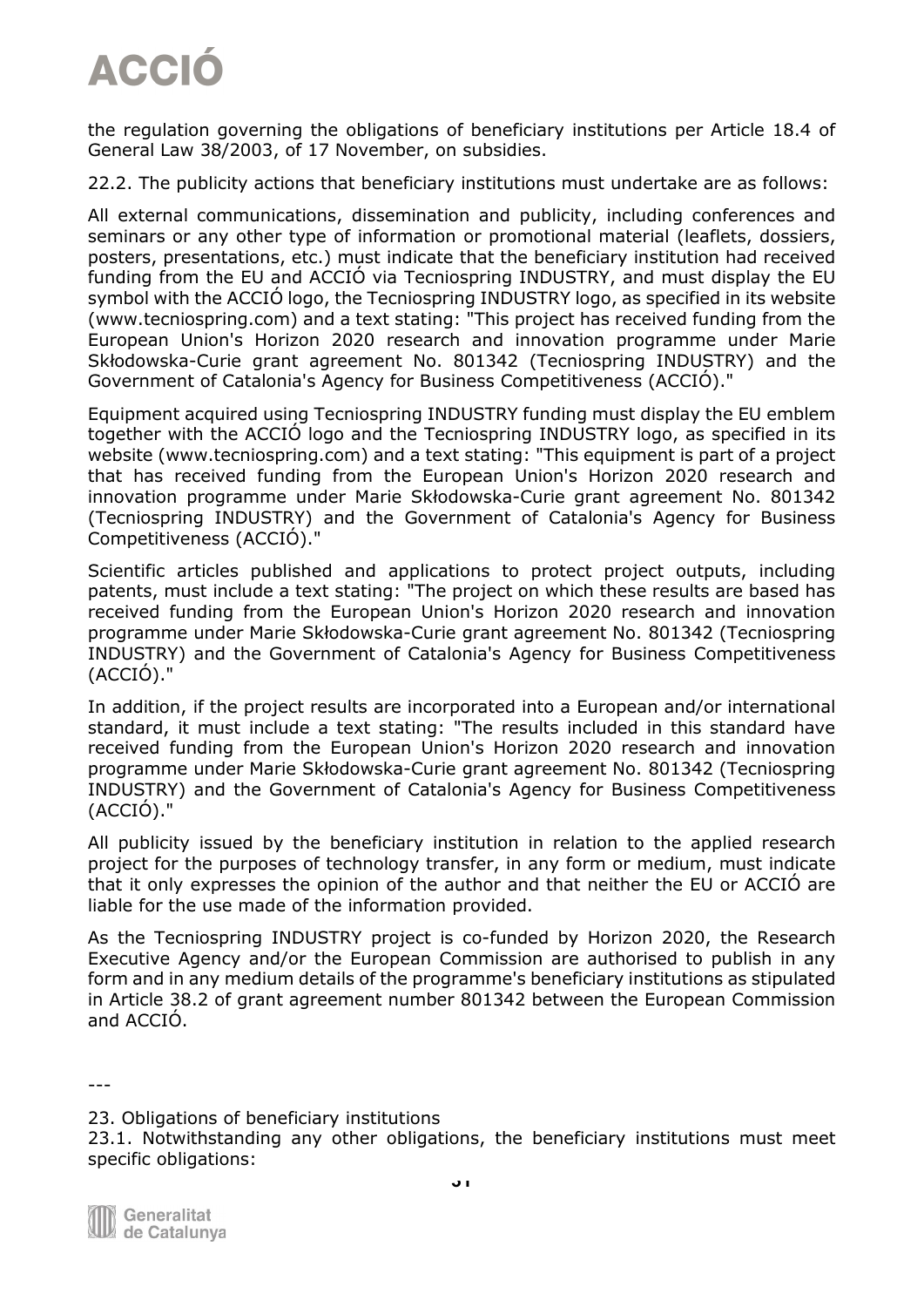a) Comply with the requirements for contracting researchers established in point 10 of this Annex.

 b) Provide the researchers contracted the support needed to complete the project (access to information, teams and work materials) and ensure the researcher enjoys the same rights and benefits as the institution's own staff in similar categories.

 c) Oversee the researcher's career progress, providing training in technology transfer and other complementary activities.

 d) Adhere to the fundamental ethical principles established by the European Union Horizon 2020 programme.

 e) Adhere to the rules on intellectual property rights (IPR) established by the European Commission for Marie Skłodowska-Curie Actions within the European Union Horizon 2020 programme.

 f) Submit all information requested and agree to any inspections, checks and controls required by ACCIÓ or other competent bodies, in accordance with current legislation.

 g) Facilitate open access to the results of the subsidised projects and, specifically, to all peer-reviewed scientific articles published as part of the project in order to enable ACCIÓ to comply with Article 29.2 of grant agreement number 801342 between the European Commission and ACCIÓ.

 h) Retain the originals of all documents related to the execution and justification of the subsidies received for five years from the payment of the final balance by the European Commission in order to enable ACCIÓ to comply with Article 18 of grant agreement number 801342 between the European Commission and ACCIÓ.

 i) Adhere to the principles of the European Charter for Researchers and the European Commission's Code of Conduct for the Recruitment of Researchers.

 j) Participate and ensure the researcher is able to participate in planned activities: start-up and annual project meetings, training, dissemination activities and others organised by ACCIÓ.

 k) Prepare a six-monthly report (using the model provided by ACCIÓ) to enable ACCIÓ to monitor the status of the project.

This report, drawn up by the beneficiary institution, must be approved and signed by the researcher and the supervisor. Additionally, for Mobility A, if the activity is carried out on the premises of the foreign host institution, the supervisor of this institution must also approve and sign the report.

 l) At the end of the second year of the subsidised period, submit a global report (using the model provided by ACCIÓ) on the activities carried out during the two years. This report, drawn up by the beneficiary institution, must be approved and signed by the researcher and the supervisor.

 m) Submit a separate accounting statement for the financial contribution from Tecniospring INDUSTRY so ACCIÓ can report to the European Commission in accordance with the rules on EU funding contained in Regulation (EU) 1290/2013 of the European Parliament and the Council of 11 December 2013.

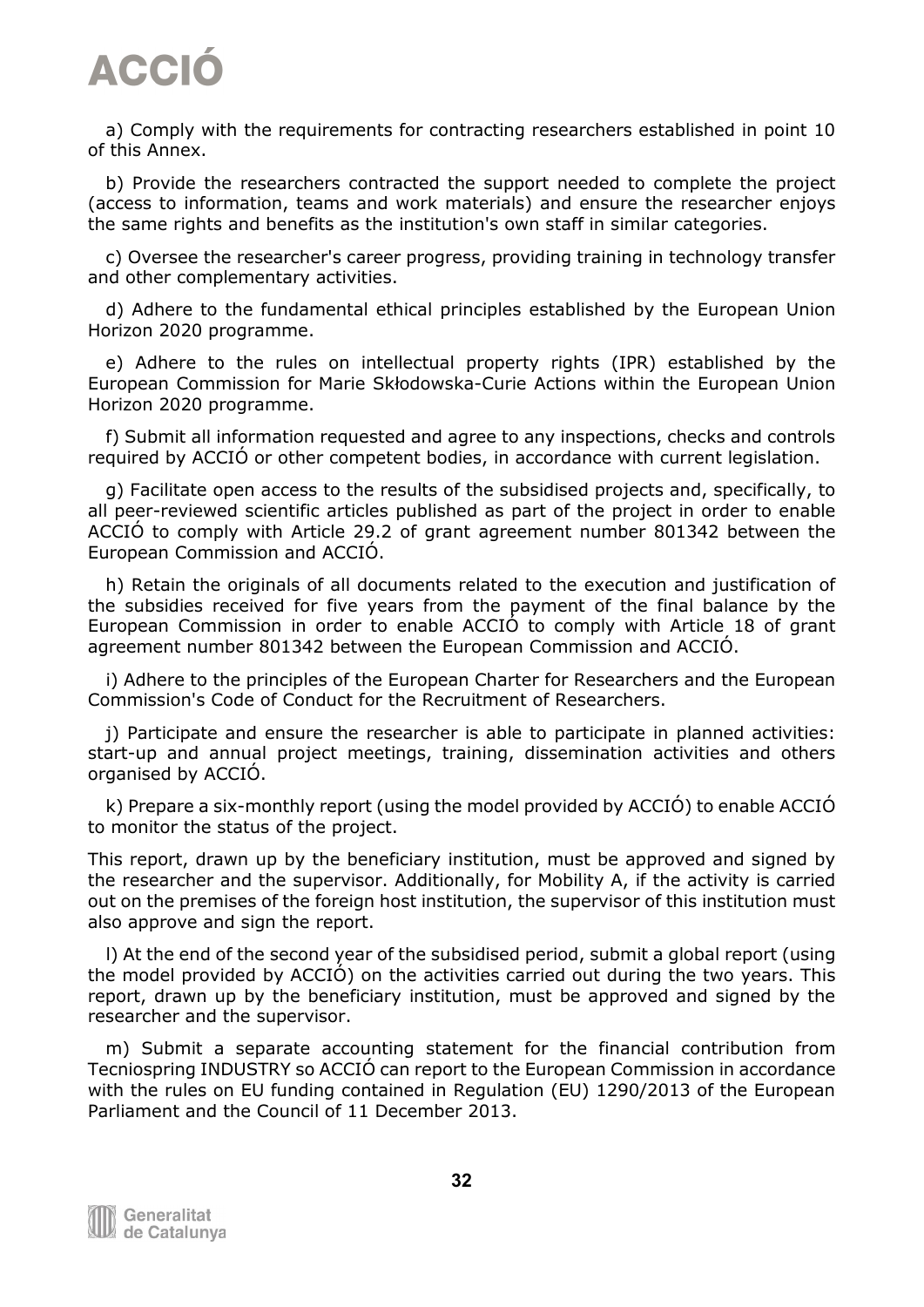n) Provide the means to enable the results of the subsidised project to be exploited and specifically marketed (project outcome reports, contacts with potential customers, dissemination of the results obtained).

o) Comply with regulations on the publication of grants per point 22 of this Annex.

23.2. The contracted researchers must meet the following obligations:

 a) Enter the host institution during the period stated in the regulations covering this call and perform the activities detailed in the work plans.

 b) Comply with the internal rules of the institutions where they work and the requirements for confidentiality concerning the activity carried out, in accordance with the instructions and guidelines issued by the host institution, notwithstanding any inspections, checks and controls required by ACCIÓ.

 c) Submit all information requested and agree to any inspections, checks and controls required by ACCIÓ or other competent bodies, in accordance with current legislation.

 d) Work full time on the project named in the application. In exceptional circumstances the researcher may work temporarily on other research or technology innovation projects that are of interest for their career development or training, subject to prior authorisation from ACCIÓ.

 e) Participate in planned activities: start-up and annual project meetings, training, dissemination activities and others organised by ACCIÓ. In particular, the researcher must complete training in technology transfer.

 f) Complete the surveys required by both the European Commission and ACCIÓ at the end of the project and two years later.

 g) Adhere to the fundamental ethical principles established by the European Union Horizon 2020 programme.

 h) Adhere to the principles of the European Charter for Researchers and the European Commission's Code of Conduct for the Recruitment of Researchers.

i) Comply with regulations on the publication of grants per point 22 of this Annex.

23.3. The beneficiary institutions must comply with the following general obligations:

 a) Meet the target, execute the project, carry out the activity or adopt the behaviour forming the basis for the concession of the subsidy, and provide documentation in accreditation thereof to ACCIÓ in the form and period stipulated in the regulation on the justification of subsidies.

 b) Provide justification to the granting body of compliance with the requirements and terms of the concession or receipt of the subsidy, with documentation justifying the expenses incurred and confirming that said expenses were used for the purpose for which the subsidy was granted. If the subsidy covers a percentage of the cost of the activity or investment, the entire cost must be accredited, notwithstanding the use of other means of proof established in these regulations. In any case, the full amount spent in connection with the overall or partial objective must be justified. In the case of a partial objective, it must be possible to complete the project in stages or distinguish the relevant part.

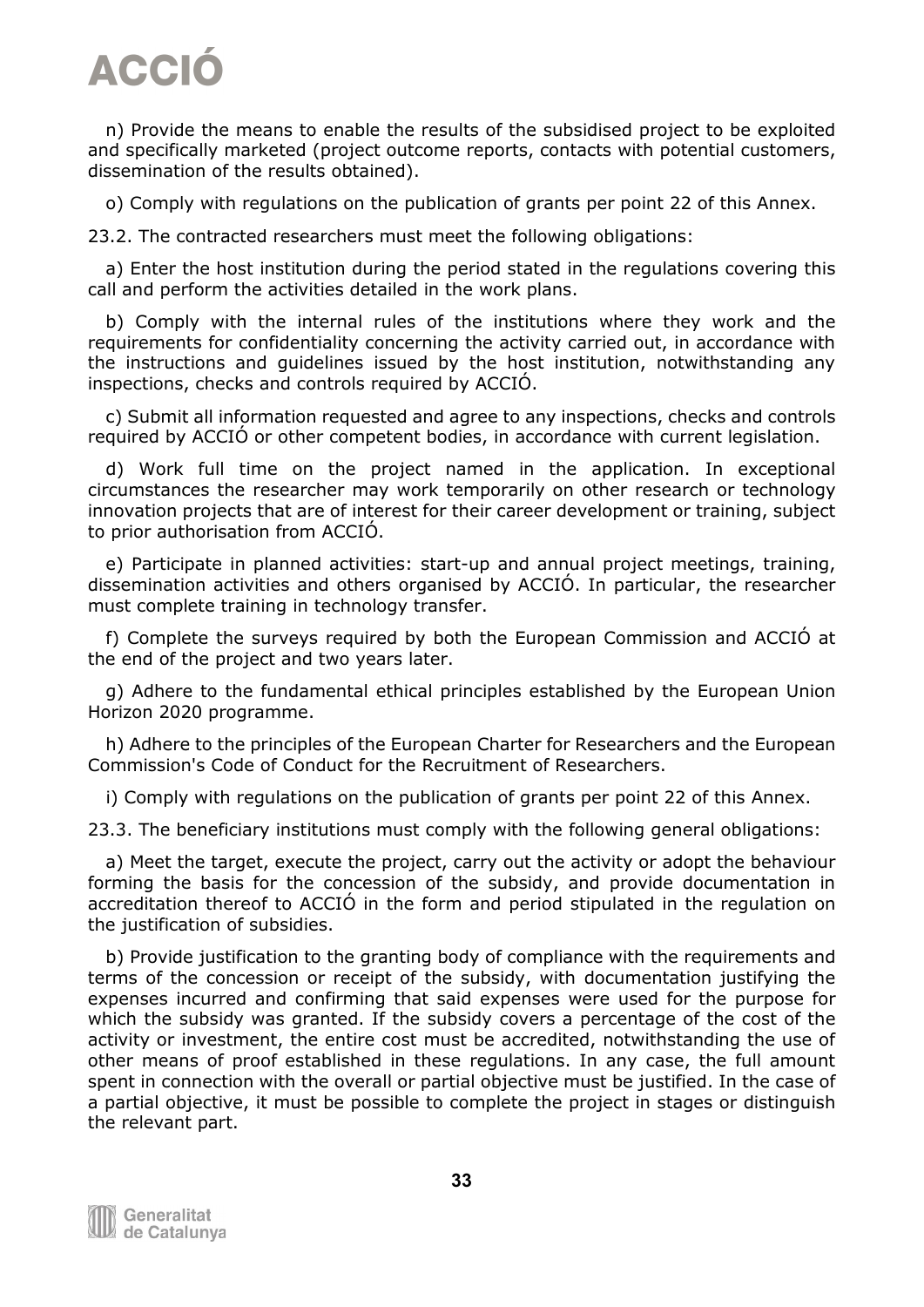c) Submit proposals to the competent body for any change in the use of the subsidy, without affecting the purpose thereof, in accordance with current legislation. The review board must be notified of any change in advance and in writing, prior to the end of the execution period, so it can assess the proposed change. It may accept the change if it is not substantial and does not breach the requirements and conditions established in these regulations. Changes made without notification or permission may result in full or partial repayment of the subsidy.

 d) Submit to the verification measures carried out by the Ministry of Business and Knowledge and the economic and financial controls carried out by the Comptroller and Auditor General of the Government of Catalonia, the Accounts Ombudsman or other competent Spanish or EU bodies, and provide all the information requested as part of said measures.

 e) Make available accounting records, official registers and other duly audited documents, as required by the commercial and sector legislation applicable to each beneficiary institution, together with the financial statements and specific records required under the subsidy regulations, in order to ensure that checks and controls can be properly carried out.

 f) Repay any funds received in the event of the subsidy being revoked as indicated in the corresponding resolution.

 g) Appropriately advertise the public nature of the funding in all investments or written material arising from the subsidised activity as stipulated in the sections on publicity in these regulations.

 h) If the amount applied for is greater than 10,000 euros, notify the awarding body, by means of a formal declaration, of the remuneration paid to their governing bodies or management, so that the details may be made public, as stipulated in Article 15.2 of Catalan Law 19/2014, of 29 December, on transparency, access to public information and good governance.

 i) The private institutions stipulated in paragraphs a) and b) of Article 3.4 of Law 19/2014, of 29 December, on transparency, access to public information and good governance must meet the transparency obligations established in Chapter II of said Law which are applicable to them.

 j) Comply with the obligations specified in Articles 90.bis and 92.bis of the recast text of the Catalan Law on public finances approved by Legislative Decree 3/2002, of 24 December.

 k) Adhere to the ethical principles and codes of conduct for beneficiary institutions as stipulated in the Annex to Agreement GOV/85/2016, of 28 June, approving changes to the regulations governing procedures for the award of subsidies (DOGC no. 7152, 30/6/2016).

 l) The institution may not subrogate the management of any aspect of the subsidised activity.

 m) In accordance with the provisions of Catalan Law 17/2015, of 21 July, on the effective equality of men and women, beneficiary institutions must present a formal declaration that they comply with the terms of this Law.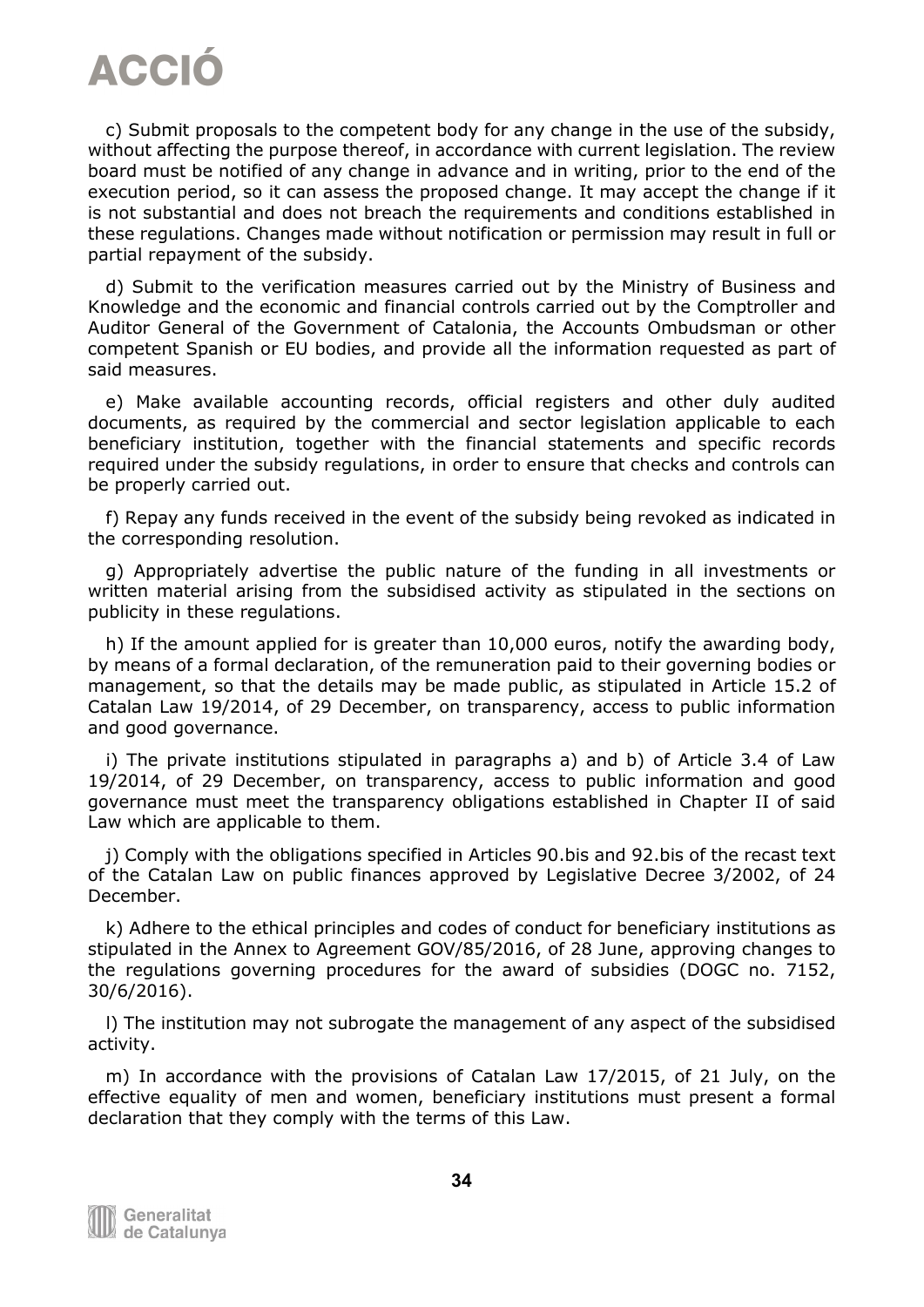n) They must comply with the requirements of Articles 32.1, 32.3 and 36.4 of Catalan Law 1/1998, of 7 January, on language policy (DOGC no. 2553, 9/1/1998).

 o) They must comply with the obligations and not be subject to any of the prohibitions specified in Articles 90.bis and 92.bis of Legislative Decree 3/2002, of 24 December, which approves the recast text of the Catalan Law on public finances (DOGC no. 3791A, of 31/12/2002).

 p) If the applicant's activity involves any element that may generate copyright, it must comply with legislation on intellectual property.

 q) Retain original and electronic receipts and other documentation related to the subsidy for at least five years.

 r) Inform the awarding body of other subsidies applied for or granted for the same purpose, grants and income or resources used to fund the subsidised activity and any changes to previous communications, so the granting body can evaluate the compatibility thereof.

---

#### 24. Personal data protection

The Agency for Business Competitiveness (henceforth ACCIÓ), as the data controller, advises you that your personal details will be used for the purposes of processing your grant/subsidy application, sending you satisfaction surveys and offering information via electronic channels on services and activities of a similar nature provided by this entity, as well as for the purpose of complying with our legal obligations. ACCIÓ also advises you that you may exercise your rights to access, rectify, erase, limit, transfer or object to the processing of your data by writing to [dades.accio@gencat.cat](mailto:dades.accio@gencat.cat) or to our address at Passeig de Gràcia 129, 08008 Barcelona.

For further information on the handling of your data, click here: [https://www.accio.gencat.cat/en/avis-legal/index.html](https://www.accio.gencat.cat/ca/avis-legal/)

---

#### 25. Notification of European Union grants

The awarding of these grants is governed by Commission Regulation (EC) No. 651/2014 of 17 June 2014 declaring certain categories of aid compatible with the internal market in application of Articles 107 and 108 of the Treaty on the Functioning of the European Union.

Annex 2

RESEARCHERS' SALARY EXPENSE FOR THE FIRST YEAR OF THE PROJECT FOR EU COUNTRIES AND THIRD COUNTRIES (OUTGOING AND RETURN) 2020 (Total cost to the company. The amount includes employee's and employer's Social Security contributions and personal income tax)

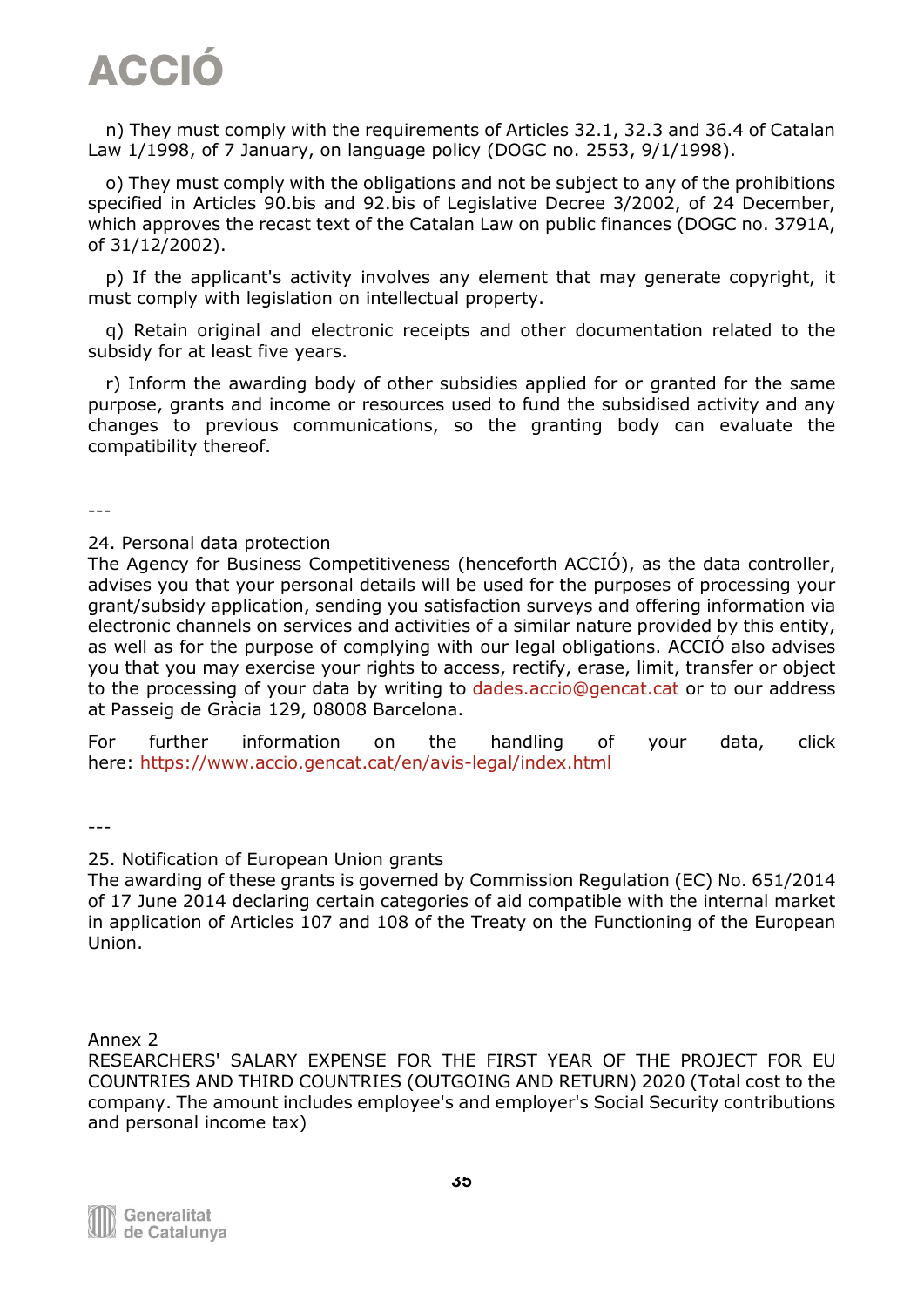For countries not listed below, the correction coefficient will be determined on a case by case basis.

| Country                | <b>Amount</b>                  |
|------------------------|--------------------------------|
| Albania                | €40,042.45                     |
| Algeria                | €45,377.36                     |
| Angola                 | €78,551.89                     |
| Argentina              | €40,226.42                     |
| Armenia                | €46,235.85                     |
| Australia              | €64,018.87                     |
| Austria                | €65,429.25                     |
| Azerbaijan             | $\overline{654,146.23}$        |
| Bangladesh             | €37,466.98                     |
| <b>Barbados</b>        | €68,985.85                     |
| <b>Belarus</b>         | €36,485.85                     |
| Belgium                | €61,320.75                     |
| <b>Belize</b>          | €47,216.98                     |
| Benin                  | €59,481.13                     |
| Bermuda                | €92,900.94                     |
| Bolivia                | E41,391.51                     |
| Bosnia and Herzegovina | $\overline{\text{£}42,311.32}$ |
| Botswana               | €31,702.83                     |
| <b>Brazil</b>          | €60,033.02                     |
| Bulgaria               | €38,018.87                     |
| <b>Burkina Faso</b>    | €59,235.85                     |
| Burundi                | €45,500.00                     |
| Cambodia               | €45,683.96                     |
| Canada                 | €53,839.62                     |
| Chad                   | £72,235.85                     |
| Chile                  | €36,117.92                     |
| China                  | €56,231.13                     |
| Colombia               | €47,768.87                     |
| Comoros                | €42,372.64                     |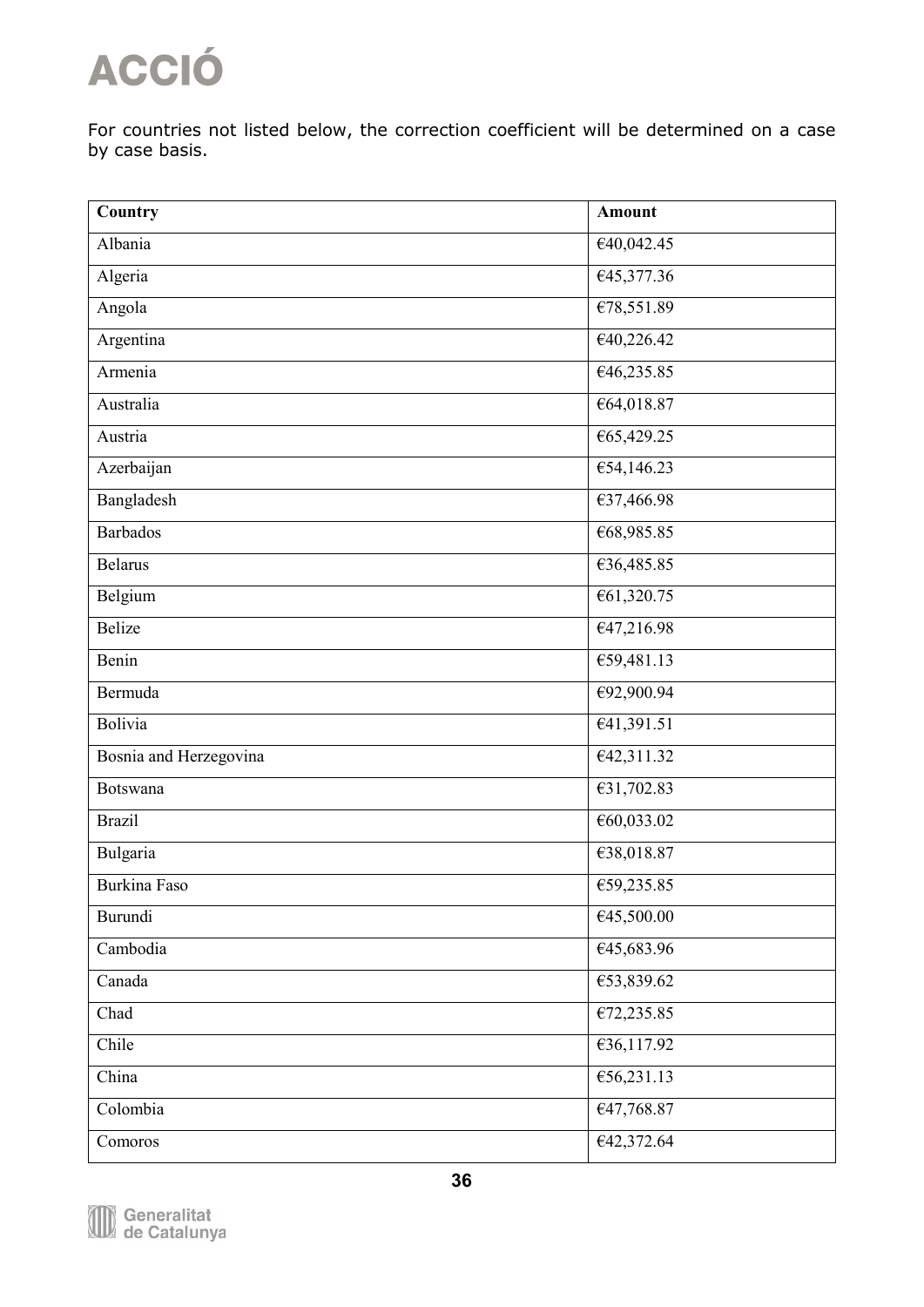| Country        | <b>Amount</b>                  |
|----------------|--------------------------------|
| Congo          | €84,254.72                     |
| Costa Rica     | €50,344.34                     |
| Croatia        | €51,448.11                     |
| Cuba           | €48,198.11                     |
| Cyprus         | €50,650.94                     |
| Czech Republic | €50,148.11                     |
| Denmark        | €82,783.02                     |
| East Timor     | €54,820.75                     |
| Ecuador        | €46,297.17                     |
| Egypt          | €35,504.72                     |
| El Salvador    | €42,679.25                     |
| Estonia        | €48,688.68                     |
| Finland        | €74,075.47                     |
| France         | E70,948.11                     |
| Georgia        | $\overline{\text{£}46,174.53}$ |
| Germany        | €59,481.13                     |
| Greece         | €54,391.51                     |
| Guatemala      | €50,650.94                     |
| Hong Kong      | €61,566.04                     |
| Hungary        | €47,462.26                     |
| Iceland        | €70,702.83                     |
| India          | €38,877.36                     |
| Indonesia      | €42,801.89                     |
| Ireland        | €70,886.79                     |
| Israel         | €65,061.32                     |
| Italy          | €64,018.87                     |
| Jamaica        | €56,415.09                     |
| Japan          | €64,693.40                     |
| Jordan         | €53,042.45                     |
| Kazakhstan     | €50,221.70                     |
| Kenya          | €49,976.42                     |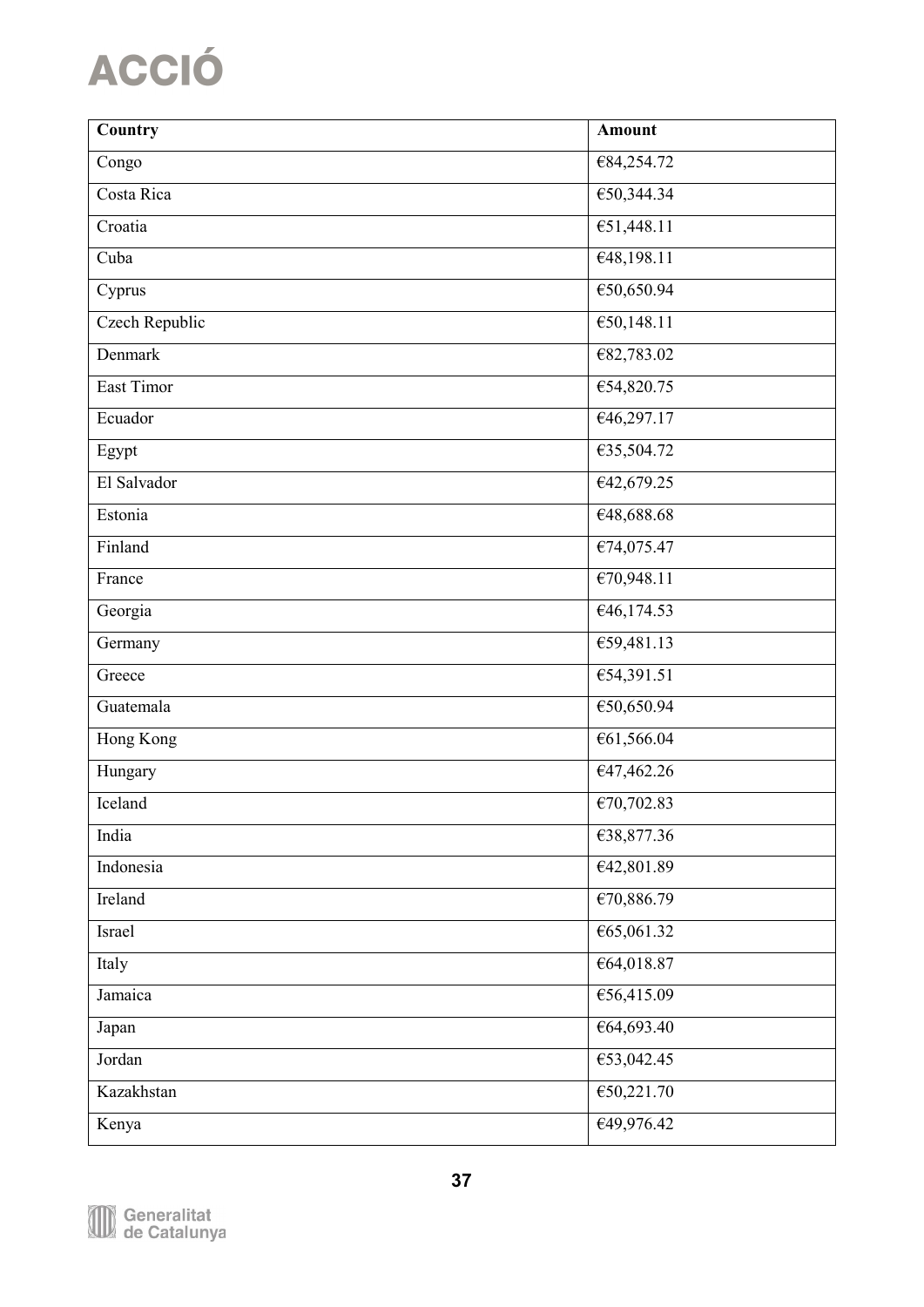| Country       | <b>Amount</b>                  |
|---------------|--------------------------------|
| Kosovo        | €40,165.09                     |
| Kyrgyzstan    | €49,240.57                     |
| Laos          | €54,698.11                     |
| Latvia        | €47,646.23                     |
| Lebanon       | €52,919.81                     |
| Lesotho       | €29,617.92                     |
| Liberia       | €68,127.36                     |
| Libya         | $\sqrt{635,320.75}$            |
| Liechtenstein | €74,320.75                     |
| Lithuania     | €44,457.55                     |
| Luxembourg    | €61,320.75                     |
| Madagascar    | €52,735.85                     |
| Malawi        | €41,698.11                     |
| Malaysia      | E42,188.68                     |
| Mali          | €57,886.79                     |
| Malta         | €51,754.72                     |
| Mauritania    | €38,325.47                     |
| Mauritius     | €45,622.64                     |
| Mexico        | £41,146.23                     |
| Moldavia      | €38,025.00                     |
| Montenegro    | €39,735.85                     |
| Morocco       | €46,235.85                     |
| Mozambique    | €43,844.34                     |
| Myanmar       | $\overline{\text{£}40,165.09}$ |
| Namibia       | €37,650.94                     |
| Nepal         | €47,216.98                     |
| Netherlands   | €66,165.09                     |
| New Caledonia | €71,867.92                     |
| New Zealand   | €60,952.83                     |
| Nicaragua     | €34,646.23                     |
| Niger         | €52,000.00                     |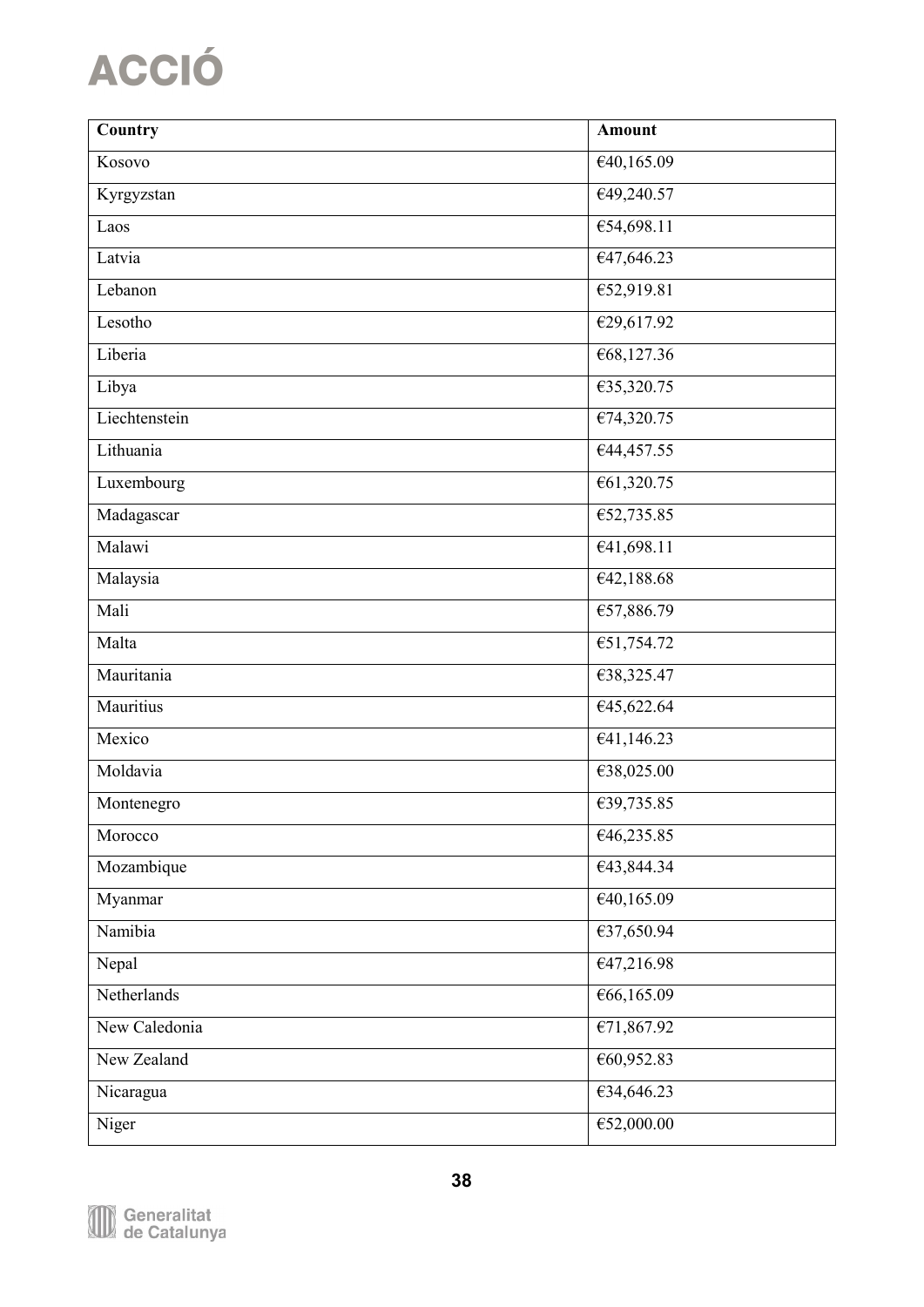| Country            | <b>Amount</b>      |
|--------------------|--------------------|
| Nigeria            | €56,783.02         |
| Northern Macedonia | €36,792.45         |
| Norway             | €80,084.91         |
| Pakistan           | €31,825.47         |
| Palestine          | €67,943.40         |
| Panama             | €38,754.72         |
| Papua New Guinea   | €62,240.57         |
| Paraguay           | €42,311.32         |
| Peru               | €49,179.25         |
| Faeroe Islands     | €82,783.02         |
| Philippines        | €45,009.43         |
| Poland             | €46,297.17         |
| Portugal           | €51,632.08         |
| Romania            | $\sqrt{42,188.68}$ |
| Russia             | €64,632.08         |
| Rwanda             | €50,589.62         |
| Samoa              | €50,896.23         |
| Saudi Arabia       | €49,547.17         |
| Senegal            | €58,070.75         |
| Serbia             | €41,268.87         |
| Sierra Leone       | €65,490.57         |
| Singapore          | €69,292.45         |
| Slovak Republic    | €49,301.89         |
| Slovenia           | €52,797.17         |
| Solomon Islands    | €65,858.49         |
| South Africa       | €31,150.94         |
| South Korea        | €59,849.06         |
| Sri Lanka          | €42,863.21         |
| Sudan              | €61,136.79         |
| Surinam            | €34,339.62         |
| Swaziland          | €32,806.60         |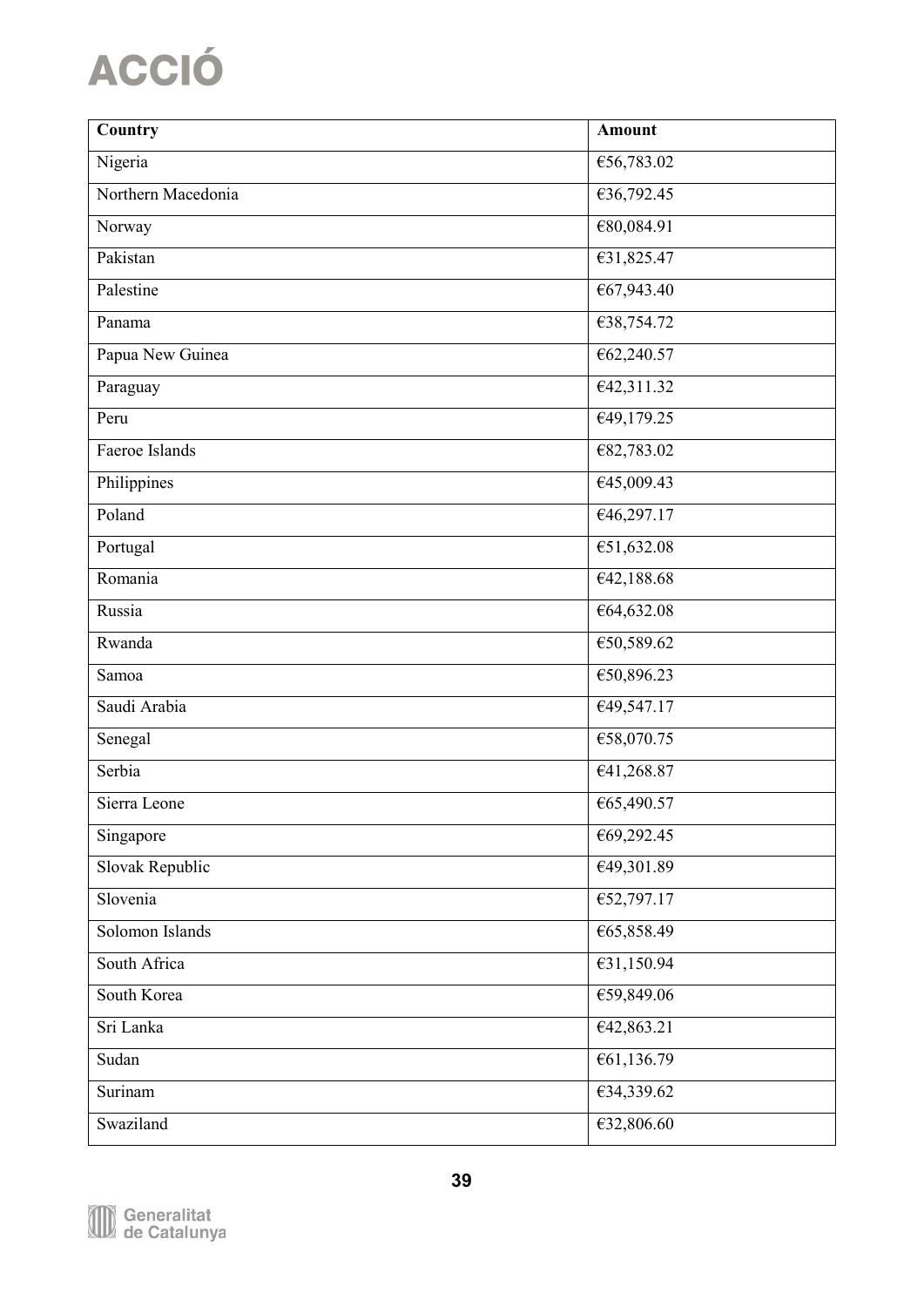| Country                     | <b>Amount</b>                   |
|-----------------------------|---------------------------------|
| Sweden                      | $\sqrt{674,688.68}$             |
| Switzerland                 | €74,320.75                      |
| Syria                       | €47,339.62                      |
| Taiwan                      | €50,712.26                      |
| Tajikistan                  | $\overline{\text{£}38,141.51}$  |
| Tanzania                    | $\overline{\epsilon 40,103.77}$ |
| Thailand                    | €43,905.66                      |
| Togo                        | €51,754.72                      |
| Tonga                       | €52,122.64                      |
| Trinidad and Tobago         | €49,669.81                      |
| Tunisia                     | €41,391.51                      |
| Turkey                      | €50,344.34                      |
| Turkmenistan                | €38,877.36                      |
| Uganda                      | E43,231.13                      |
| Ukraine                     | €43,415.09                      |
| <b>United Arab Emirates</b> | €56,108.49                      |
| United Kingdom              | €85,726.42                      |
| United States of America    | €60,768.87                      |
| Uruguay                     | €51,693.40                      |
| Vanuatu                     | €66,226.42                      |
| Venezuela                   | €55,311.32                      |
| Vietnam                     | €32,683.96                      |
| Yemen                       | $\overline{\text{£}49,731.13}$  |
| Zambia                      | €47,462.26                      |
| Zimbabwe                    | €56,292.45                      |

Annex 3

List of associated countries per Article 7 of the Horizon 2020 Programme Regulation. Version 1.20 of 27 February 2019, European Commission.